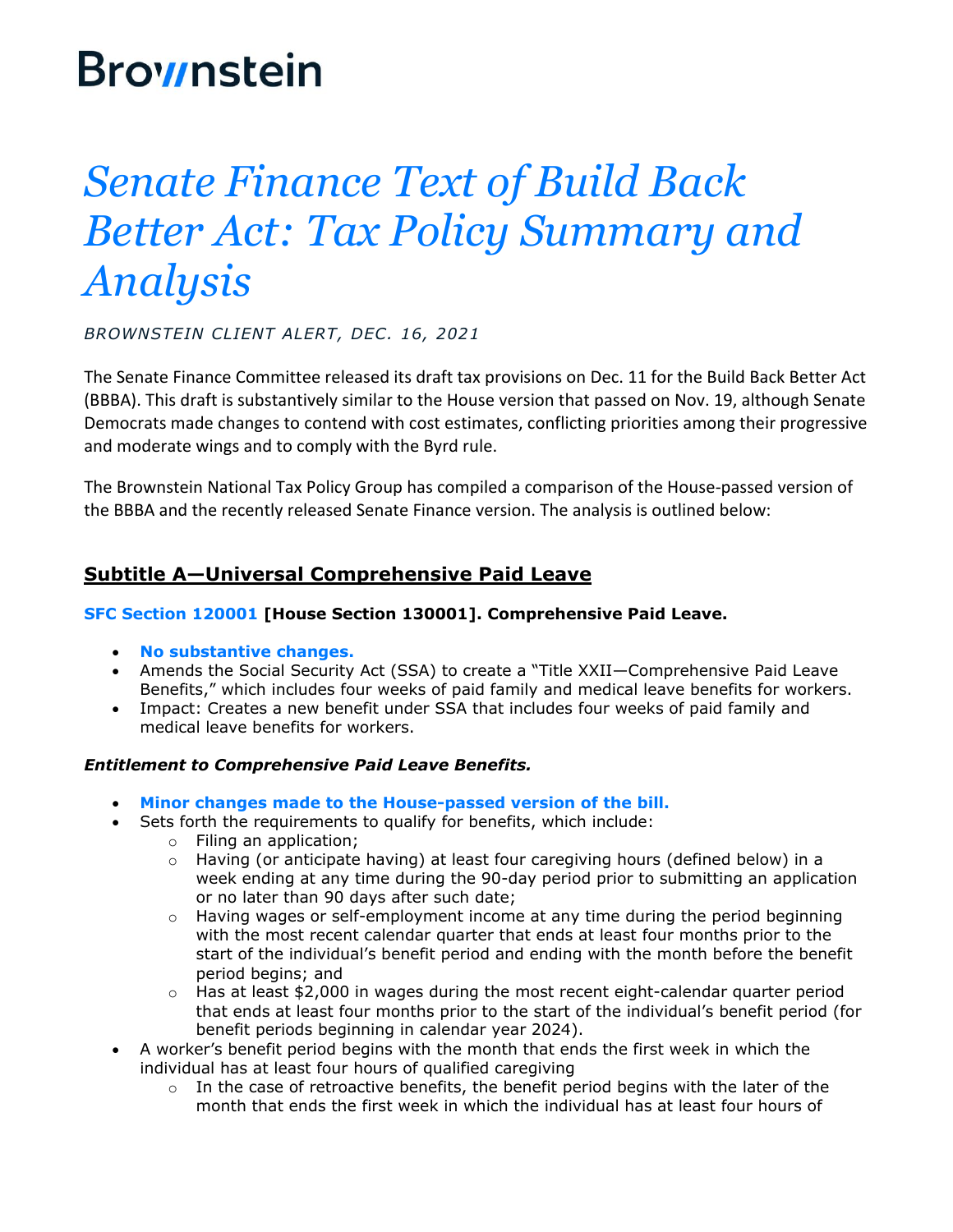qualified caregiving, or the first month that begins during the 90 days before the application is filed.

- Benefits begin in January 2024.
- Defines "caregiving hour" as a one-hour period that a worker engages in qualified caregiving (i.e., an hour for which an individual may receive federal benefits).
	- $\circ$  "Qualified caregiving" is any activity performed instead of working for monetary compensation (generally including wages, paid time off, or paid sick leave) and must be undertaken for a reason that is a qualified reason for unpaid leave under the Family and Medical Leave Act (FMLA) or is in order to care for a qualified family member who has a serious health condition under the FMLA.
	- $\circ$  The types of family relationships is expanded beyond those in FMLA and "qualified family member" is defined as a spouse (including a domestic partnership in a civil union) and a spouse's parent; a child and a child's spouse; a parent and a parent's spouse; a sibling and a sibling's spouse; a grandparent, a grandchild or a spouse or either; and any other association by blood or affinity that is equivalent to a family relationship.
	- $\circ$  A worker does not need to be eligible for unpaid leave under the FMLA for hours to be considered qualified caregiving for the purposes of this program.
	- $\circ$  All full-time and part-time workers are covered, including gig workers and other selfemployed workers.
- The following workers are not eligible for benefits:
	- o Those covered by a "legacy state" paid leave program under Section 2208; and
	- $\circ$  Those who are receiving employer-provided paid leave that is reimbursed under Section 2209.
- Workers are ineligible for benefits for five years after any finding that they used false statements to secure family and medical leave benefits.
- Impact: Creates a federal paid leave program and describes who qualifies for said program, and under what circumstances they qualify. Leave will be provided for activities that would quality for unpaid leave under the Family and Medical Leave Act (FMLA).

## *Benefit Amount.*

- **No substantive changes.**
- Describes how the benefit amount is calculated. With respect to benefits payable starting January 2024, the formula replaces:
	- $\circ$  90.138% of the first \$290 of average weekly earnings (\$15,080 annualized);
	- $\circ$  73.171% of average weekly earnings between \$290 and \$659 (\$34,248 annualized); and
	- $\circ$  53.023% of average weekly earnings between \$659 and \$1,192 (\$62,000 annualized).
- If a worker takes partial leave in a week, the benefit amount they are due for that week is prorated to reflect the fraction of their regular workweek for which they took caregiving leave.
- Earnings determinations will be based on data from the National Directory of New Hires (NDNH) and self-employment income date from tax returns, except that the Commissioner of Social Security will also consider recent or additional evidence submitted.
- The minimum number of hours that can be credited to a week is four hours, and a worker cannot be paid for more caregiving hours than they currently work in a regular workweek.
- A worker must complete a one-week waiting period before benefits can start (may use employer-provided leave benefits during this waiting period).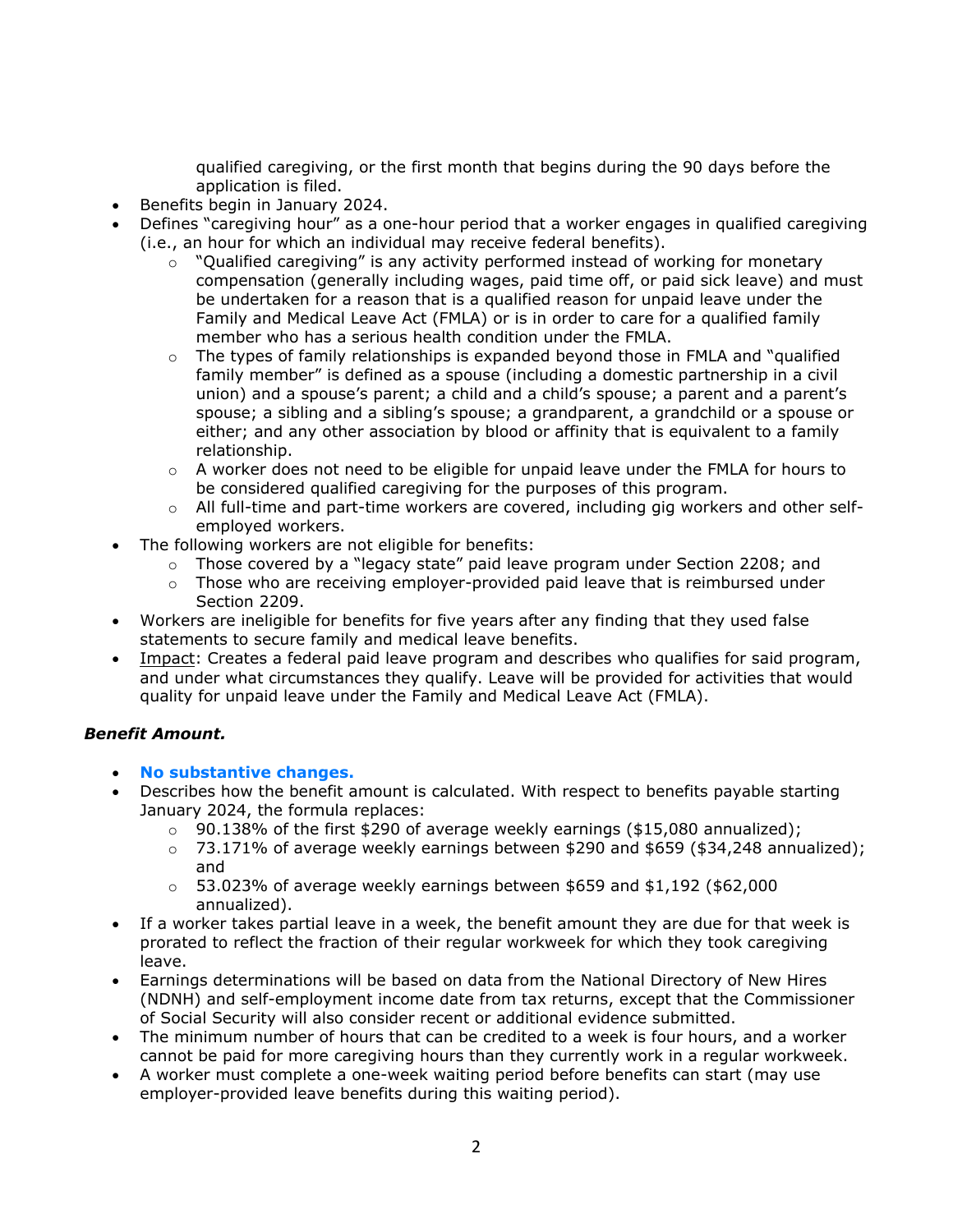• Impact: The benefit amount is determined by using a formula designed to replaces a greater share of wages for low-income workers.

#### *Benefit Determination and Payment.*

- **No substantive changes.**
- Details the required contents for the initial application to be completed by the worker.
- Sets forth procedures for applications in advance of needed leave and applications filed after leave begins (e.g., new parental leave or scheduled medical treatment).
- In order to be paid for a month, a worker who has been found eligible for benefits must file a periodic benefit claim report, no later than 60 days after the end of a month, specifying their caregiving days during the month. The 60-day time limit does not apply to a worker applying for retroactive benefits.
- The Secretary of the Treasury must pay benefits not later than 15 days after the determination is made.
- Impact: Creates responsibilities for workers, the Commissioner, and the Secretary of the Treasury regarding benefit determination and payment.

#### *Appeals***.**

- **No substantive changes.**
- Provides individuals with the right to appeal any determination regarding the benefits.
- Impact: Permits workers to appeal any determination regarding benefits.

## *Accurate Payment.*

- **No substantive changes.**
- Requires the Commissioner to promptly pay any underpayment, collect any overpayment and make redeterminations.
- Creates a civil monetary penalty for persons knowingly making false statements and misrepresentations.
- Impact: Provides guidelines for underpayments, overpayments and redeterminations, and creates civil penalties for individuals making false statements.

## *Funding for Benefit Payments, Grants, and Program Administration.*

- **No substantive changes.**
- Appropriates sums as are necessary to: pay the paid leave benefits under this title; provide grants to legacy states under section 2207; and provide grants to eligible employers under section 2208.
- Provides funding for establishing and administering paid leave benefits: \$1.5 billion for FY 2022 and \$1,590,700,00 for FY 2023-2024.
- •
- Appropriates \$500 million for FY 2022 for an emergency fund for additional costs of administering comprehensive paid leave benefits.
- Impact: Provides funding for the federal paid leave program.

#### *State Administration Option for Legacy States.*

• **Minor changes made to the House-passed version of the bill.**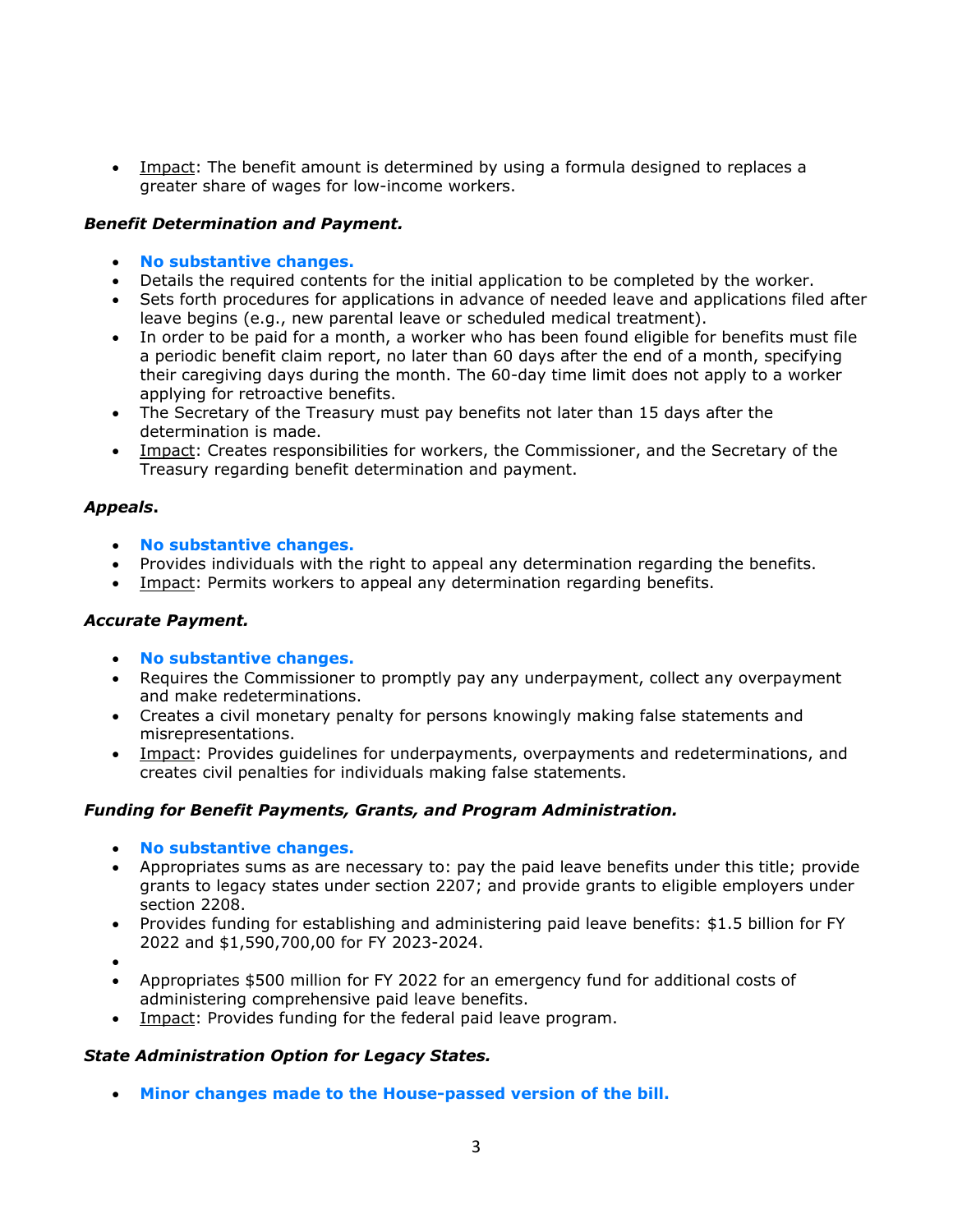- Legacy states have the option to continue operating their paid leave programs and be reimbursed by the Commissioner. Legacy states can receive an annual grant from the Commissioner that is equal to the lesser of the following: (1) the total amount of federal comprehensive paid leave benefits that would otherwise have been paid to individuals who received benefits under a state program, as estimated by the Commissioner; or (2) the total cost of the state's paid leave law.
- Defines "legacy state" as a state that (1) had enacted a law providing paid family and medical leave benefits as of the date of enactment of this bill, (2) for any year prior to the calendar year that starts at least three years after the date of enactment, certifies to the Commissioner that it intends to remain a legacy state at least through the calendar year that starts at least three years after enactment; and (3) beginning with the first calendar year that starts after the date of enactment, has in effect a comprehensive paid leave program that covers all workers in the state who would be covered under the federal benefits program.
- If a legacy state law permits paid family and medical leave benefits to be provided by employers (directly through an insurer or through a multiemployer plan) in lieu of the state, the employer-provided benefits are considered to have been paid under such state law, such employment is considered to be covered employment under such state law, and the state may distribute an appropriate share of its federal grant to those state-authorized employers.
- Impact: Provides an option for states with already enacted paid leave laws that provide benefits equivalent to the new federal benefits to continue operating their own programs and be reimbursed by the Commissioner.

## *Reimbursement Option for Employer-Sponsored Comprehensive Paid Leave Benefits.*

- **No substantive changes.**
- Requires the Commissioner to provide grants to eligible employers beginning in calendar year 2024.
- Provides two different payment mechanisms based on the different types of employersponsored plans:
	- $\circ$  Employers who sponsor a plan that pays family and medical leave benefits through an insurer or a multiemployer plan are reimbursed at a rate equal to the lesser of the following: (1) 90% of the projected national average cost per individual of the federal comprehensive paid leave program multiplied by the number of employees covered by the plan; or (2) 90% of the total premiums paid to the insurer by the eligible employer for the coverage of eligible employees. A grant may not exceed an employer's actual expenditures.
	- $\circ$  Employers who self-insure and pay family and medical leave benefits directly, whether or not they use a third-party administrator to manage the plan, will be reimbursed for 90% of the cost of up to four weeks of qualified paid leave benefits for eligible employees, or if lesser, the national average weekly benefit paid in the federal comprehensive paid leave program multiplied by the number of weeks (up to four per person) of benefits provided to eligible employees. Such employers must hold a surety bond to ensure that full benefits will be paid.
- Provides the rules and requirements for employer eligibility and the procedures for submitting an application.
	- $\circ$  Initial application fee is \$500 for an employer with 50 or fewer employees, \$1,000 for an employer with more than 50 but fewer than 500 employees and \$2,000 for an employer with 500 or more employees.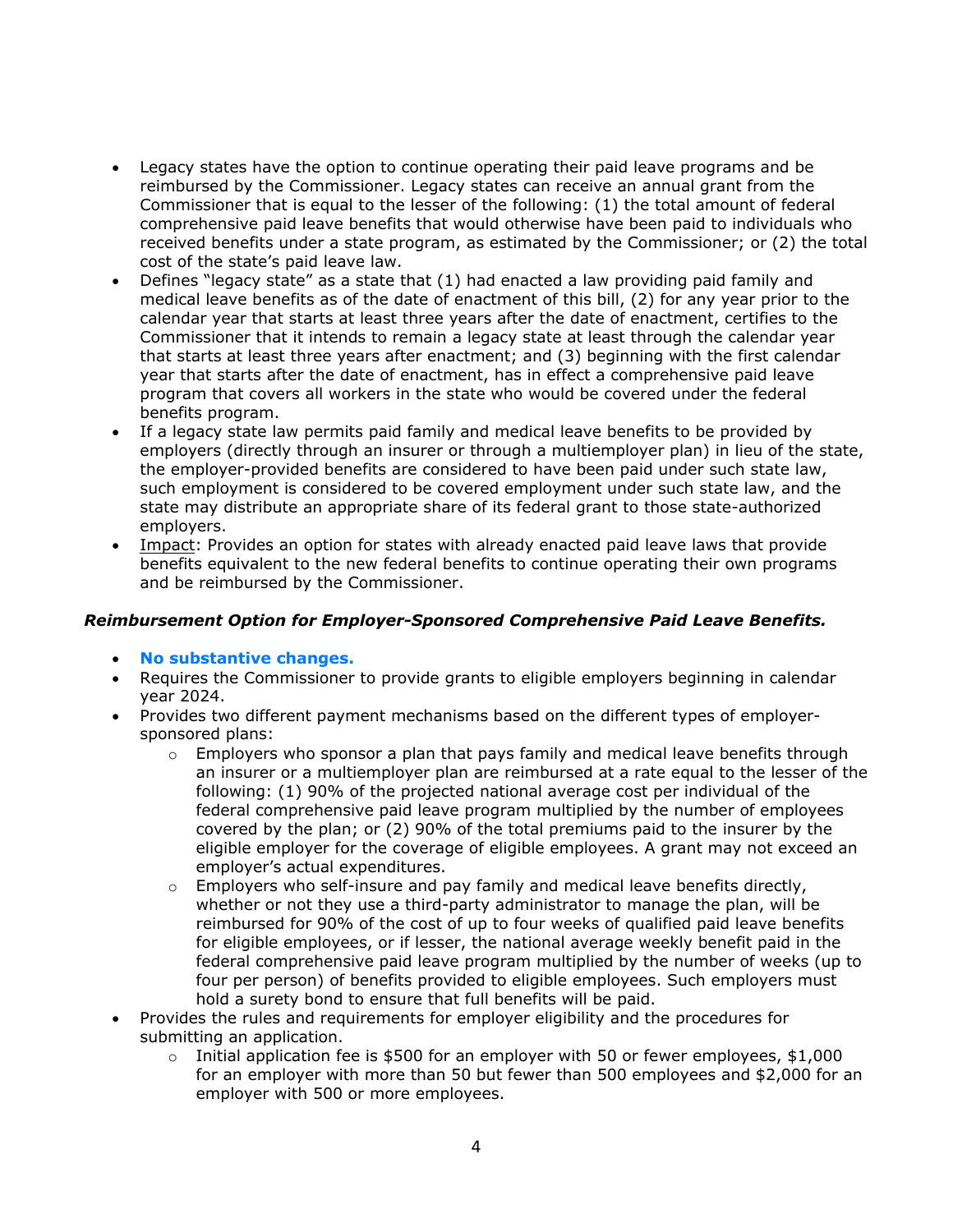- o Renewal application fee is \$200.
- Outlines terms and conditions for an employer-sponsored plan to receive reimbursement, requires that all aspects be part of a written employer policy and are provided via one or more employee benefit plans, and describes additional conditions.
- Specifies that plans may be administered and guaranteed by an employer, an insurer or multiemployer plan or a third-party administrator.
- Requires employers' plans to provide benefits to all employees who are not covered under a legacy state law, regardless of length of service, job type, membership in a labor organization, seniority status or any other classification.
- The plan must provide paid family and medical leave benefits in addition to any paid vacation, paid sick leave or paid consolidated leave (a single amount of time off for employees to use for vacation, sickness or personal business) otherwise provided.
- The plan must meet or exceed the public plan level by: providing equal or higher wage replacement at all income levels; providing at least four weeks of benefits; allowing leave for all federal qualifying reasons, without any preexisting condition restrictions; providing for intermittent leave; not imposing fees or costs for coverage or receipt of benefits; paying benefits at least monthly or more frequently; and operating under a presumption that information provided by applicants is true unless demonstrated otherwise.
- Requires the Commissioner to determine the projected national average cost that will be used to calculate reimbursement for insured plans in the following year by Oct. 1 of each year.
- Specifies when payments will be made and requires reductions and delays in payments for late submissions or plan changes.
	- $\circ$  Payments for eligible employers with insured plans must be made within 30 days of the start of the calendar year.
	- $\circ$  Payments for eligible employers with self-insured plans must be made by March 31 of each year after the benefits were paid.
	- $\circ$  If application or required documentation is late, requires payment to be made 45 days after all requirements are met and reduces the amount of the grant by 2% for each week it is late.
- As a condition of the grant, employers must provide to the Commissioner information about individuals who received a comprehensive paid leave benefit under the employer's plan, and other information needed to pay grants and coordinate benefits with the federal program.
- Requires the Commissioner to periodically review employers receiving grants under this bill.
- Permits the Commissioner to penalize employers if a pattern of inappropriate benefit denial is found.
- Clarifies that nothing in the bill is intended to prohibit employers from providing benefits in excess of the amount of benefit that is reimbursable under the section.
- Impact: Provides an option for employers to receive partial reimbursement for paid leave benefits they provide to their workers instead of the benefits their workers could receive from the federal program, under certain conditions.

## *Definitions.*

- **No substantive changes.**
- Defines key terms used within Title XXII.
- Impact: Provides key definitions used in Title XXII.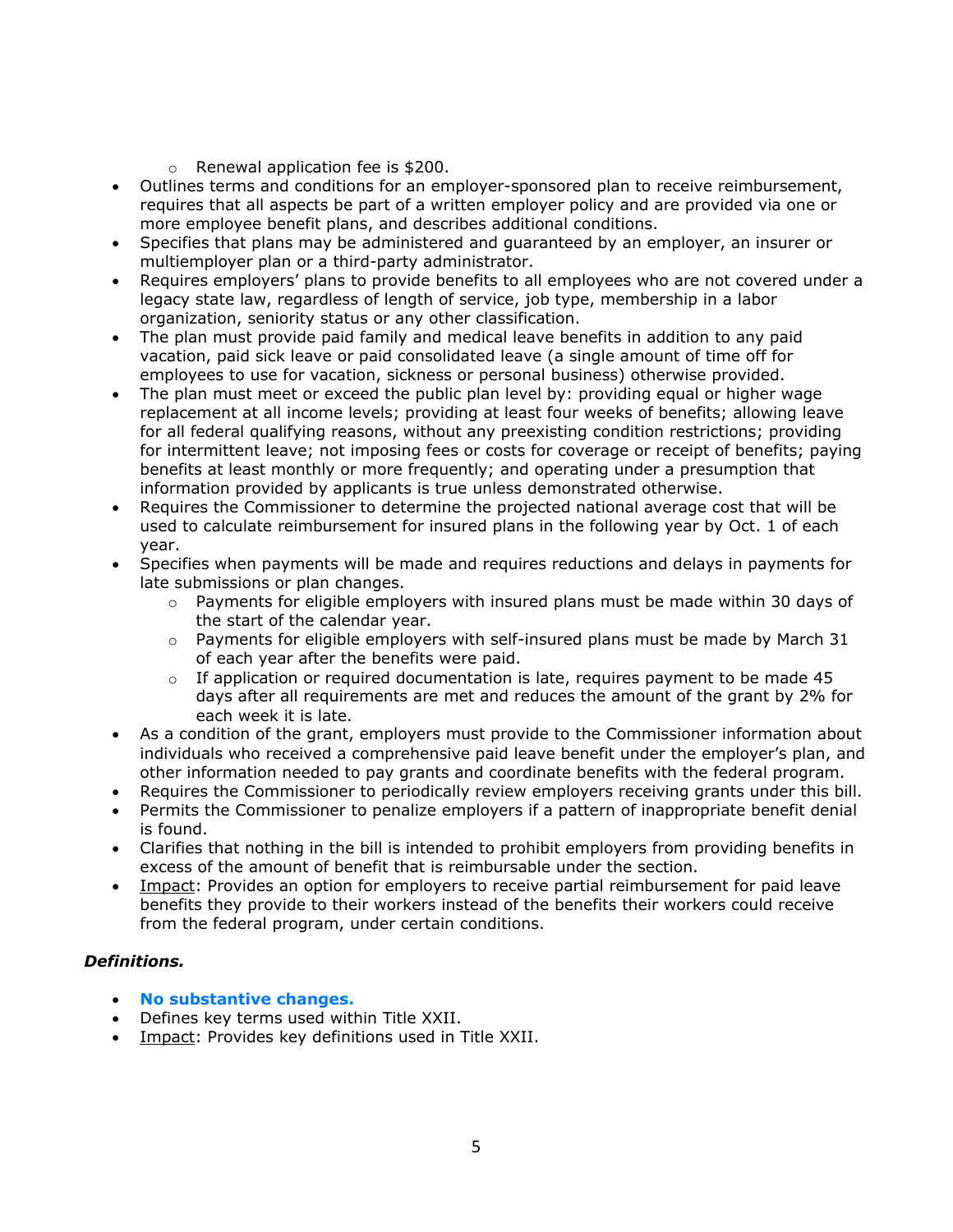#### **SFC Section 120002 [House Section 130002]. Access To Wage Information From The National Directory Of New Hires For The Purpose Of Administering Comprehensive Paid Leave.**

- **No substantive changes.**
- Authorizes the Commissioner to access data from the National Directory of New Hires for the purpose of administering the paid leave program.
- Impact: Permits the Commissioner to access data from the National Directory of New Hires to carry out the paid leave program.

#### **SFC Section 120003 [House Section 130004]. Certain Comprehensive Paid Leave Benefits Excluded From Gross Income.**

- **No substantive changes.**
- Amends Part III of subchapter B of chapter 1 of the Internal Revenue Code of 1986 by inserting "section 139J. Certain comprehensive paid leave benefits."

#### *139J. Certain Comprehensive Paid Leave Benefits.*

- **No substantive changes.**
- Exempts the paid leave benefits from being considered part of gross income for tax purposes.
- Impact: Provides that the benefits provided under Title XXII shall not be considered gross income for tax purposes.

## **Subtitle E—Infrastructure Financing And Community Development**

#### **Part 1—Low-Income Housing Credit**

#### **SFC Section 125101 [House Section 135101]. Increases In-State Allocations.**

- **Changes made to the House-passed version of the bill.**
- **Provides a smaller increase for state housing credit ceilings for calendar years 2022‒2025.**
- Effective for calendar years beginning after Dec. 31, 2021.
- Impact: Significantly increases the amounts available for projects over the next three years, particularly in small states.

#### **SFC Section 125102 [House Section 135102]. Tax-Exempt Bond Financing Requirement.**

- **No substantive changes.**
- Temporarily lowers tax-exempt bond limitation from 50% to 25%, allowing more credit allocations that are not subject to the state credit cap.
- Applies to buildings financed by bonds issued in calendar years 2022 through 2026.
- Effective Dec. 31, 2021.
- Impact: Incentivizes the building of additional low-income housing that is eligible for the 4% credit.

#### **SFC Section 125103 [House Section 135103]. Buildings Designated To Serve Extremely Low-Income Households.**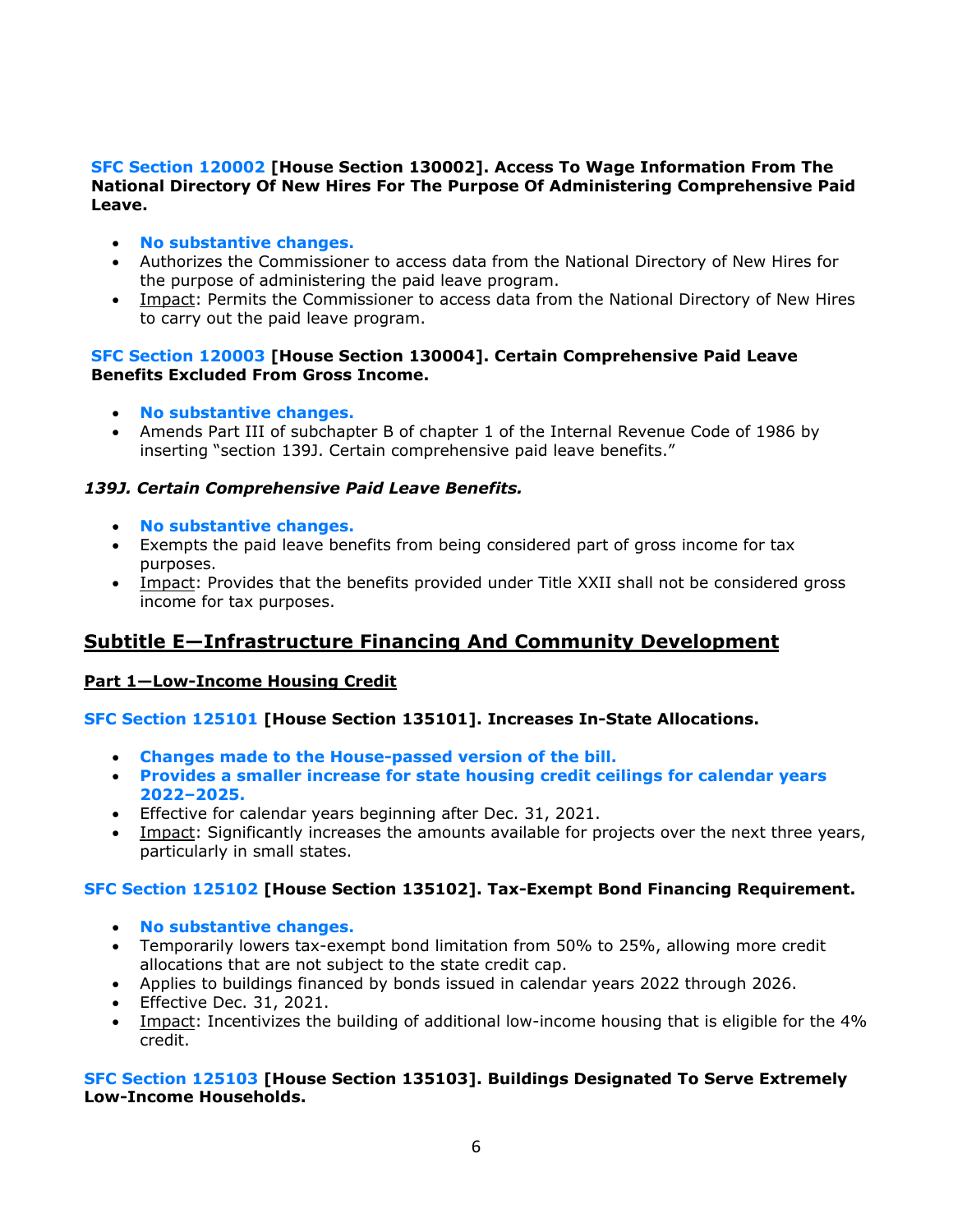- **No substantive changes.**
- Requires at least 8% of a state's housing credit ceiling be allocated to buildings where 20% or more of the residential units are rent-restricted. The units must be designated for households with an aggregate income lesser than the greater of (1) 30% of area median gross income or (2) the federal poverty level.
- Increases the eligible basis to 150% of the otherwise applicable basis for buildings designated as requiring an increase in credit to be financially feasible. Housing credit agencies may not allocate more than 13% of the state housing credit ceiling amount to such buildings.
- Effective for credit allocations made after Dec. 31, 2021.
- Impact: Encourages the building of housing for extremely low-income households.

## **SFC Section 125104 [House Section 135104]. Repeal Of Qualified Contract Option.**

- **No substantive changes.**
- Creates another exception to the extended low-income housing commitment for properties that received a credit allocation before Jan. 1, 2022, or a building financed under the lower tax-exempt bond limitation (see section 135103 above) that was received before Jan. 1, 2022, that the building would be eligible to receive an allocation of housing credits, or the credits to be earned are necessary for the financial feasibility of the project and its viability as a low-income housing project throughout the credit period.
- Modifies the rules for acquiring a building subject to the exceptions for the extended lowincome housing commitment to provide that a bona fide contract must be for the fair market value of both the non-low-income and low-income portion of the building.
- The proposal is generally effective on the date of enactment. The proposal to modify the qualified contract rules applies to buildings with respect to which the building owner submits, after the date of enactment, a written request to find a buyer that agrees to acquire the owner's interest in the low-income portion of the building.
- Impact: Makes it more difficult to sell a property

## **SFC Section 125105 [House Section 135105]. Modification And Clarification Of Rights Relating To Building Purchase.**

- **No substantive changes.**
- The proposal changes the right of first refusal safe harbor into an option safe harbor.
- For existing agreements, clarifies that for the purposes of the safe harbor, the right to acquire the building includes the right to acquire all of the partnership interests relating to the building, as well as the right to acquire assets held for the development, operation or maintenance of the building.
- Clarifies that for existing agreements, the right of first refusal safe harbor may be satisfied by the grant of an option.
- Amends the minimum purchase price to exclude exit taxes.
- Clarifies that the option safe harbor applies to S corporations and other pass-through entities in the same manner as partnerships.
- The proposal to change the right of first refusal safe harbor into an option safe harbor is effective for agreements entered into or amended after the date of enactment. The other provisions of the proposal are effective for agreements entered into before, on or after the date of enactment. However, none of the changes of the proposal are intended to supersede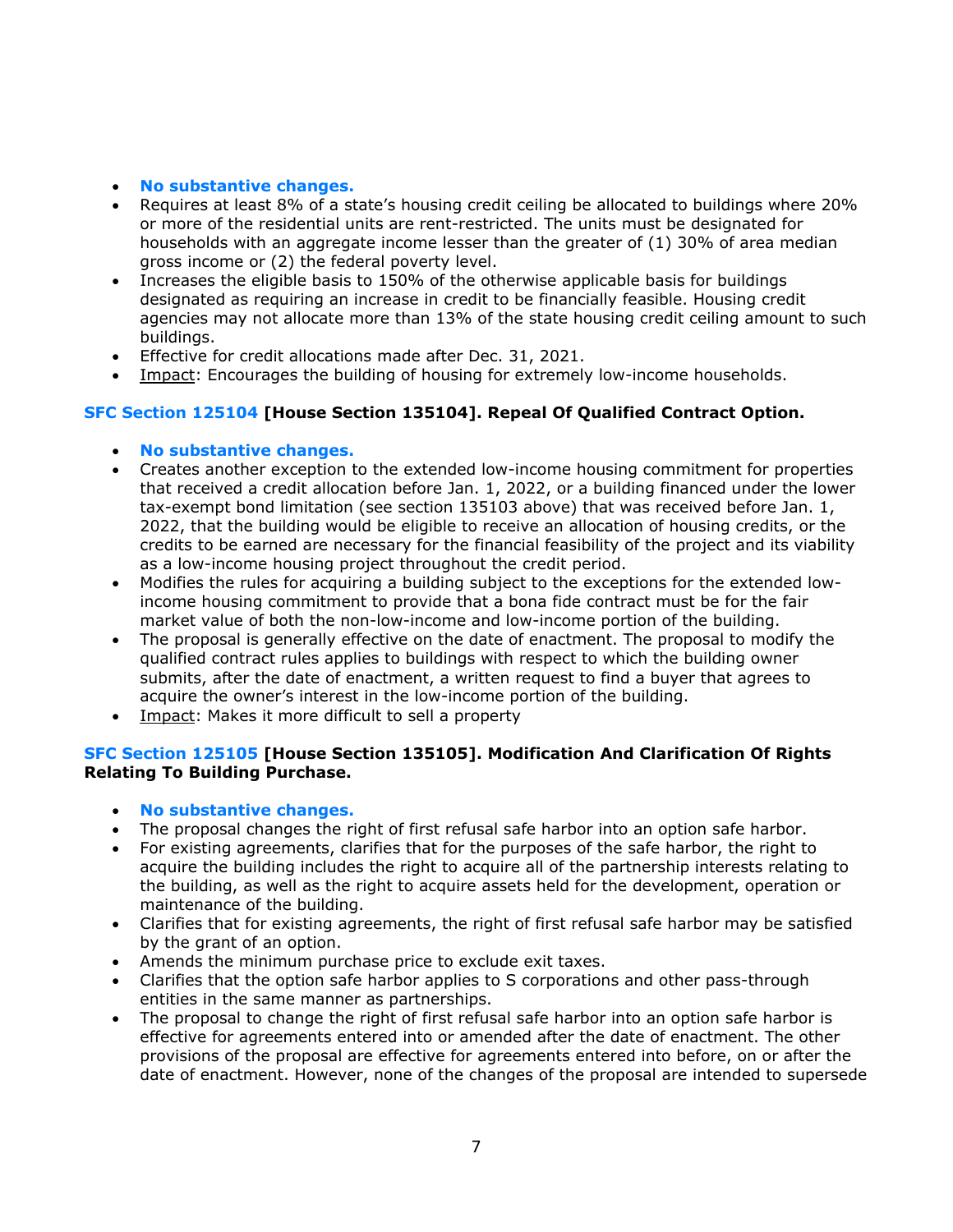express language in any agreement with respect to the terms of a right of first refusal or option permitted under the safe harbor.

• Impact: Would allow tax-exempt partners to purchase properties at below fair market value.

## **Part 2—Neighborhood Homes Investment Act**

## **SFC Section 125201 [House Section 135201]. Neighborhood Homes Credit.**

- **Minor changes made to the House-passed version of the bill.**
- Establishes a new neighborhood homes credit as part of the general business credit.
- Provides that the credit amount is the lesser of either (1) the excess of development costs incurred, over the sales price of the property, or **(2) up to 120% of the difference if the NHCA deems necessary;** or (3) 35% of the lesser of either (i) the development costs incurred or (ii) 80% of the national median sales price for new homes.
- Directs states to designate an agency to serve as the Neighborhood Homes Credit Agency (NHCA) responsible for allocating credits to project sponsors based upon certain qualifying factors.
- **Adds reporting requirements for any allocation of NHCA funding not in accordance with their established priorities and selection criteria.**
- The credit is available for the construction—or rehabilitation—for sale of: (1) homes with up to four dwelling units; (2) condominiums; and (3) residences owned by a housing cooperative. Qualified residences must be located within census tracts that meet specified parameters prioritizing lower-income, rural or disaster locations.
- **Loosens allocation restrictions for NHCAs in rural states.**
- If the home is sold or disposed of again within five years of a qualifying sale, the seller must repay a specified amount to the neighborhood home credit agency. **Applicable to any transfer other than sale to a non-relative.**
- Specifies alternate credit amount and repayment rules for rehabilitation of an owneroccupied property: the credit amount is equal to the lesser of (1) the excess of costs incurred by the taxpayer, over any amounts paid to the taxpayer for the rehabilitation; (2) 50% of the costs incurred; or 3) \$50,000.
- Effective for taxable years beginning after Dec. 31, 2021.
- Impact: Creates a general business credit to subsidize taxpayers who develop or rehabilitate property and affordably sell to purchasers to use as their principal residence, or taxpayers who rehabilitate certain owner-occupied property.

## **Part 3—Investments In Tribal Infrastructure**

## **SFC Section 125301 [House Section 135301]. Treatment Of Indian Tribes As States With Respect To Bond Issuance.**

- **No substantive changes.**
- For private activity bonds, it directs the Treasury Secretary to annually establish a national bond volume cap based on the greater of the (1) state population formula and (2) minimum state ceiling amount.
- An Indian Tribal Government is defined as the governing body of an Indian tribe, band, nation or other organized group or community of Alaska Natives, which is recognized as eligible for the special programs and services provided by the United States to Indians because of their status as Indians, and also would include any agencies, instrumentalities or political subdivision thereof.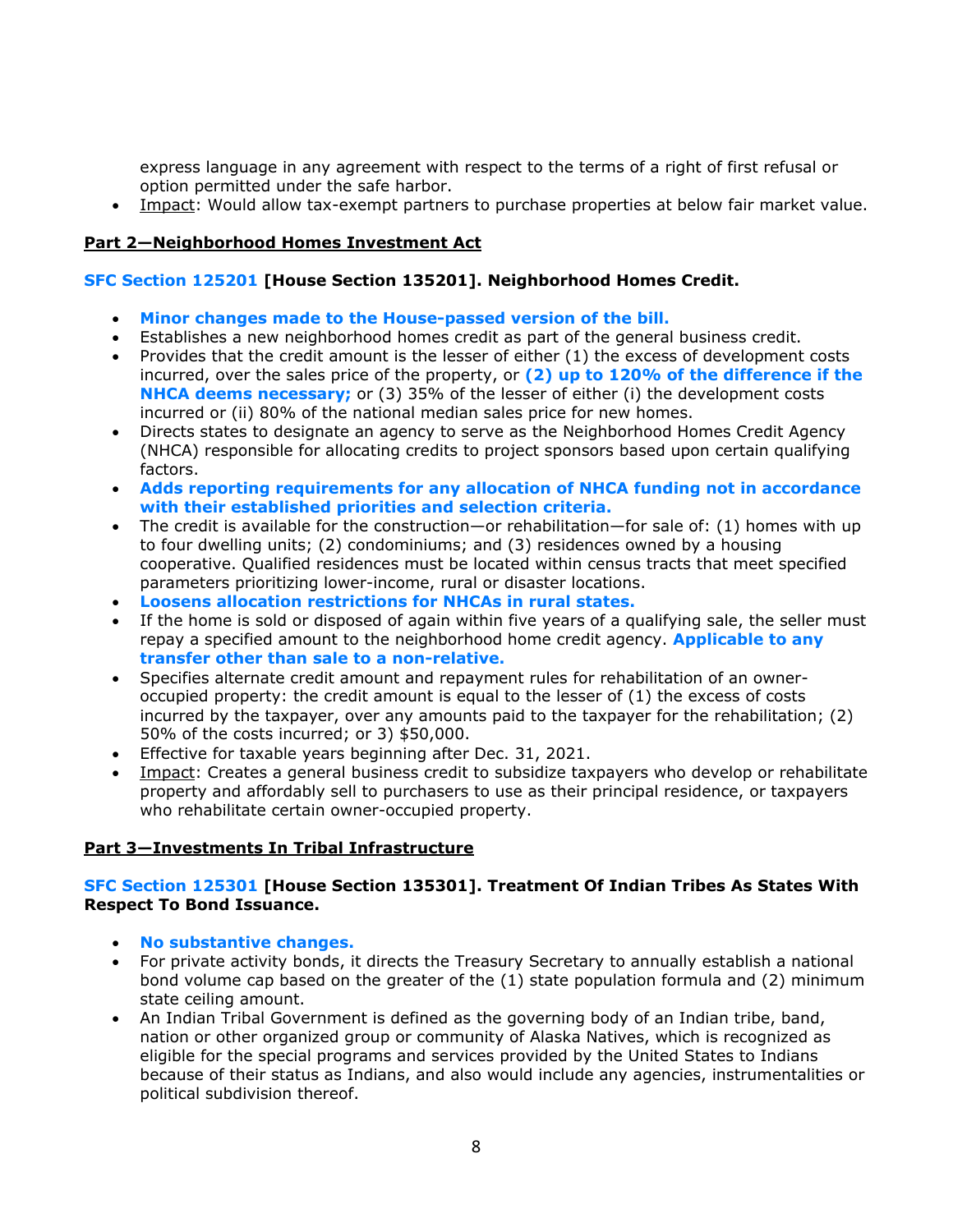- No portion of the private activity bond volume cap may be used to finance (1) any portion of a building in which class II or class III gaming is conducted or housed or (2) property used in the conduct of such gaming.
- The changes apply to obligations issued in calendar years beginning after enactment.
- Impact: This section revises the rules for Indian Tribal Governments with regard to private activity bonds but does not allow the use of the bonds to finance gaming facilities.

#### **SFC Section 125302 [House Section 135302]. New Markets Tax Credit For Tribal Statistical Areas.**

- **No substantive changes.**
- For years 2022 through 2025, this section establishes a new markets tax credit (NMTC) limitation of \$175 million allocated only with respect to Tribal Statistical Areas.
- Defines a "Tribal Statistical Area" as "any low-income community that is located in any Tribal Census Tract, Oklahoma Tribal Statistical Area, Tribal-Designated Statistical Area, Alaska Native Village Statistical Area or Hawaiian Home Land."
- Defines "low-income community" as (1) a census tract in which the poverty rate is at least 20% or (2) a census tract in which median family income does not exceed 80% of statewide median family income. Low-income community businesses that service a significant population of Tribal or Alaska Native Village members of a low-income community also fall under this definition.
- Adjusts the credit limitation for inflation.
- Directs the Treasury Secretary to prescribe regulations that outline procedures for determining which projects are qualified active low-income community businesses.
- The changes apply to NMTC limitation amounts determined after 2021.
- Impact: By expanding the NMTC for Tribal Statistical Areas, this section incentivizes community development and economic growth in low-income communities in tribal lands.

#### **SFC Section 125303 [House Section 135303]. Inclusion Of Indian Areas As Difficult Development Areas For Purposes Of Certain Buildings.**

- **No substantive changes.**
- Expands the definition of a "difficult development area" for purposes of the low-income housing tax credit to include "any Indian area," which is any area designated as one that has high construction, land and utility costs relative to area median gross income.
- The changes shall apply to buildings placed in service after 2021.
- Impact: By including Indian areas in the definition of a difficult development area, projects in these areas are eligible to receive additional housing credit assistance.

## **Part 4—Other Provisions**

## **SFC Section 125401 [House Section 135401]. Possessions Economic Activity Credit.**

- **No substantive changes.**
- Creates a new possessions economic activity credit equal to 20% of qualified possession wages and allocable employee fringe benefit expenses up to \$50,000 per year for fulltime employees of qualified domestic corporations. The credit is a general business credit.
- Qualifying possession wages are those paid in connection with the active conduct of a trade or business within a U.S. territory or possession to any employee for services performed if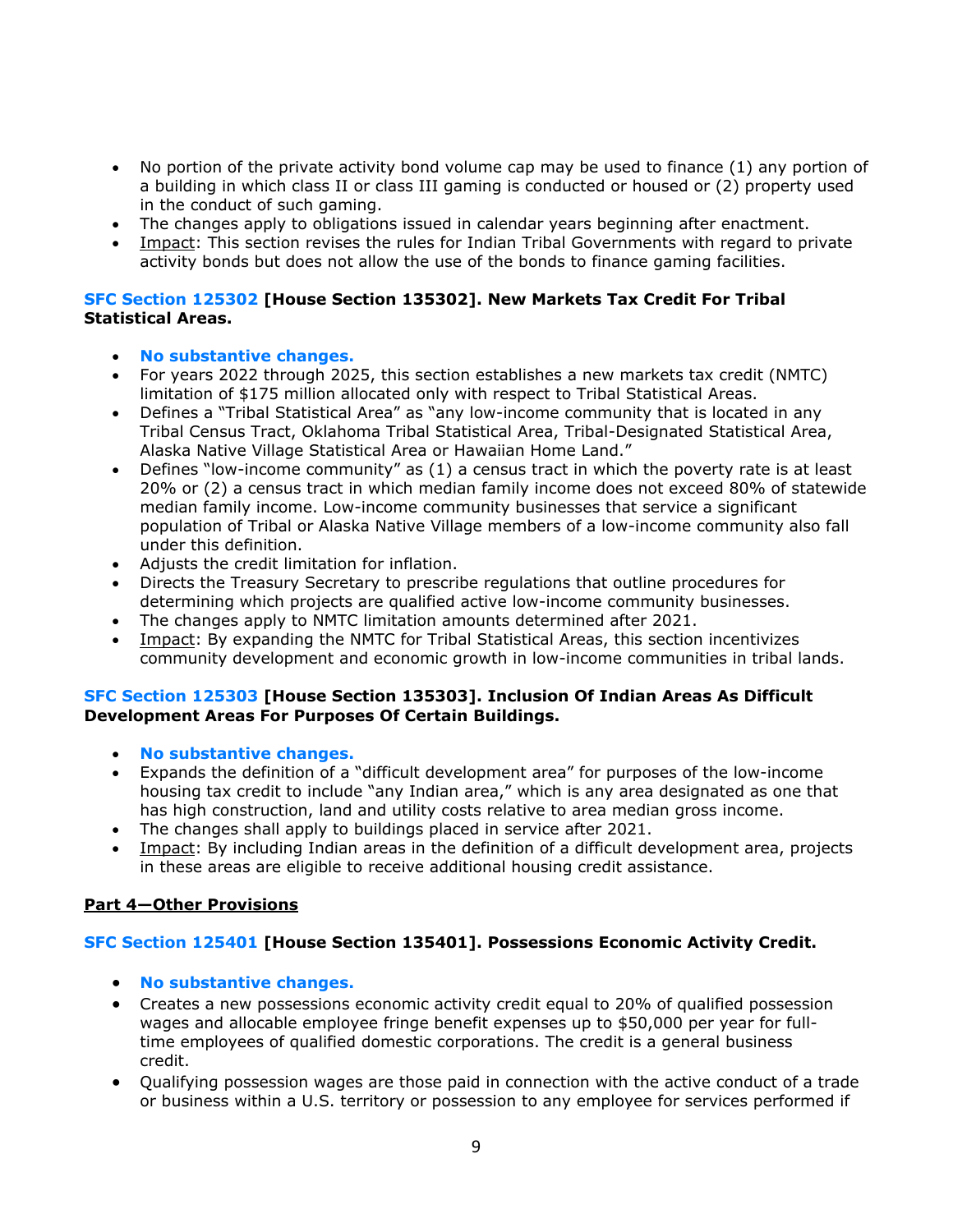the principal place of employment of the employee is within the U.S. territory or possession.

- Qualifying corporations are those for which (1) 80% or more of gross income for the previous three-year period was derived from sources within the U.S. territory or possession or (2) 75% or more of gross income was derived from the active conduct or a trade or business within the U.S. territory or possession.
- The credit applies to taxable years beginning after the date of enactment through 2031.
- Impact: This section provides a new incentive to encourage business activity in U.S. territories or possessions.

## **SFC Section 125402 [House Section 135402]. Tax Treatment Of Certain Assistance To Farmers, Etc.**

- **No substantive changes.**
- Clarifies that certain loan payments made to farmers under sections 1005(b) and 1006(e) of ARPA are excluded from the payee's gross income.
- Provides that any otherwise allowable deductions are still permissible notwithstanding the tax-free treatment of the subject payments.
- Impact: Provides relief for farmers by excluding certain loan payments authorized in ARPA from income taxes and prohibiting any denial of deductions on the basis of such exclusion.

#### **SFC Section 125403 [House Section 135403]. Exclusion Of Amounts Received From State-Based Catastrophe Loss Mitigation Programs.**

- **No substantive changes.**
- Excludes from gross income state-qualified catastrophe mitigation payments—the amount received to make improvements to a residence for reducing the damage that would have occurred from windstorms, earthquakes or wildfire.
- Applies to taxable years beginning after 2020.
- Impact: By excluding catastrophe mitigation payments from gross income, the section provides relief for taxpayers affected by natural disasters.

# **Subtitle F—Green Energy**

## **Part 1—Renewable Electricity And Reducing Carbon Emissions**

#### **SFC Section 126101 [House Section 136101]. Extension And Modification Of Credit For Electricity Produced From Certain Renewable Resources.**

- **Changes made to the House-passed version of the bill.**
- Extends the section 45 production tax credit (PTC) allowing producers to claim a base credit of 0.5 cents per kilowatt hour and bonus credit of 2.5 cents per kilowatt hour, subject to the producer satisfying the new prevailing-wage requirements during the facility's construction and the 10-years credit period and meeting the new apprenticeship requirements.
- Projects would be eligible for the bonus rate even if they do not meet the prevailing-wage and apprenticeship requirements provided they start construction before the enactment date or have a maximum net output of less than one megawatt.
- The prevailing-wage requirement applies to the taxpayer and its contractors and requires that employees receive the prevailing-wage rates for construction, alteration or repair in the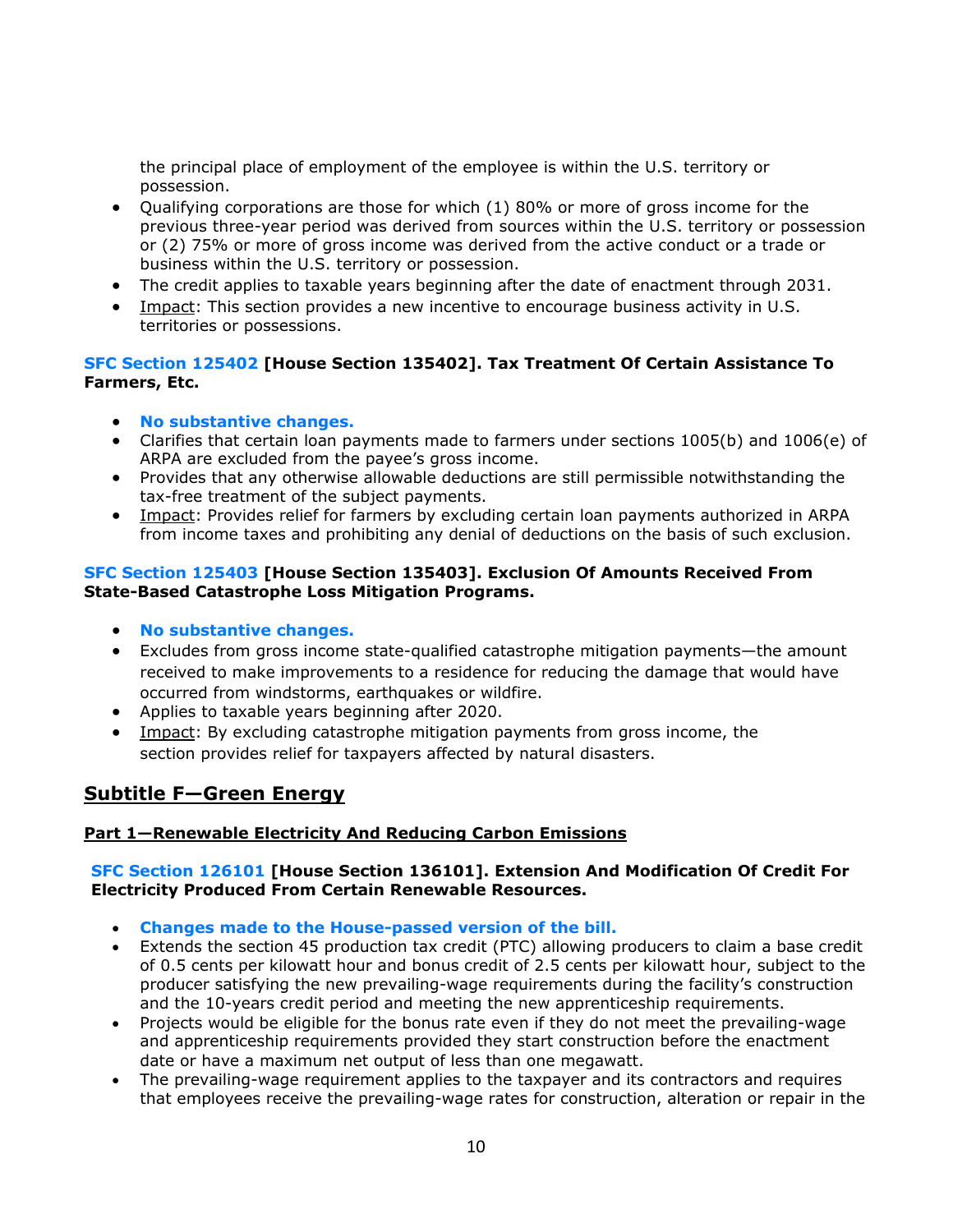project's locality as determined by the Secretary of Labor, in accordance with subchapter IV of chapter 31, of title 40, United States Code. Rules are provided to cure noncompliance, subject to a penalty of \$5,000 per affected worker.

- The apprenticeship requirement is satisfied by ensuring that not less than 15% (10% for projects with construction beginning before 2023 and 12.5% for projects beginning in 2023) of the total labor hours of construction, alteration or repair work on any applicable project are performed by qualified apprentices. An exception can be obtained if the taxpayer demonstrates a lack of available qualified apprentices in the area of the construction, alteration or repair work and makes a good faith effort to comply with the requirement. Rules are provided to cure noncompliance, subject to a penalty of \$50 per hour (increased to \$500 per hour if the taxpayer intentionally disregards the rules) of apprenticeship requirement that has not been met, capped at the value of the credit.
- The base credit is increased by 10 percentage points if the facilities meet domestic-content requirements. The domestic-content provision generally requires that a certain percentage of the total cost of the components are attributable to components that are mined, produced or manufactured in the United States—40% if construction begins before 2025; 45% for construction starting in 2025; 50% for construction beginning in 2026; and 55% for construction starting in 2027 (20%, 27.5%, 35% and 45% for offshore wind facilities), with an additional threshold of 55% for construction beginning after 2027.
- The Treasury Secretary is permitted to make exceptions where relevant components are not produced in sufficient supply in the United States, or the requirement would increase the overall cost of the project by more than 25%.
- The base credit is increased by 10 percentage points for projects in energy communities, where a coal mine has closed or a coal-fired electric generating unit has been retired.
- For taxpayers electing the direct-payment option in lieu of the credit, the direct-pay amount is reduced if the domestic-content requirements are not met beginning in 2024 and eliminated if the requirements are not met in 2026 or later.
- Modifies the formula for calculating the reduced credit amount for tax-exempt bonds to allow for a greater reduced amount to be claimed.
- **Qualified hydroelectric production and marine and hydrokinetic renewable energy qualify for the full credit amount and no longer subject to a rate reduction of onehalf for electricity produced.**
- All modifications are effective for projects placed in service after Dec. 31, 2021, except for the modifications to the tax-exempt bond provisions—which apply to projects that begin construction after Dec. 31, 2021, and before Jan. 1, 2027.
- Impact: Extends the benefits of the production tax credit for 10 years to provide business certainty and encourage the development of electricity from certain renewable resources.

## **SFC Section 126102 [House Section 136102]. Extension And Modification Of Energy Credit.**

- **Changes made to the House-passed version of the bill.**
- Extends the section 48 investment tax credit (ITC) for taxpayers that begin construction of energy property before the end of 2033. The ITC provides a base credit of 6% for fuel cell, qualified small wind, waste energy recovery, and solar energy property (2% for all other energy properties) and a bonus credit of 30% for projects meeting the prevailing-wage and apprenticeship requirements. *(See description in summary of section 136101 above.)*
- **Hydropower environmental improvement property qualifies as energy property for purposes of the credit.**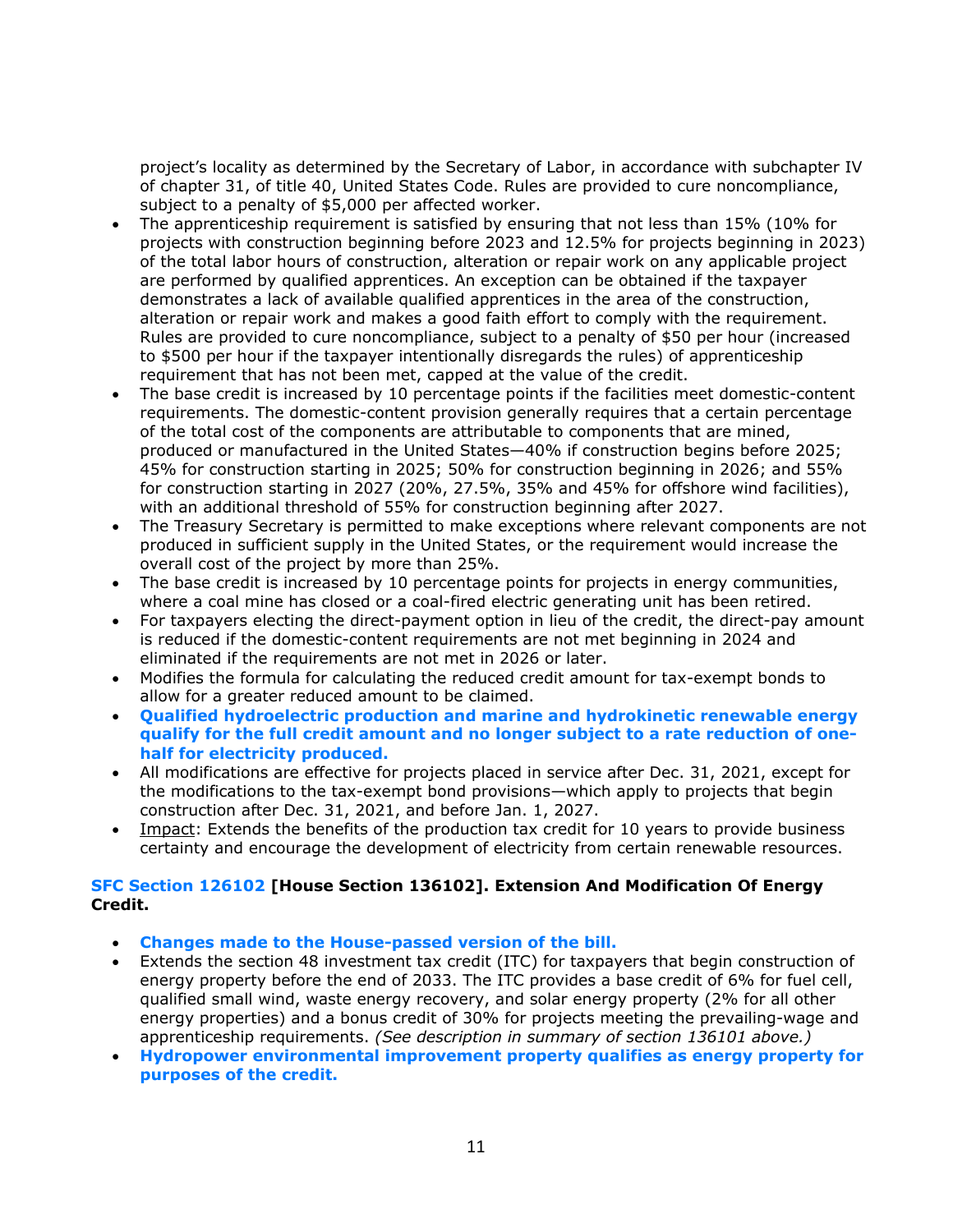- The base credit amount is increased to 26% for projects that began construction after Dec. 31, 2019, and are placed in service before Jan. 1, 2022.
- The base credit is increased by 2 percentage points if the facilities meet domestic-content requirements (10 percentage points where the prevailing-wage and apprenticeship requirements are also met). Projects in energy communities are also eligible for the additional credit percentage based on domestic-content.
- The tax-exempt bond rules similar to those applicable to the PTC apply.
- Construction must begin before Jan. 1, 2027.
- Impact: Extends the ITC for 10 years to provide business certainty and encourage investments in certain renewable-energy facilities, including energy-storage technology and linear generators.

#### **SFC Section 126103 [House Section 136103]. Increase In Energy Credit For Solar Facilities Placed In Service In Connection With Low-Income Communities.**

- **Changes made to the House-passed version of the bill.**
- Expands the section 48 ITC to include solar and wind facilities located in low-income or Native American communities, including energy-storage technology property, provided the facility receives an allocation of environmental justice solar and wind capacity.
- Requires the Treasury Secretary, in consultation with the Energy Secretary and the EPA Administrator, to allocate an annual environmental justice solar and wind capacity limitation to qualifying projects based on those with the greatest health and economic benefit, the greatest employment and wages, and the greatest engagement with local governments, Indian tribal governments and community-based organizations.
- Sets the annual capacity limitation from 2022 to 2026 at 1.8 gigawatts direct-current capacity and zero thereafter, taking into account the prior year's unused credit allocations through 2026.
- Increases the allocation by an additional 10% if the project is located in a low-income community or an Indian reservation, and 20% if the project is a qualifying low-income residential building project or low-income economic benefit project.
- **Selection criteria for determining to which qualified solar and wind facilities to allocate environmental justice solar and wind capacity limitation has been eliminated from the House version.**
- Impact: Creates an investment incentive for solar and wind facilities in qualifying lowincome and Native American residential building projects.

#### **SFC Section 126104 [House Section 136104]. Elective Payment For Energy Property And Electricity Produced From Certain Renewable Resources, Etc.**

- **Minor changes made to the House-passed version of the bill.**
- Allows taxpayers to forego claiming a qualifying credit in exchange for an equivalent tax refund. The direct-payment option is available with respect to:
	- o section 48 ITC,
	- o section 45 PTC (projects placed in service after Dec. 31, 2021),
	- $\circ$  section 45Q carbon capture credit (projects placed in service after Dec. 31, 2021),
	- o section 30C alternative fuel vehicle refueling property credit,
	- o section 48C advanced energy project credit,
	- o section 48D investment credit for transmission property,
	- o section 45W zero-emission nuclear power production credit,
	- o section 45X clean hydrogen production,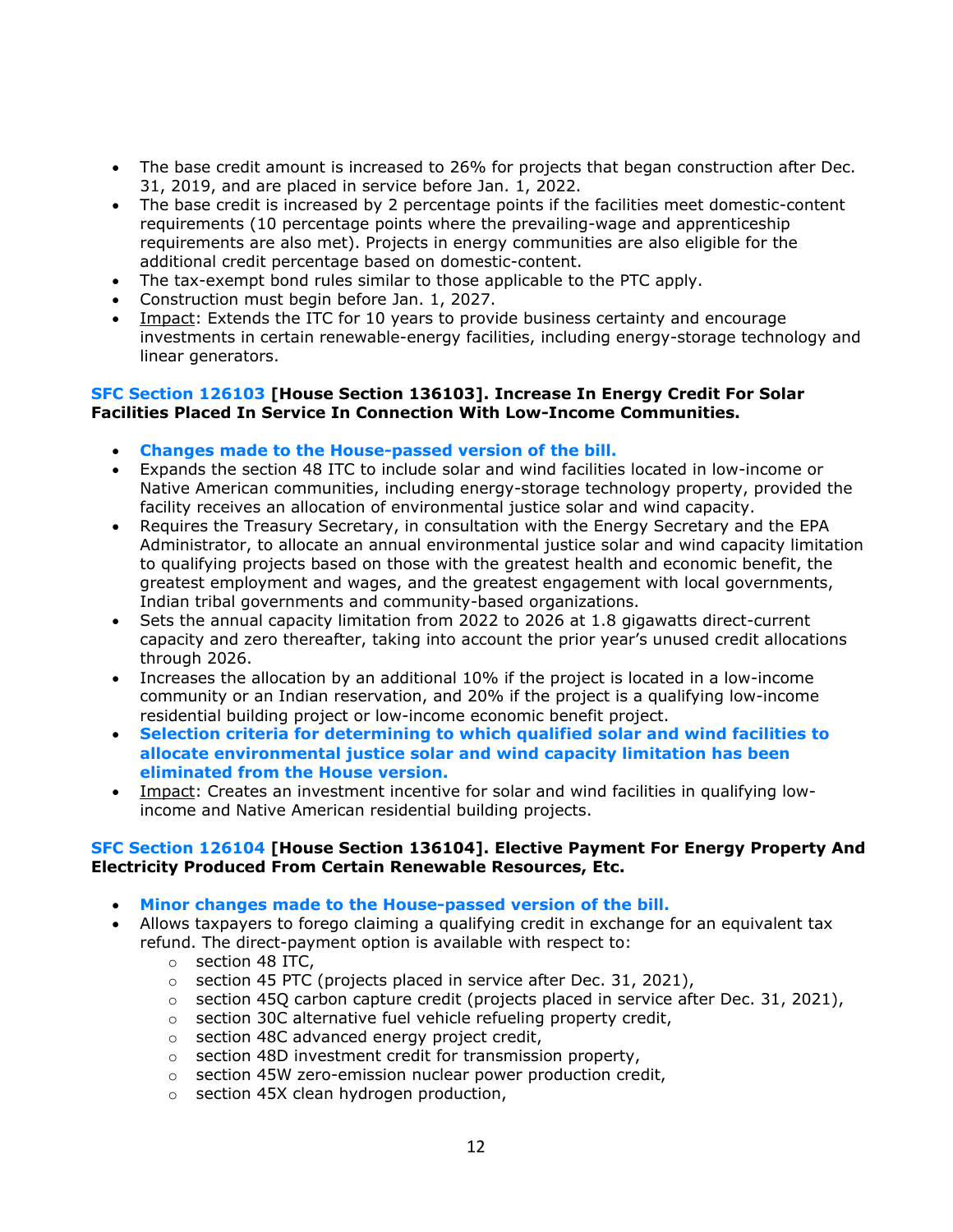- o section 45E advanced manufacturing investment credit,
- o section 45AA clean energy electricity production credit,
- o section 45BB clean electricity production credit,
- o section 48F clean electricity investment credit, and
- o section 45CC clean fuel production credit.
- Provides special rules for direct payments in the case of partnerships, S corporations and tax-exempt entities.
- Impact: Allows taxpayers with insufficient taxable income to use green-energy credits by monetizing the value through a tax refund when they qualify for the credit.

## **SFC Section 126105 [House Section 136105]. Investment Credit For Electric Transmission Property.**

- **Minor changes made to the House-passed version of the bill.**
- Creates an ITC for electric transmission property with a base rate of 6% and a bonus rate of 30%. A qualifying electric transmission property is an electric transmission or superconducting line that can transmit at least 275 kilowatts and has a capacity of at least 500 megawatts. The credit also covers a related, FERC-defined transmission property, including any property listed as a "transmission plant" that also is necessary for either electricity transmission or conversion.
- Treats upgrades to existing lines as a replacement line and the 500-megawatt capacity requirement is increased by the transmission capacity. The basis for an existing transmission line is not eligible for a credit.
- Requires taxpayers claiming the bonus credit to satisfy prevailing-wage and apprenticeship requirements during the property's construction and five years after the project is placed into service as well as domestic-content requirements.
- The tax-exempt bond rules similar to those applicable to the PTC apply.
- Applies to property placed in service in 2022 through 2031.
- Impact: Creates an investment incentive for electric transmission property.

## **SFC Section 126106 [House Section 136106]. Extension And Modification Of Credit For Carbon Oxide Sequestration.**

- **Minor changes made to the House-passed version of the bill.**
- Extends and expands the section 45Q carbon oxide sequestration credit for facilities that begin construction before 2032. Direct-air capture (DAC) facilities would qualify for the enhanced credit if they capture at least 1,000 metric tons of carbon oxide per year. Electricity-generating facilities would be required to capture at least 18,750 metric tons of carbon oxide and at least 75% of total carbon emissions that otherwise would have been released by the facility. All other facilities would be required to capture at least 12,500 metric tons of carbon oxide per year to qualify for the credit.
- For geological storage, the base credit rate is \$17, and the bonus credit rate is \$85 per metric ton of carbon oxide captured. For carbon oxide that is captured and utilized, the base credit is \$12, and the bonus credit rate is \$60 per metric ton. For the enhanced DAC credit applied to geological storage, the base credit rate is \$36, and the bonus rate is \$180 per metric ton. DAC carbon oxide that is utilized qualifies for an enhanced base credit rate of \$26 and a bonus rate of \$130 per metric ton.
- Requires taxpayers claiming the credit to satisfy the prevailing-wage and apprenticeship requirements during the facility's construction and the 12-year credit period.
- The tax-exempt bond rules similar to those applicable to the PTC apply.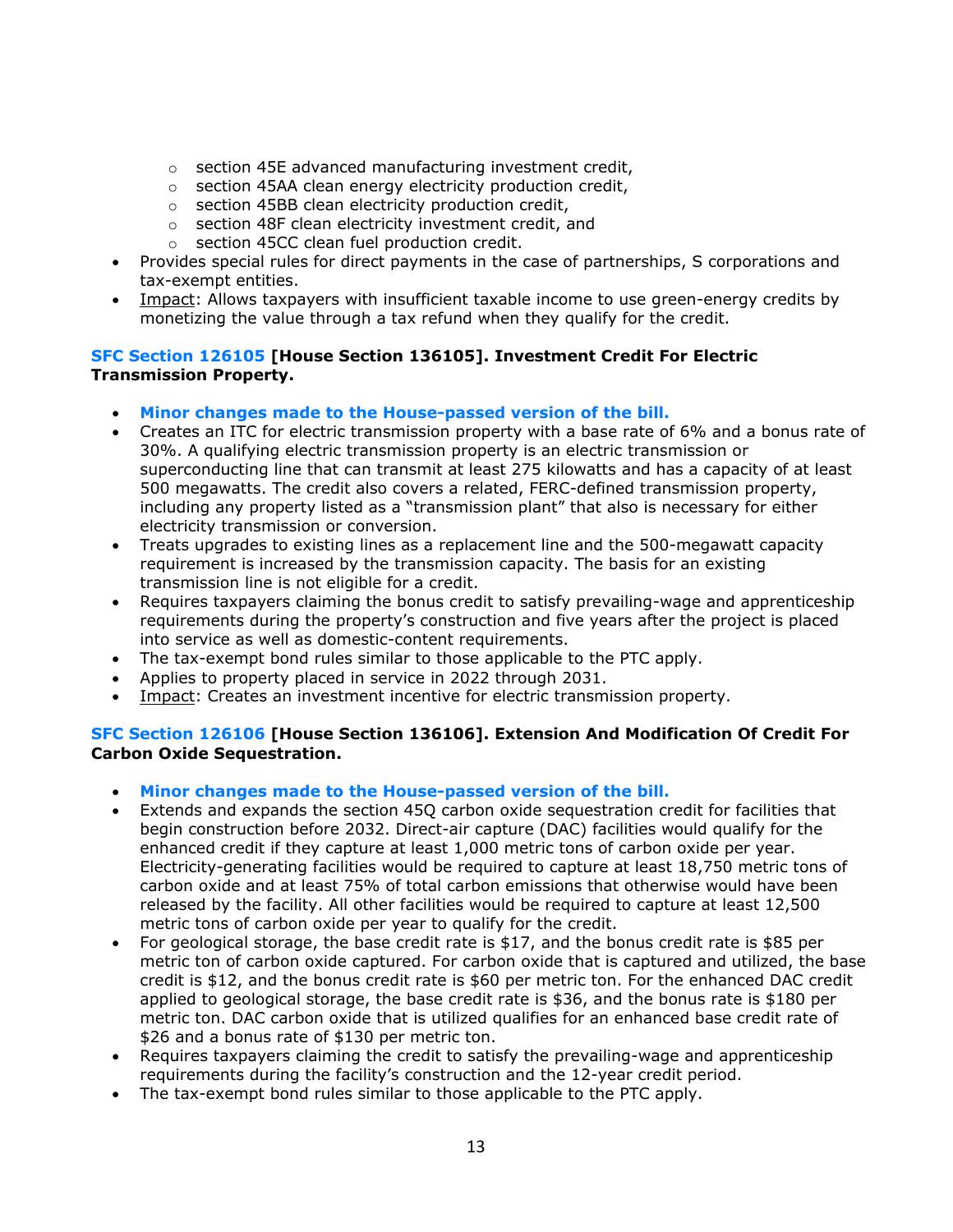- Applies to projects beginning construction after Dec. 31, 2021.
- Impact: Extends the carbon-capture credit and provides an additional incentive for investments in direct-air capture facilities.

## **SFC Section 126107 [House Section 136107]. Green Energy Publicly Traded Partnerships.**

- **No substantive changes.**
- Expands the definition of qualified income for publicly traded partnerships (PTP) to include income from green and renewable energy, including energy production eligible for the PTC, ITC, renewable fuels and carbon sequestration credits.
- Removes from the definition of qualified PTP income any income or gains derived from the transportation or storage of alcohol fuel, biodiesel, alternative fuels and alternative fuel mixtures.
- Applies to taxable years beginning after Dec. 31, 2021.
- Impact: Expands the definition of publicly traded partnerships to provide additional financing alternatives to encourage green and renewable energy production while limiting the use of PTPs in the fossil-fuel sector.

## **SFC Section 126108 [House Section 136108]. Zero-Emission Nuclear Power Production Credit.**

- **Minor changes made to the House-passed version of the bill.**
- Creates a new credit for electricity from a qualified nuclear facility. The base credit is 0.3 cents per kilowatt hour and a bonus credit rate of 1.5 cents per kilowatt hour. As the price of electricity increases, the credit is reduced. The credit reduction formula reduces the credit by 16% of the excess of gross receipts from electricity produced and sold over the product of 2.5 cents times the amount of electricity produced and sold during the year.
- Applies to a facility owned by the taxpayer that uses nuclear energy to produce electricity, provided the taxpayer has not claimed a credit for advanced nuclear power facilities under section 45J.
- Requires taxpayers claiming the bonus credit to satisfy the prevailing-wage and apprenticeship requirements.
- Permits taxpayers to elect the direct-payment option in lieu of the credit.
- Applies to electricity produced and sold after Dec. 31, 2021. The credit expires after Dec. 31, 2027.
- Impact: Creates a credit to support power production by existing nuclear facilities and power sources not dependent on sources like wind and solar.

## **Part 2—Renewable Fuels**

## **SFC Section 126201 [House Section 136201]. Extension Of Incentives For Biodiesel, Renewable Diesel And Alternative Fuels.**

- **No substantive changes.**
- Extends the income and excise tax credits for biodiesel and biodiesel mixtures at \$1.00 per gallon through 2026. Extends the \$0.10 per gallon small agri-biodiesel producer credit, and the \$0.50 per gallon excise tax credit for alternative fuel and alternative fuel mixtures through 2026.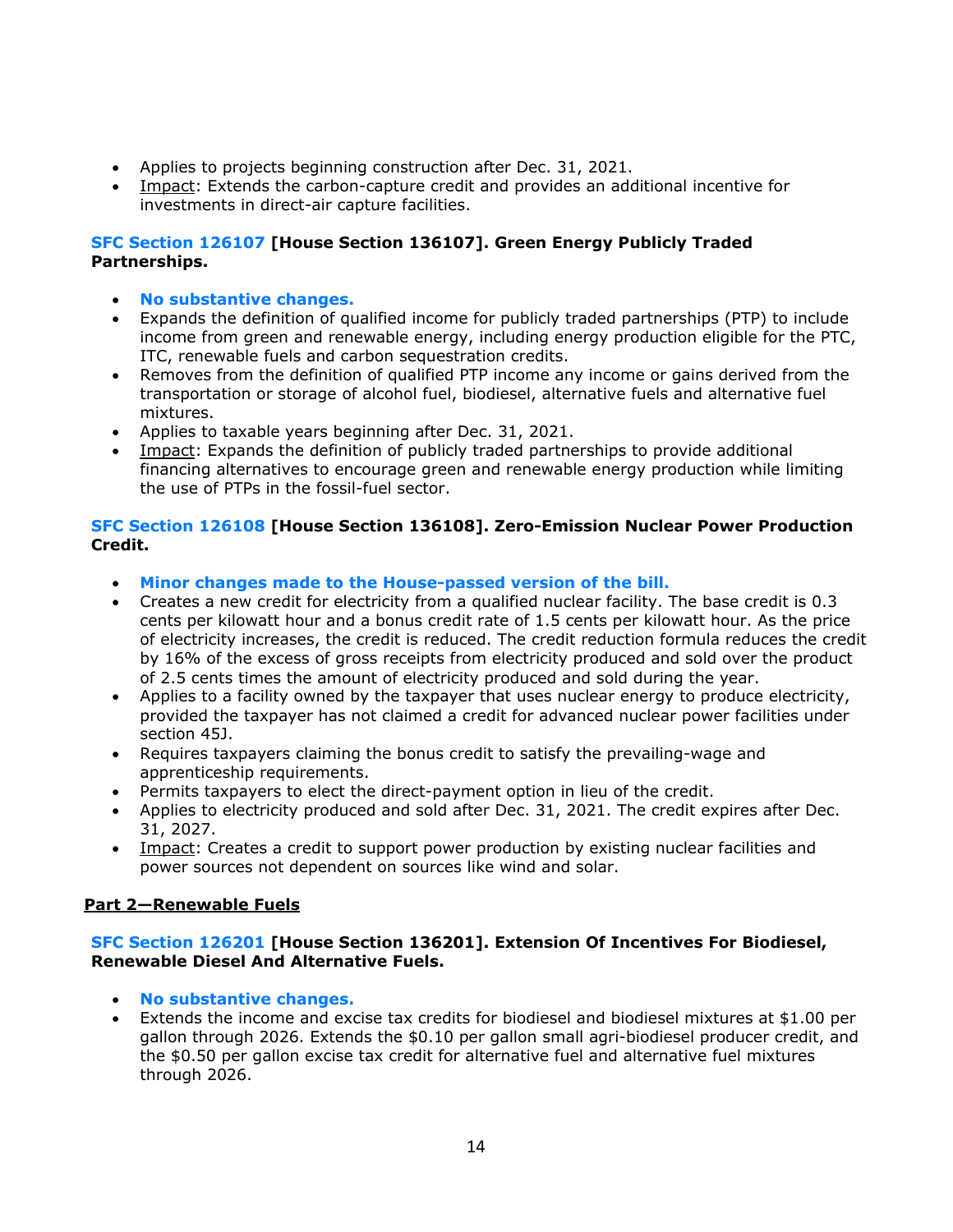- The bill repeals liquid hydrogen as an alternative fuel under the alternative fuel and alternative fuel mixture credit.
- Impact: Provides a five-year extension of the tax incentives for the production of biodiesel and alternative fuels, affording greater certainty for these producers in the energy sector.

#### **SFC Section 126202 [House Section 136202]. Extension Of Second-Generation Biofuel Incentives.**

- **No substantive changes.**
- Extends the second-generation biofuel income tax credit through 2026.
- Impact: Provides a five-year extension of the tax incentives for the second-generation biofuel income tax credit through 2026, affording greater certainty for these producers in the energy sector.

## **SFC Section 126203 [House Section 136203]. Sustainable Aviation Fuel Credit.**

- **Minor changes made to the House-passed version of the bill.**
- Creates a refundable blenders credit for each gallon of sustainable aviation fuel sold as part of a qualified mixture starting in 2023. The credit operates on a sliding scale, providing \$1.25 to \$1.75 based on the fuel's reduction in lifecycle greenhouse emissions above 50%. The credit may be claimed against section 4041 excise tax liability.
- Requires taxpayers to certify that the fuel reduces emissions by at least 50%.
- Eliminates the \$1.00 tax credit for aviation fuel produced from biodiesel under section 40A.
- Applies to fuel sold or used in 2023 through 2026.
- Impact: Creates a new tax incentive for the production of sustainable aviation fuel.

## **SFC Section 126204 [House Section 136204]. Clean Hydrogen.**

- **Minor changes made to the House-passed version of the bill.**
- Creates a new tax credit for the production of clean hydrogen in the U.S. for sale or use by the taxpayer. Beginning in 2022, the credit applies to the 10-year period beginning on the date the clean-hydrogen facility is placed in service.
- The credit is based on (1) a base amount of \$0.60 and the bonus amount of \$3.00 (indexed to inflation), multiplied by (2) the kilograms of clean hydrogen produced, and multiplied by (3) an applicable percentage representing the ratio of kilograms of carbon dioxide ( $CO<sub>2</sub>e$ ) emissions to kilograms of hydrogen produced.
- The applicable percentage (ranging from 15% to 100%) is determined by the lifecycle greenhouse gas emissions rate achieved from producing clean hydrogen.
- Permits taxpayers to claim the section 45 PTC for electricity produced from renewable resources that are used in a facility producing clean hydrogen.
- Permits taxpayers to elect to treat a qualified clean hydrogen facility as energy property under the section 48 ITC, in lieu of claiming the new PTC credit for clean hydrogen.
- The credit is no longer available for projects that begin construction in 2029 or later.
- Impact: Creates a new tax incentive for the production of clean hydrogen.

## **Part 3—Green Energy And Efficiency Incentives For Individuals**

## **SFC Section 126301 [House Section 136301]. Extension, Increase And Modifications Of Nonbusiness Energy Property Credit.**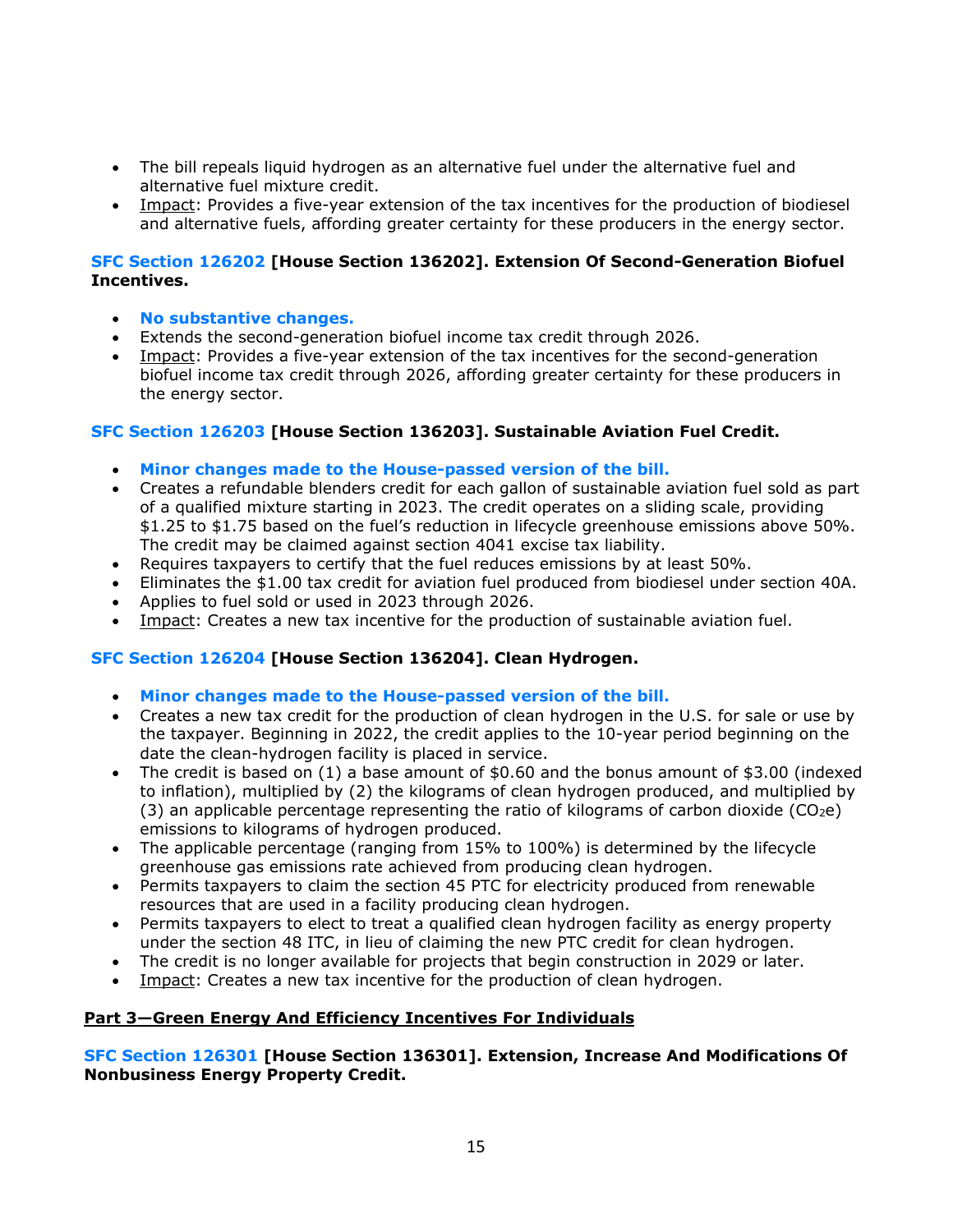- **Minor changes made to the House-passed version of the bill.**
- Extends the nonbusiness energy property credit by 10 years for property placed in service through Dec. 31, 2031.
- Increases the credit amount from 10% to 30% for qualified energy efficiency improvements and residential energy property expenditures.
- Converts the lifetime limits under current law to an annual credit amount, which is increased from a maximum of \$500 to \$1,200.
	- $\circ$  The credit does not apply to the cost of any qualified energy property in excess of \$600 per year.
	- $\circ$  The maximum credit amount for exterior windows and skylights may not exceed \$600.
	- o The maximum credit amount for *any* exterior door may not exceed \$250, and the maximum credit for *all* exterior doors may not exceed \$500.
- Excludes from the annual credit limitation amounts paid for central air conditioners, electric heat pumps, water heaters and boilers, and biomass stoves that meet energy-efficiency standards.
- **Includes within the definition of Qualified Energy Efficiency Improvements electric load and service center upgrades—an improvement to or replacement of a panelboard, sub-panelboard, branch circuits or feeders that enable the installation and use of electric appliances and is installed in a manner consistent with the National Electric Code.**
- Removes metal roof and asphalt roofs from qualifying as building envelope components and adds air sealing material and systems.
- Removes the requirement for purposes of the "residential energy property expenditures" that qualified energy property be used by the taxpayer's *principal* residence. The bill requires qualified energy property only to be "used as a residence by the taxpayer."
- Changes the definition of qualified energy property to mean:
	- $\circ$  Any of the following that meet the highest efficiency tier established by the Consortium for Energy Efficiency in effect at the beginning of the calendar year in which the property is placed in service: an electric heat pump water heater, an electric heat pump, a central air conditioner, a natural gas, propane or oil water heater, a natural gas, propane or oil furnace or hot water boiler;
	- $\circ$  A geothermal heat pump that meets the requirements of the Energy Star program;
	- $\circ$  A biomass stove that uses the burning of biomass fuel to heat or heat water in a dwelling unit in the United States that is used as a residence by the taxpayer and that has a thermal efficiency rating of at least 75%; and
	- o Any oil furnace or hot water boiler placed in service:
		- between 2022 and 2026 that meets the 2021 Energy Star efficiency criteria and is rated for use with eligible fuel blends of 20% or more, or
		- **EX** after Dec. 31, 2026, and achieves an annual fuel utilization efficiency rate of at least 90% and is rated for use with eligible fuel blends of 50% or more.
		- **•** Defines eligible fuel as biodiesel and renewable diesel and second-generation biofuel.
- Creates a 30% credit for home energy audits that may not exceed \$150. Defines a home energy audit as an inspection and written report with respect to a dwelling unit located in the United States and owned or used by the taxpayer as the taxpayer's principal residence, which (1) identifies the most significant and cost-effective energy efficiency improvements including an estimate of the energy and cost savings, and (2) is conducted and prepared by a home energy auditor that meets the certification or other requirements specified by the Treasury Secretary.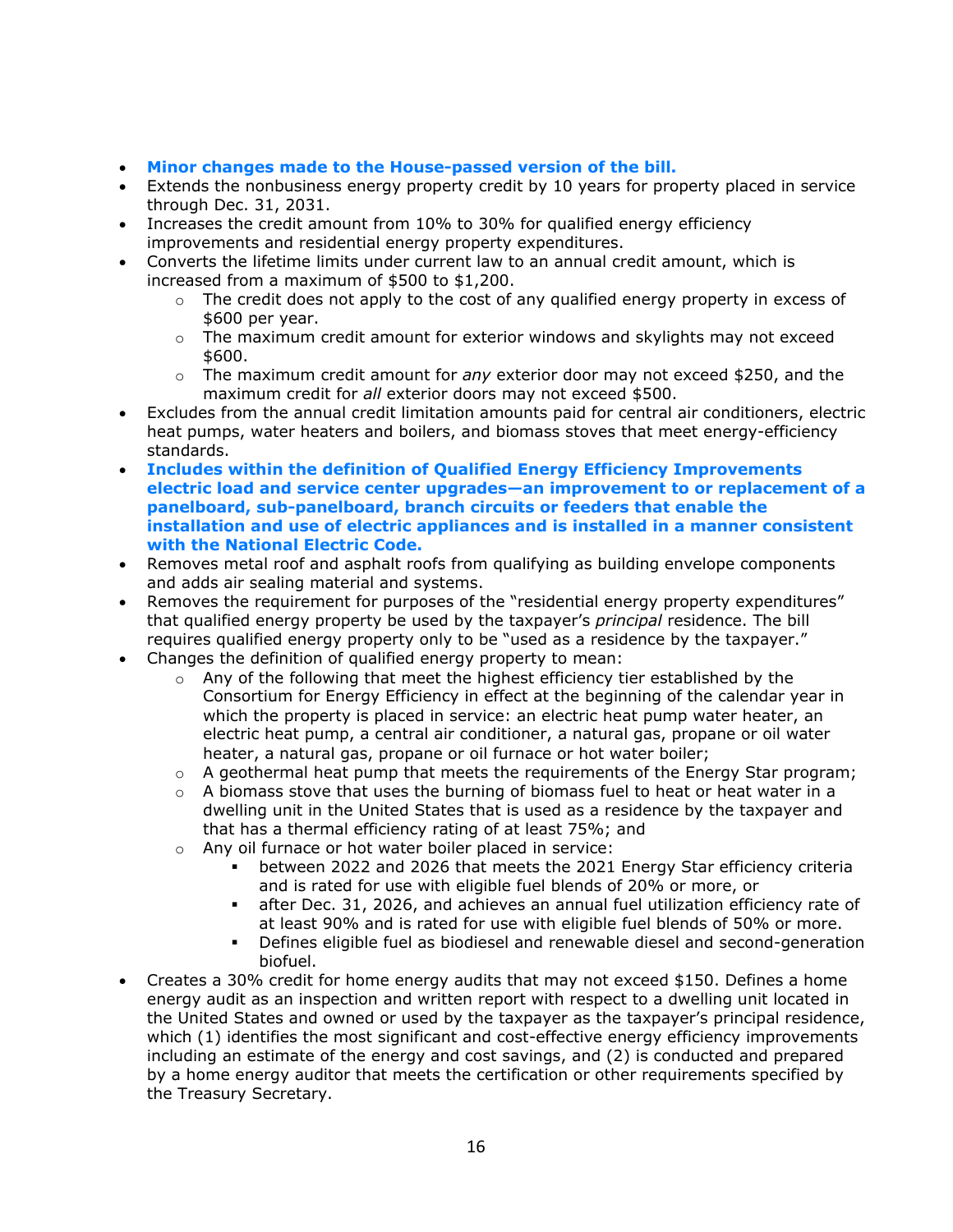- Requires taxpayers to report product identification numbers for property with respect to which the energy-efficient property credit is claimed on their annual tax return.
- **Renames section 25C the "Energy Efficient Home Improvement Credit."**
- Applies generally to property placed in service and to amounts paid for home energy audits after Dec. 31, 2021.
- Impact: Extends and triples the Nonbusiness Energy Property Credit, making it more affordable for homeowners to invest in energy-efficient home improvements, as well as encouraging home energy audits.

## **SFC Section 126302 [House Section 136302]. Residential Clean Energy Credit.**

- **Minor changes made to the House-passed version of the bill.**
- Extends the residential energy efficient property credit under section 25D by 10 years to property placed in service through Dec. 31, 2033, with adjustments to the corresponding phaseout dates.
- **Establishes a 22% applicable percentage for property placed in service after Dec. 31, 2032, and before Jan. 1, 2034.**
- Allows qualified battery storage technology expenditures for battery storage technology that is installed in the taxpayer's U.S. residence and has a capacity of at least 3 kilowatt hours to qualify for the credit.
- Eliminates the carryforward of unused credits starting in 2023.
- **Makes the credit refundable for taxable years beginning after Dec. 31, 2022, and eliminates the carryforward of unused credit amounts.**
- **Removes the qualified-installer requirement and reporting including in the Housepassed provision.**
- The provision contemplates a Treasury Department program to register installers and provide installation identification numbers. Installers are required to provide written receipt of qualifying purchases and installations and make periodic written reports to the Treasury Secretary of such installation transactions.
- **Redesignates the credit as section 36C, the "Residential clean energy credit."**
- Applies generally to expenditures made after Dec. 31, 2021.
- Impact: Extends and makes refundable the Residential Energy Efficient Property credit so taxpayers can more easily pay for residential alternative energy equipment, such as solar hot water heaters, wind turbines and solar electricity equipment, subject to new compliance requirements regarding qualified installers.

## **SFC Section 126303 [House Section 136303]. Energy Efficient Commercial Building Deduction.**

- **Minor changes made to the House-passed version of the bill.**
- Modifies the energy-efficient commercial building deduction for taxable years beginning after Dec. 31, 2021, and before Jan. 1, 2031:
	- $\circ$  Requires "energy efficient commercial building property" to be part of a plan to reduce total energy and power costs with respect to certain systems of the building by only 25% as opposed to the 50% requirement under current law.
	- $\circ$  Sets the maximum deduction equal to the applicable dollar value multiplied by the square footage of the building divided by the aggregate amount of deductions with respect to the building for the three years immediately preceding the taxable year.
		- **•** The applicable dollar value is  $$0.50$ , which increases (but not above  $$1.00$ ) by \$0.02 for each percentage point by which the total annual energy and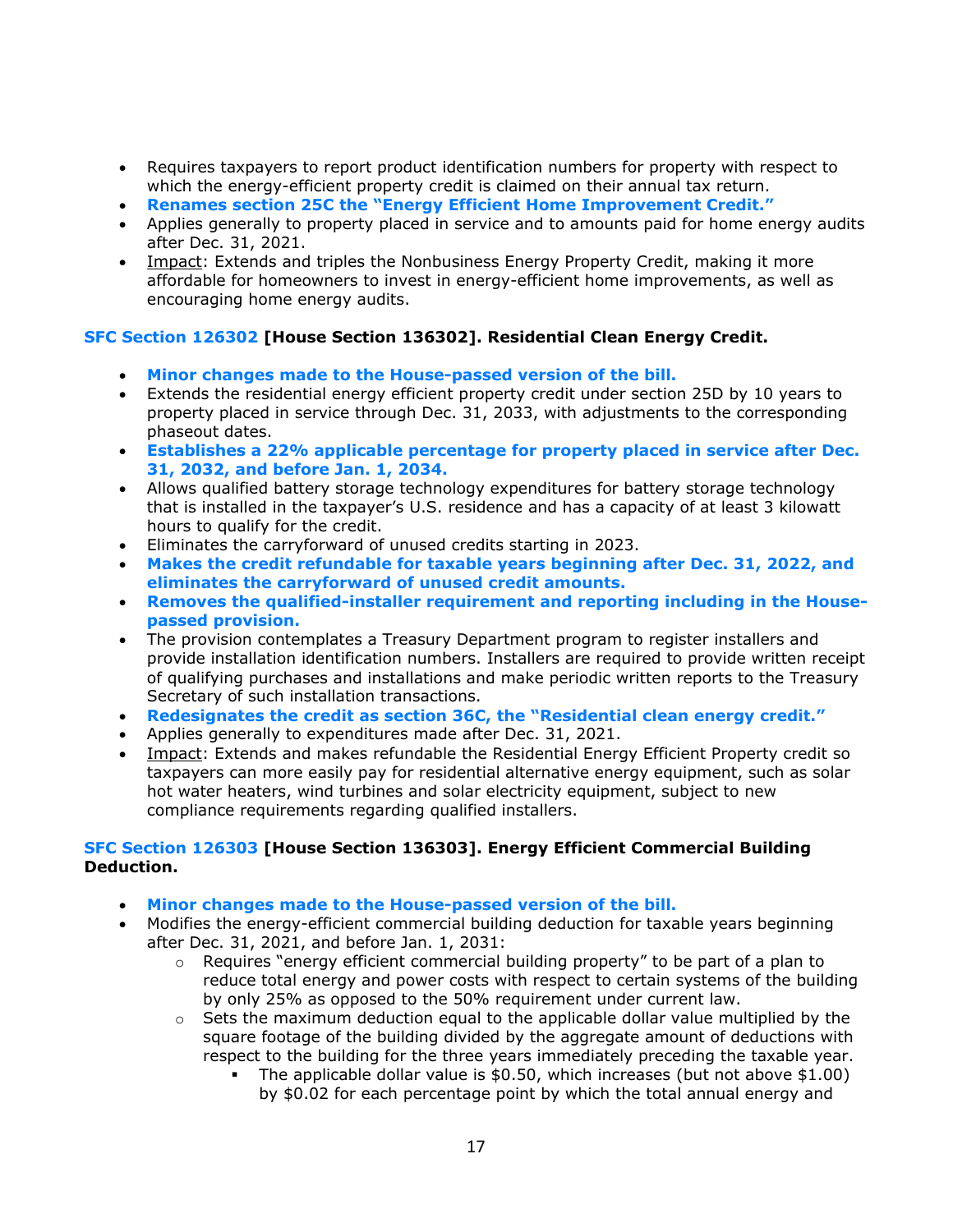power costs for the building are certified to be reduced by a percentage greater than 25%.

- A higher applicable dollar value—\$2.50, which increases (but not above \$5.00) by \$0.10 for each percentage point by which the total annual energy and power costs for the building are certified to be reduced by a percentage greater than 25%—generally applies if construction for a building or retrofit plan satisfies certain wage and apprenticeship requirements guidance and satisfies the requirements.
- o Allows an alternative deduction for energy-efficient retrofit buildings based on the energy usage intensity and the aggregate adjusted basis for the building. A qualified retrofit plan is a written plan prepared by a qualified professional that specifies modifications to a building that, in the aggregate, are expected to reduce the building's energy usage intensity by at least 25%.
- Allows for the allocation of the deduction to certain tax-exempt entities in the same manner as allowed for federal, state and local governments.
- Provides that for real estate investment trusts any amount deductible shall be allowed in the year in which the property is placed in service.
- **Updates the energy-efficiency standard to the more recent of: (a) Standard 90.1- 2007 published by the American Society of Heating, Refrigerating and Air Conditioning Engineers (ASHRACE) and the Illuminating Engineering Society of North America (IESNA), or (b) the most recent.**
- Applies to taxable years beginning after Dec. 31, 2021.
- Impact: Increases the incentive for building owners to make energy-efficient commercial building improvements and retrofits.

## **SFC Section 126304 [House Section 136304]. Extension, Increase And Modifications Of New Energy Efficient Home Credit.**

- **No substantive changes.**
- Extends the new energy efficient home credit for 10 years for qualified new energy efficient homes acquired through Dec. 31, 2031.
- Increases the credit amount applicable to single-family and multifamily housing construction:
	- $\circ$  Dwelling units in which heating and cooling energy consumption is at least 50% below the annual consumption of a comparable unit are eligible for a credit of \$2,500 (\$500 for units in which the building is eligible to participate in the Energy Star Multifamily New Construction Program), and
	- $\circ$  Units in which building envelope component improvements account for at least 20% of such 50% are eligible for a credit of \$5,000 (\$1,000 for units in which the building is eligible to participate in the Energy Star Multifamily New Construction Program).
- Provides that a dwelling unit meets the energy saving requirements if it conforms to Federal Manufactured Home Construction and Safety Standards or is certified as a zeroenergy ready home under the zero-energy ready home program of the Department of Energy.
- Applies to dwelling units acquired after Dec. 31, 2021.
- Impact: Increases the incentive for developers to construct or substantially reconstruct energy-efficient residences and multifamily housing.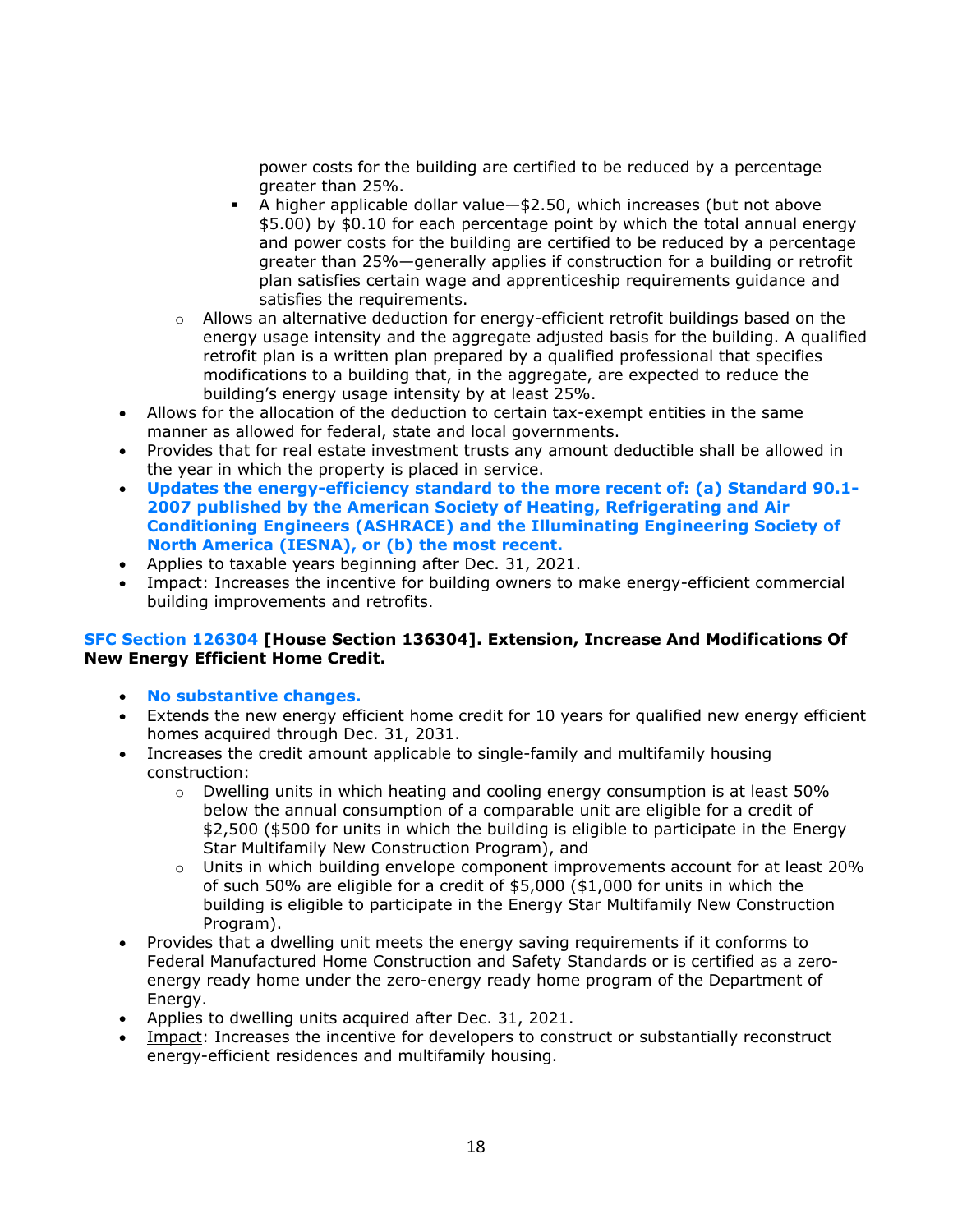## **SFC Section 126305 [House Section 136305]. Modifications To Income Exclusion For Conservation Subsidies.**

## • **No substantive changes.**

- Excludes from gross income the value of any subsidy:
	- $\circ$  provided by a public utility to a customer or by a state or local government to a resident for the purchase or installation of any water conservation or efficiency measure; and
	- $\circ$  provided by a storm water management provider to a customer or by a state or local government to a resident for the purchase or installation of any storm water management measure.
- Applies to amounts received after Dec. 31, 2018.
- Impact: Provides relief for taxpayers receiving subsidies for water conservation or efficiency and storm water management.

## **Part 4—Greening The Fleet And Alternative Vehicles.**

#### **SFC Section 126401 [House Section 136401]. Refundable New Qualified Plug-In Electric Drive Motor Vehicle Credit For Individuals.**

- **Minor changes made to the House-passed version of the bill.**
- Creates a refundable income tax credit for purchases of new plug-in electric motor vehicles through 2031. Sets the base credit amount at \$4,000 plus any of the following:
	- $\circ$  \$3,500 for vehicles (with no more than 2.5 gallons in gasoline capacity) that meet certain battery capacity requirements:
		- 40 or more kwh for vehicles placed in service before 2027, or
		- 50 kwh or more for vehicles placed in service after 2026.
	- $\circ$  \$4,500 for vehicles assembled in domestic facilities operating under a unionnegotiated collective-bargaining agreement.
	- $\circ$  \$500 for vehicles with battery cells manufactured in the United States.
- Limits the credit to 50% of the purchase price and provides that only vehicles assembled domestically will be eligible for credits starting in January 2027. Disallows the credit for vehicles by which the manufacturer's suggested retail price exceeds:
	- o \$80,000 for vans, SUVs and pickup trucks, and
	- $\circ$  \$55,000 for any other vehicle.
- Phases the credit out for buyers earning more than \$250,000 (\$500,000 for married couples filing jointly and \$375,000 for head of household filers) at a rate of \$200 per every \$1,000 in excess of the respective threshold.
- Taxpayers may only elect the credit for the purchase of one electric vehicle per year.
- Provides a 30% credit for certain two- and three-wheel plug-in vehicles (mopeds, etc.) not to exceed \$7,500.
- Directs the Secretary to make payments to mirror-code territories for the amount of revenue lost with respect to this provision.
- **Directs the Secretary to provide an alternative method for determining modified adjusted gross income for taxpayers who did not file in the preceding taxable year.**
- **Increases the portion of credits attributable to direct spending by 6.0445%.**
- Impact: Encourages the purchase of plug-in electric vehicles for personal use.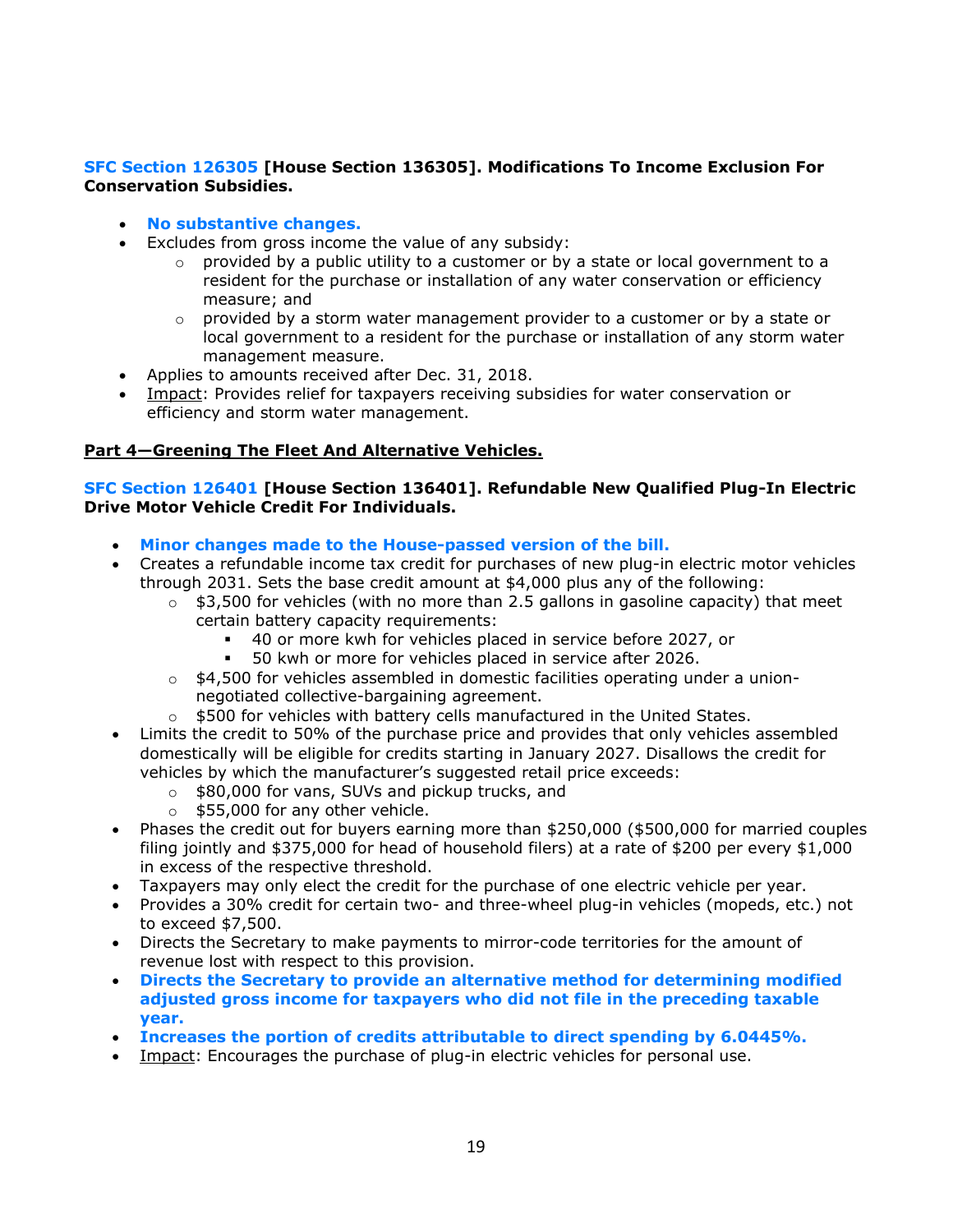## **SFC Section 126402 [House Section 136402]. Credit For Previously Owned Qualified Plug-In Electric Drive Motor Vehicles.**

- **Minor changes made to the House-passed version of the bill.**
- Creates a refundable credit for the purchase of used battery and fuel-cell electric vehicles through 2031. Applies to the first resale of a used electric vehicle from a dealership for personal use following enactment.
- Sets the base credit amount at \$2,000, with an additional \$2,000 available for certain battery capacities. Limits the credit to 50% of the sale price.
- Applicable to qualifying electric and fuel cell vehicles (under the existing sections 30D and 30B credit) priced under \$25,000 and with a model year at least two years old.
- Phases the credit out for buyers earning more than \$75,000 (\$150,000 for married couples filing jointly and \$112,500 for head of household filers) at a rate of \$200 per every \$1,000 in excess.
- **Increases the portion of credit attributable to direct spending by 6.0445%.**
- Impact: Encourages the sale of electric vehicles in the used car market.

## **SFC Section 126403 [House Section 136403]. Qualified Commercial Electric Vehicles.**

- **No substantive changes.**
- Creates a new credit equal to 30% of the cost of qualified commercial electric vehicles through 2031.
- Applicable to externally chargeable motor vehicles with at least 10 kwh in battery capacity and qualified two- and three-wheel plug-in vehicles (mopeds, etc.)
- Eligible manufacturers must provide the Secretary with each vehicle identification number (VIN) of electric vehicles sold under this provision. Taxpayers must include the VIN on their return to receive the credit.
- Impact: Promotes the purchase of electric vehicles at the commercial level.

## **SFC Section 126404 [House Section 136404]. Qualified Fuel Cell Motor Vehicles.**

- **No substantive changes.**
- Extends the credit for the purchase of qualified fuel cell motor vehicles through 2031.
- Impact: Promotes the purchase and sale of fuel cell motor vehicles.

## **SFC Section 126405 [House Section 136405]. Alternative Fuel Refueling Property Credit.**

- **No substantive changes.**
- Extends the credit for alternative fuel vehicle refueling property through 2031.
- Expands the credit for zero-emissions charging and refueling infrastructure with a base credit of 6% for expenses up to \$100,000 and 4% for excess expenses starting January 2022.
- Provides an alternative bonus credit for taxpayers that meet certain wage requirements during construction: 30% for expenses up to \$100,000 and 20% for amounts in excess.
- For the credit to apply to amounts over \$100,000, the property must either be: (1) intended for public use and either accept credit card payment or charge nothing, or (2) intended for exclusive government or commercial fleet use.
- Expands the list of eligible property to include electric charging stations for electric two- and three-wheel vehicles limited to public use property (referenced above) or for government or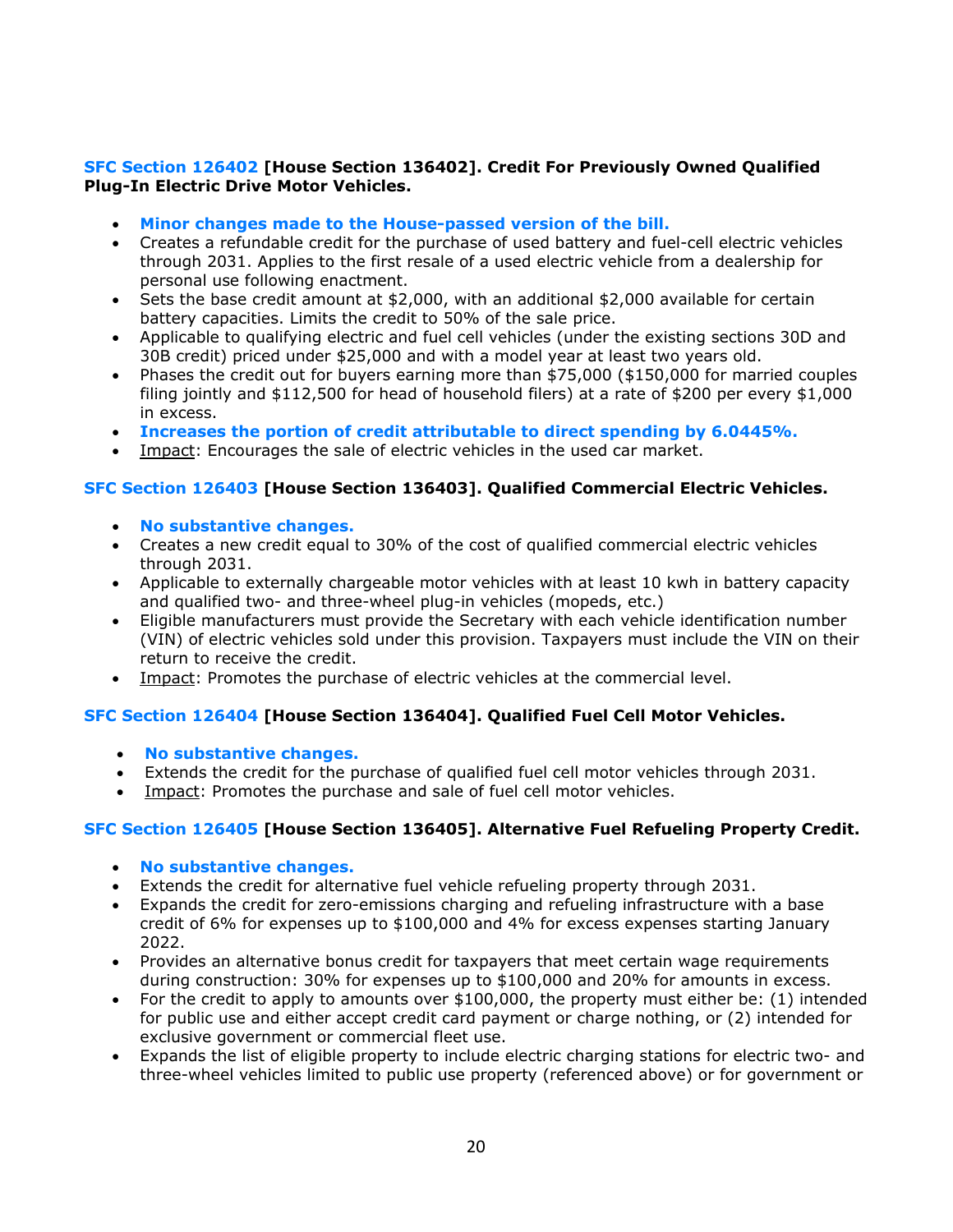commercial fleet use. Clarifies that bidirectional charging equipment is eligible property for the credit.

• Impact: Promotes and incentivizes placing electric vehicle refueling property into service for public, government or commercial use.

#### **SFC Section 126406 [House Section 136406]. Reinstatement And Expansion Of Employer-Provided Fringe Benefits For Bicycle Commuting.**

- **No substantive changes.**
- Removes the temporary suspension of the exclusion for qualified bicycle commuting benefits and increases the maximum benefit from \$20 per month to \$52.50 per month.
- Expands the definition of qualified benefits to include employer reimbursement for leased bikes, including a bikeshare, and the direct or indirect provision of qualified commuting property by an employer.
- Defines qualified commuting property to include bicycles, electric bicycles, two- or threewheeled scooters (other than scooters equipped with motors), and any two- or threewheeled scooter propelled by an electric motor if the maximum speed of such motor does not exceed 20 miles per hour.
- Impact: Reinstatement of the credit that incentivizes commuters to utilize environmentfriendly methods of travel to and from work.

## **SFC Section 126407 [House Section 136407]. Credit For Certain New Electric Bicycles.**

- **Minor changes made to the House-passed version of the bill.**
- Provides a 30% refundable tax credit for up to \$3,000 of the cost of qualified electric bikes placed into service before Jan. 1, 2027. Limits the credit to \$900.
- Phases the credit out for buyers earning more than \$75,000 (\$150,000 for married couples filing jointly and \$112,500 for head of household filers) at a rate of \$200 per every \$1,000 in excess.
- Defines qualified electric bicycles as those equipped with fully operable pedals, a saddle or seat for the rider, an electric motor of less than 750 watts subject to certain speed limitations. Aggregate amount paid for the bicycle may not exceed \$4,000.
- Eligible manufacturers must provide the Treasury Secretary with each vehicle identification number (VIN) of electric vehicles sold under this provision. Taxpayers must include the VIN on their return to receive the credit.
- **Directs the Secretary of the Treasury to provide an alternative method for determining modified adjusted gross income for taxpayers who did not file in the preceding taxable year.**
- **Increases the portion of credits attributable to direct spending by 6.0445%.**
- The credit would expire after Dec. 31, 2025.
- Impact: The credit incentivizes individuals to purchase electric bicycles.

## **Part 5—Investment In The Green Workforce And Manufacturing**

## **SFC Section 126501 [House Section 136501]. Extension Of The Advanced Energy Project Credit.**

• **Minor changes made to the House-passed version of the bill.**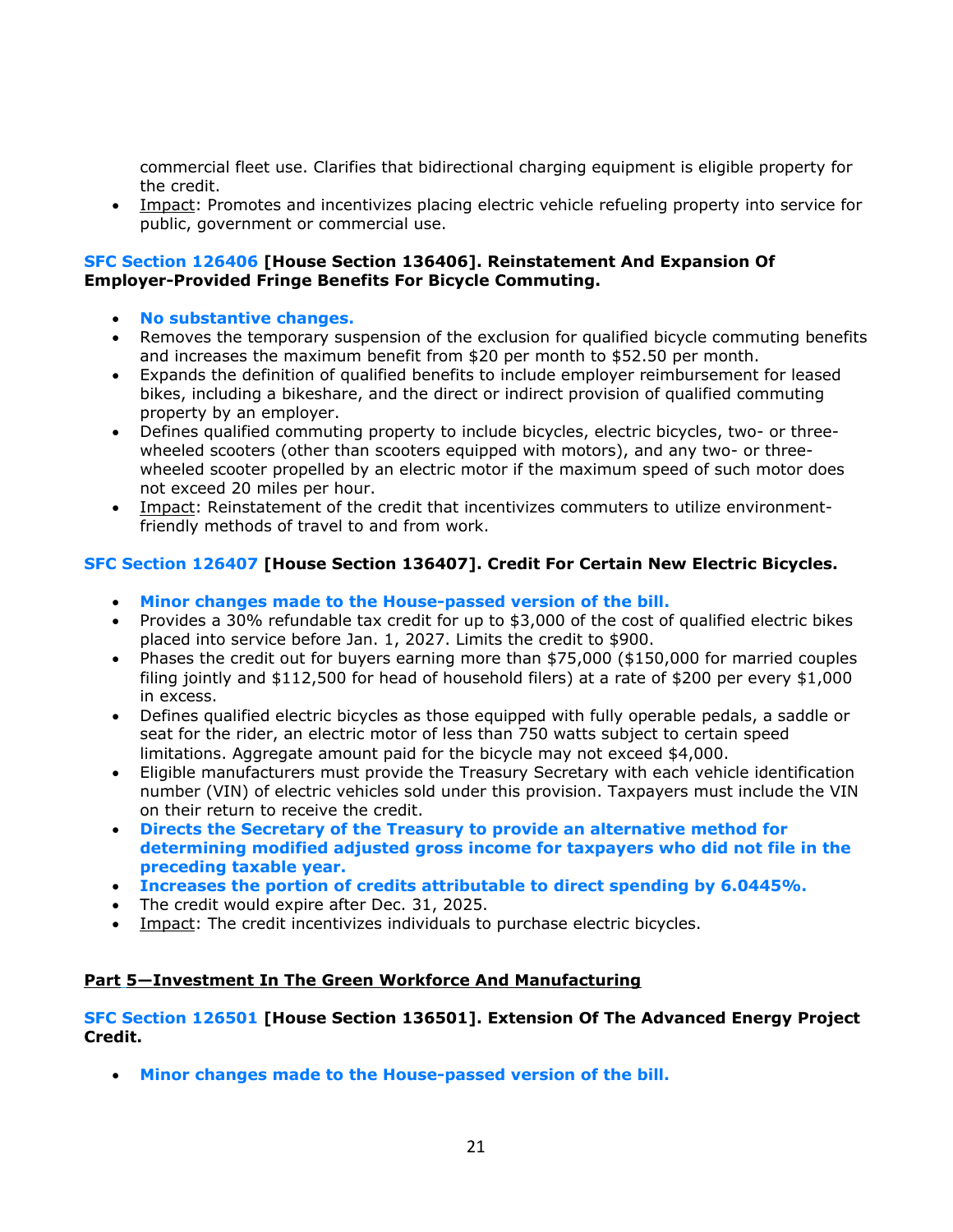- Amends section 48C qualified advanced energy property credit and allocates \$5 billion in credits for each year from 2022 through 2023 and then \$1.875 billion for each year from 2024 through 2031, and then zero thereafter.
- \$800 million in credits each year is reserved for projects in automotive communities and energy communities from 2022 to 2023 and then \$300 million each year from 2024 to 2031.
- Allows for the carryover of undesignated amounts less than the annual limitation to carry over to the succeeding calendar year.
- **Provides that funds set aside for automotive communities and energy communities do not apply to the carryover.**
- Each applicant has two years from the date of acceptance to provide evidence of certification and to place the project in service.
- Taxpayers receive a base rate of 6%, and if taxpayers satisfy wage and apprenticeship requirements, that rate is multiplied by five.
- **Modifies and expands the definition of eligible projects to include energy storage systems and components, electric grid modernization equipment or components, renewable fuels, energy conservation technologies, electric and fuel cell vehicles, charging and refueling infrastructure, and the decarbonization of industrial facilities.**
- **Removes the selection criteria included in the House-passed provision.**
- **Applies as of Jan.1, 2022.**
- Impact: Provides additional incentives for advanced energy projects by providing a base credit and bonus credit for projects that create jobs and reduce carbon emissions.

## **SFC Section 126502 [House Section 136502]. Labor Costs Of Installing Mechanical Insulation Property.**

- **No substantive changes.**
- Creates a 2% credit (multiplied by five for meeting wage and apprenticeship requirements) of the labor costs incurred in installing mechanical insulation property into a mechanical system originally placed in service not less than one year before the date on which such mechanical insulation property is installed.
- The credit is available for costs paid or incurred starting Dec. 31, 2021, and before Jan. 1, 2026.
- Impact: Creates a new credit for the labor costs associated with installing mechanical insulation property.

## **SFC Section 126503 [House Section 136503]. Advanced Manufacturing Investment Credit.**

- **Minor changes made to the House-passed version of the bill.**
- Creates an advanced manufacturing investment tax credit that provides a 5% base credit (up to 25% bonus credit for meeting wage and apprenticeship requirements) for advanced manufacturing facilities.
- **Limits the 25% credit to facilities that begin construction within 60 days of the Secretary publishing guidance with respect to the prevailing wage and apprenticeship requirements.**
- Includes an option to receive the credit as a direct payment.
- An advanced manufacturing facility is a facility where the primary purpose is the manufacturing of semiconductors or semiconductor tooling equipment and includes buildings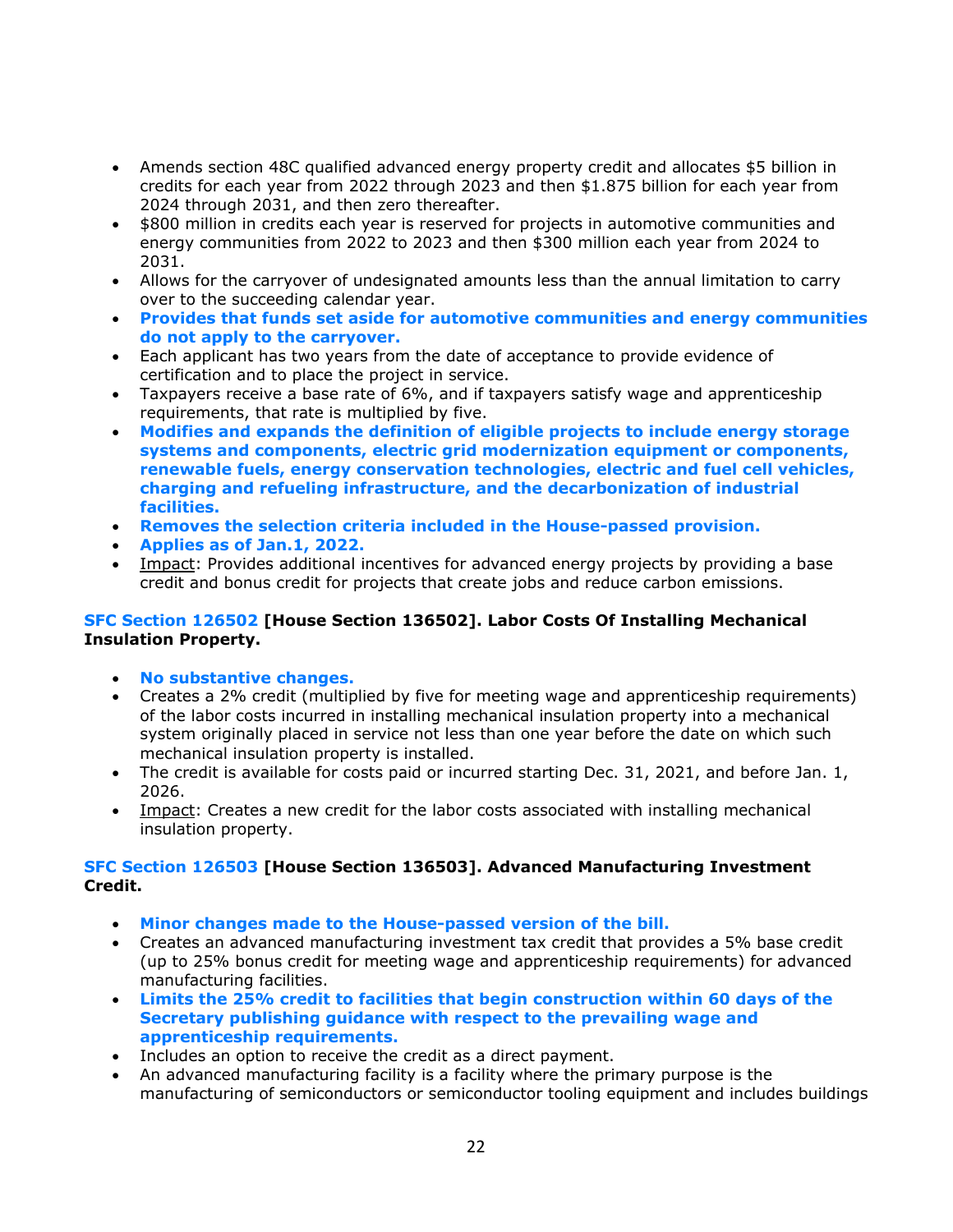and equipment that are integral to manufacturing. This credit is available for property placed into service after Dec. 31, 2021, and does not apply to properties that begin construction after Dec. 31, 2025.

• Impact: Creates a new investment tax credit for property that creates semiconductors and semiconductor tooling equipment.

## **SFC Section 126504 [House Section 136504]. Advanced Manufacturing Production Credit.**

- **Minor changes made to the House-passed version of the bill.**
- Creates a production credit for eligible components produced by the taxpayer and sold to an unrelated person. Both the production and sale must be in a trade or businesses of such taxpayer.
- The credit amount depends on the following products or components. The components covered are: thin film photovoltaic cell, crystalline photovoltaic cell, photovoltaic wafer, solar grade polysilicon, solar modules, and wind energy components. Wind energy components are broken out by blades, nacelles, towers, foundations **and inverters.**
- **Limits the credit for components related to offshore wind vessels to a 10% credit amount, and sets individual credit amounts for torque tube, longitudinal purlins, structural fasteners, and inverters.**
- The credit begins to phase out after **Dec. 31, 2028**. Components sold during **2029** will only receive 75% of the credit, components sold during **2030** will only receive 50% of the credit, and components sold in **2031** will only receive 25% of the credit. After **Dec. 31, 2031,** the credit is zero.
- A facility operating under a collective bargaining agreement negotiated by an employee organization will receive an increased credit of 10%.
- Applies only to U.S. production of qualifying components.
- Includes an option to receive the credit as a direct payment.
- Applies to components produced and sold after Dec. 31, 2021.
- Impact: Creates incentives for manufacturing components for clean energy property in the United States.

#### **Part 6—Environmental Justice**

#### **SFC Section 126601 [House Section 136601]. Qualified Environmental Justice Program Credit.**

- **Minor changes to the House-passed version of this bill.**
- Provides eligible higher education institutions a 20% tax credit for costs incurred by the taxpayer for a qualified environmental justice program. The credit is 30% for a program at a historically black college or university if faculty and students materially participate.
- A qualified environmental justice program is one that is conducted by one or more educational institutions designed to address qualified environmental stressors for the primary purpose of improving health and economic outcomes for individuals in low-income areas. Qualified environmental stressors are contamination to the air, water, soil or food.
- Limits the credit to five years, and the credit may not exceed \$1 billion for years 2022 to 2031. The credit may not exceed the credit dollar amount allocated to the institution over the credits previous claimed by the institution.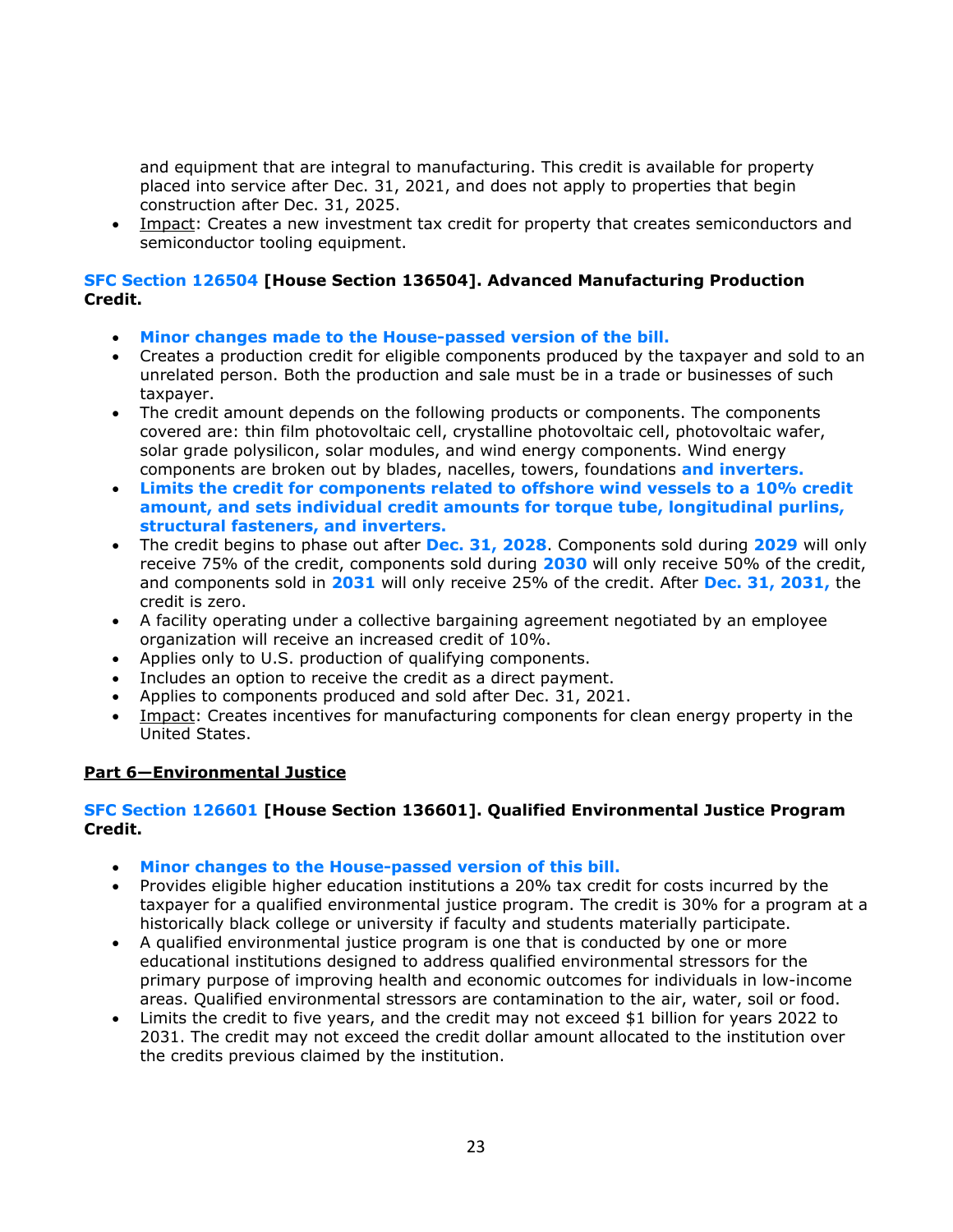- If the credit limitation for any year exceeds the aggregate amount for that year, the limitation for the following year is increased by the same amount. No amounts may be carried beyond 2036.
- **Removes the application, reporting and disclosure requirements included in the House-passed provision.**
- **Includes a gross-up provision under which, beginning in 2023 and each year after, the portion of the credit treated as direct spending will be increased by 6.0445% to offset sequestration effects.**
- Impact: Encourages educational institutions to focus on environmental justice as part of the overall green agenda.

## **Part 7—Superfund**

## **SFC Section 126701 [House Section 136701]. Reinstatement Of Superfund.**

- **No substantive changes.**
- Reinstates the Hazardous Substance Superfund Financing Rate on crude oil and imported petroleum products at the rate of 16.4 cents per gallon, indexed to inflation, and reinstates the tax on taxable chemicals.
- Applies as of July 1, 2022.
- Impact: Reinstates the Hazardous Substance Superfund tax to support environmental cleanup projects.

#### **Part 8—Incentives For Clean Electricity And Clean Transportation**

#### **SFC Section 126801 [House Section 136801]. Clean Electricity Production Credit.**

- **Minor changes made to the House-passed version of the bill.**
- Creates a new clean energy production tax credit equal to the kilowatt hours of electricity produced in the U.S. by a qualified facility and sold by the taxpayer multiplied by an applicable amount. In cases of a facility equipped with a metering device, the electricity may be sold, consumed or stored. The applicable base amount is 0.3 cents. An alternative amount of 1.5 cents is applied for facilities with a maximum output of less than 1 megawatt or satisfies wage and apprenticeship requirements. These amounts will be adjusted for inflation.
- **To be considered a qualified facility, it must be used for the generation of electricity, placed in service after Dec. 31, 2026, and the greenhouse gas rate must be not greater than zero. The credit includes expansion for a facility placed in service before Jan. 1, 2027, but only increased to the amount of electricity produced by a new unit that is placed in service after Dec. 31, 2026, or additions of capacity that are placed in service after Dec. 31, 2026.**
- Facilities available for credits under sections 45, 45J, 45Q, 45V, 48, 48A or 48F are not available for this credit.
- In the case of facilities that produce electricity through fuel combustion or gasification, the greenhouse gas emissions rate is equal to the net rate of emissions released by that facility. The Secretary must annually publish a table that sets greenhouse gas rates.
- The credit is subject to phase out. For a facility that begins construction during the first calendar year following the year, the percentage is 100, year two is 75%, year three is 50%, and subsequent years are 0%. Annual greenhouse gas emissions from the production of electricity in the U.S. are equal to or less than 25% of such emissions in 2021 or 2031.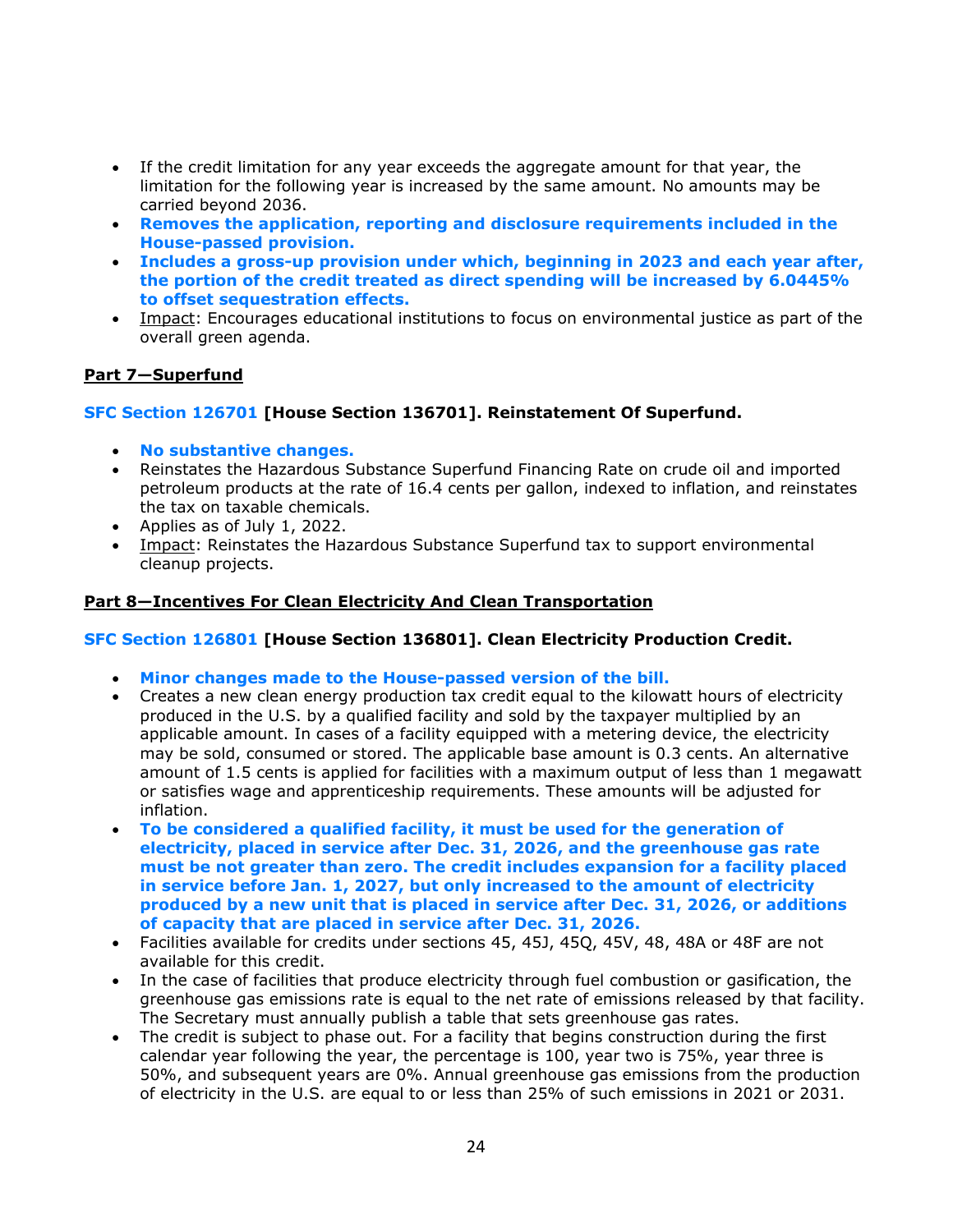- Includes an option to receive the credit as a direct payment.
- **Applies to facilities placed in service after Dec. 31, 2026.**
- Impact: Incentivizes emission reductions from electricity production by rewarding taxpayers with a tax credit for meeting emissions reduction goals.

## **SFC Section 126802 [House Section 136802]. Clean Electricity Investment Credit.**

- **Minor changes made to the House-passed version of the bill.**
- Creates an investment tax credit equal to the applicable percentage of the qualified investment with respect to any qualified facility and energy storage technology. The base rate of the credit is 6% and the bonus rate is 30% for facilities of a maximum output of less than 1 megawatt or that satisfy prevailing wage and apprenticeship requirements.
- The credit is increased for energy communities. The base credit is increased to 8% and the bonus credit is also increased to 40%.
- A qualified facility is one that generates electricity, **placed in service** after Dec. 31, 2026, and the greenhouse gas emission rate is not greater than zero. This definition does not include facilities that can apply for sections 45, 45J, 45Q, 45V, 45AA, 48, 48A or 48D.
- The credit phases out. For a qualified investment for energy storage technology where the construction begins the first calendar year after the applicable year, the percentage is 100, year two is 75%, year three is 50%, and subsequent years are 0%. Construction that begins during any year after the applicable percentage is zero.
- Credit recapture: If the Secretary determines that the greenhouse gas emission rate for a facility is greater than 10 grams of  $CO<sub>2</sub>e$  per KWh, the property that received the credit will no longer be an investment credit property.
- Includes an option to receive the credit as a direct payment.
- **Applies to property placed in service after Dec. 31, 2026.**
- Impact: Creates an incentive to invest in energy storage technology necessary to support clean energy goals.

## **SFC Section 126803 [House Section 136803]. Increase In Clean Electricity Investment Credit For Facilities Placed In Service In Connection With Low-Income Communities.**

- **Minor changes made to the House-passed version of the bill.**
- In connection with the credit created above, this provision creates special rules for facilities placed in service in low-income communities. A qualified facility is one that has a maximum output of less than five megawatts and is located in a low-income community or on Indian land or part of a low-income economic benefit project.
- A facility is considered a part of a qualified low-income residential building project if the building participates in a covered housing program, a housing assistance program, a housing program administered by a tribally designating entity, or other affordable housing programs and the financial benefits of the electricity are allocated among the occupants equitably.
- A low-income housing economic benefit project can also be a facility where 50% of the financial benefits are provided to households with income less than 200% of the poverty line or less than 80% of area median gross income.
- **Removes the selection criteria included in the House-passed provision.**
- The Secretary will establish a program to allocate amounts of environmental justice capacity limitation that will not exceed the annual capacity limitation, which means 1.8 gigawatts of direct current capacity for each year 2027 through 2031.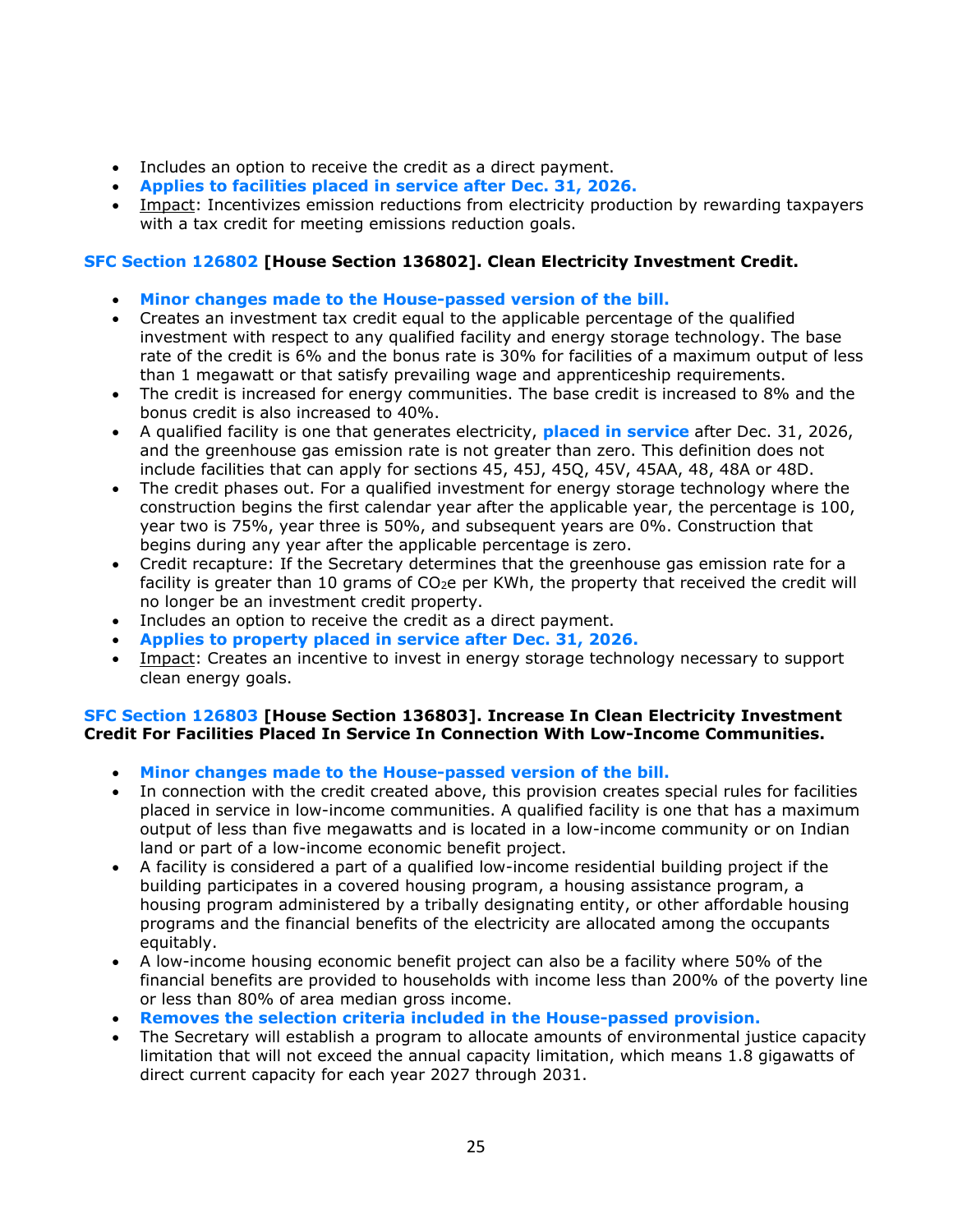- If the annual capacity limitation exceeds the aggregate amount, the limitation for the succeeding year will be increased by the amount of excess until 2033. If the capacity limitation for 2026 exceeds the aggregate amount, the excess is carried over and applied to 2027.
- Facilities must be placed in service four years after the date of allocation. This provision takes effect on Jan. 1, 2027.
- A recapture rule applies if any property ceases to be a qualifying property.
- Impact: Creates an investment tax credit for facilities placed in service in low-income communities.

#### **SFC Section 126804 [House Section 136804]. Cost Recovery For Qualified Facilities, Qualified Property, and Energy Storage Technology.**

- **No substantive changes.**
- This provision treats qualified facilities that receive the clean electricity production credit and any qualified facilities or energy storage technology that receive the electricity investment tax credit as a five-year property under section 168.
- Applies to facilities placed into service after Dec. 31, 2026.
- Impact: Clarifies the class life of new categories of depreciable property.

## **SFC Section 126805 [House Section 136805]. Clean Fuel Production Credit.**

- **Minor changes made to the House-passed version of the bill.**
- Creates a production credit equal to the amount per gallon of transportation fuel produced by a qualified facility, sold during the taxable year, and meets certain emissions requirements. The base credit is 20 cents and the bonus credit is \$1.00 if the fuel is produced at a facility that meets prevailing wage and apprenticeship requirements. For sustainable aviation fuel, the base credit is 35 cents and the bonus credit is \$1.75. Sustainable aviation fuel is a liquid fuel sold for use in an aircraft that meets certain requirements.
- The calculation of the emission factor of transportation fuel is an amount equal to 50 kilograms of  $CO<sub>2</sub>e$  per mmBTU minus the emissions rate for that fuel divided by 50 kilograms of CO<sub>2</sub>e per mmBTU. The Secretary will annually publish a table that sets the emissions rate for transportation fuels based on the amount of lifecycle greenhouse gas emissions.
- **Clarifies the emissions standard and registration requirements with respect to sustainable aviation fuel.**
- In calendar years beginning after 2026, the base rates and bonus rates will be adjusted for inflation. The credit phases out. For the first calendar year after the applicable year, the percentage of the credit is 100%, year two is 75% and year three is 50%. The applicable year is the year the Secretary determines greenhouse gas emissions in the U.S. are equal to 25% of 2021 or calendar year 2031.
- Includes an option to receive the credit as a direct payment.
- Applies to transportation fuels produced after Dec. 31, 2026.
- Impact: Incentivizes investment in clean fuel to meet emission reduction goals.

#### **Part 9—Appropriations**

## **SFC Section 126901 [House Section 136901]. Appropriations.**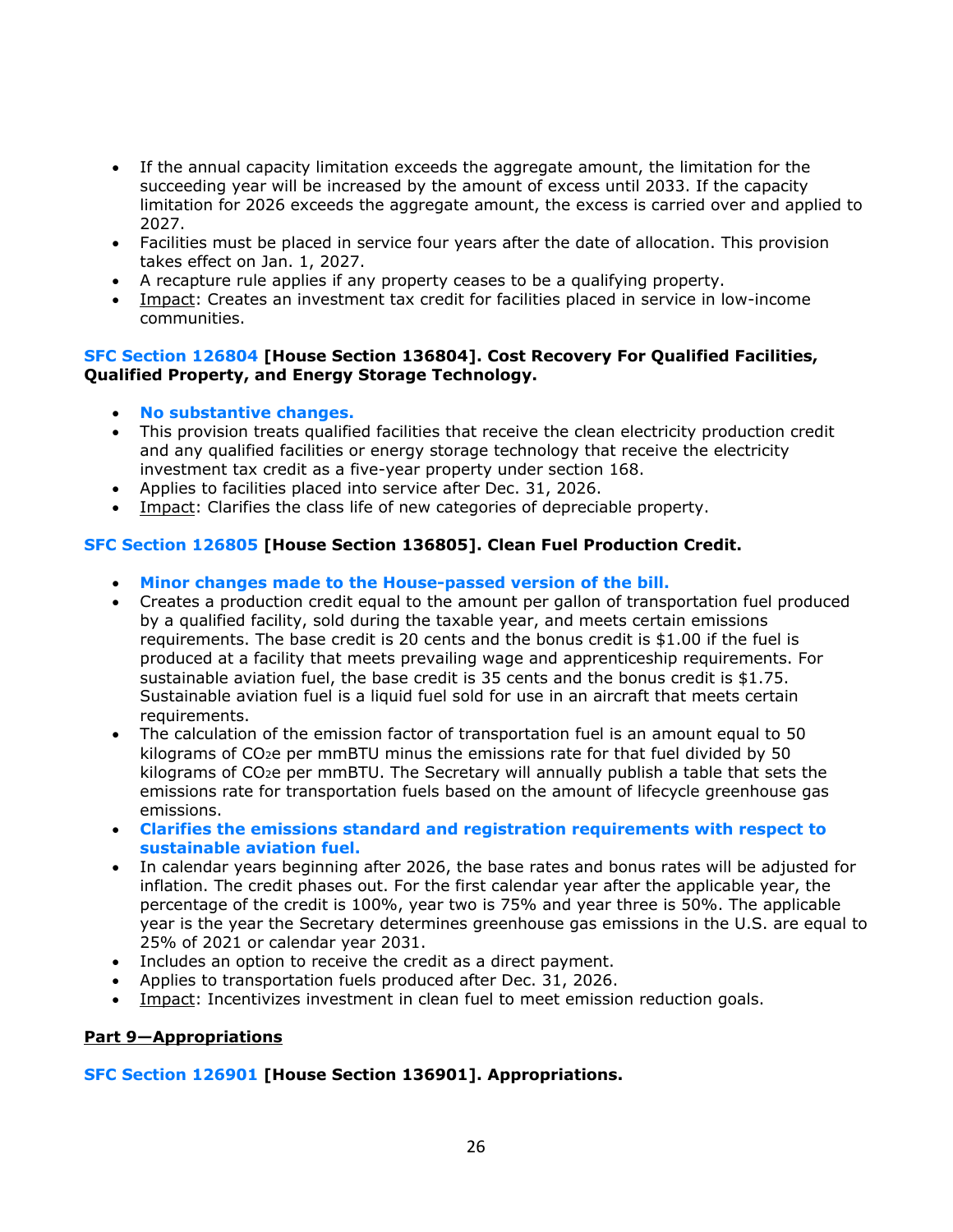- **No substantive changes.**
- Appropriates \$4.073 billion for fiscal year 2022 to Sept. 30, 2031.
- Impact: Provides additional funding for the IRS to administer the new energy credits.

# **Subtitle G—Social Safety Net**

## **Part 1—Child Tax Credit**

## **SFC Section 127101 [House Section 137101]. Modifications Applicable Beginning In 2021.**

- **Minor changes made to the House-passed version of the bill.**
- Provides an exception to the safe harbor rule that states that certain taxpayers who receive a larger advanced payment amount than they are eligible to claim do not have to repay the excess.
- Clarifies that the safe harbor does not apply if the Treasury Secretary determines that a child was fraudulently taken into account for purposes of the advance payment.
- Clarifies that a taxpayer is fraudulently taking a child into account for the purposes of the advance payment if the taxpayer made arrangements with, or expected, another taxpayer to take the child into account in determining the credit.
- Amends section 7527A to allow the Treasury Secretary to provide advance payment based on any other information known to the Secretary.
- **Clarifies the type of information the Treasury Secretary may disclose to joint filers.**
- Impact: Denies taxpayers the advance payment if they fraudulently attempt to claim a child.

## **SFC Section 127102 [House Section 137102]. Extension and Modifications Applicable Beginning In 2022.**

- **No substantive changes.**
- Extends through 2022 the special rules applicable to the child tax credit (CTC) for 2021. This includes a one-year extension of the credit amount to \$3,000 in the case of a qualifying child over age 6, \$3,600 for a qualifying child under the age of 6, and \$500 in the case of another qualifying dependent who is not a child. The \$3,000, \$3,600 and \$500 amounts are indexed for inflation in 2022.
- Makes changes to automatic advance payments of the credit. Starting in 2022, only eligible taxpayers that meet modified adjusted gross income requirements may make an affirmative election to receive advance payment by filing a return, submitting information through the online portal, or in any manner provided by the Treasury Secretary.
- Eliminates the Social Security Number requirement for qualifying children, which was added by the Tax Cuts and Jobs Act (TCJA).
- Impact: Extends the American Rescue Plan Act (ARPA)'s expanded version of the CTC through 2022, including automatic advance payments.

## **SFC Section 127103 [House Section 137103]. Refundable Child Tax Credit After 2022.**

- **No substantive changes.**
- Makes the CTC fully refundable for taxable years after 2022.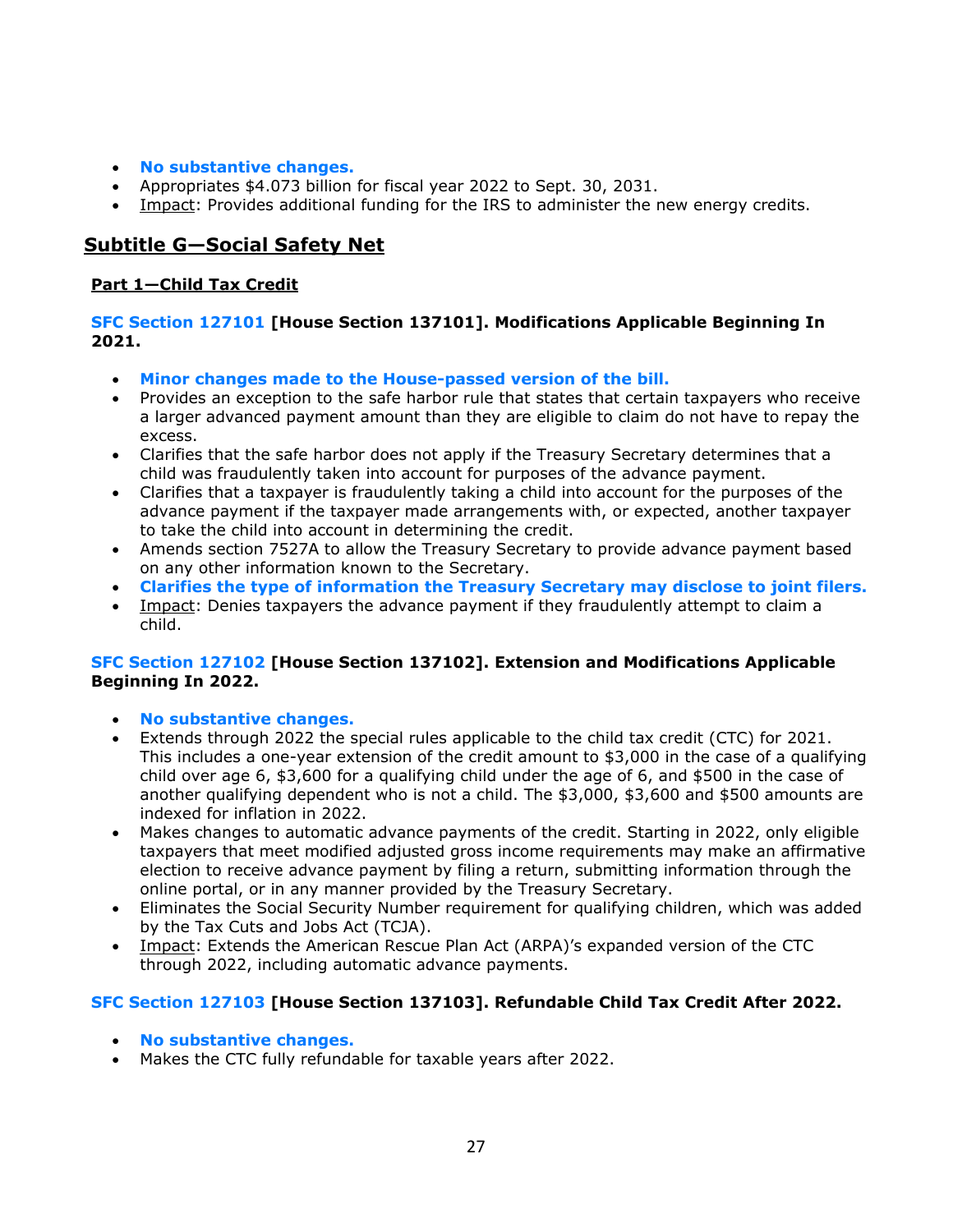• Impact: Once the CTC reverts to pre-2021 levels starting in 2023, the lower credit amount will remain fully refundable. Previously, the refundable amount of the credit was limited to \$1,400.

## **SFC Section 127104 [House Section 137104]. Appropriations.**

- **No substantive changes.**
- Provides the Internal Revenue Service (IRS) with \$3.9 billion through Sept. 30, 2026, to administer provisions related to the CTC.
- Provides the Treasury Department with \$1 billion to increase enrollment of eligible families in the CTC and for advance payments of the credit.
- Impact: Provides the IRS and Treasury Department with funding to administer the expanded CTC.

## **Part 2—Earned Income Tax Credit**

## **SFC Section 127201 [House Section 137201]. Certain Improvements To The Earned Income Tax Credit Extended Through 2022.**

- **No substantive changes.**
- Extends the special rules for individuals without qualifying children for one year through Dec. 31, 2022, and adjusts the earned income and phaseout amounts to inflation. This includes:
	- $\circ$  A reduction in the minimum age requirement for eligibility for the EITC from 25 to 19 in general, to 24 for specified students, and to 18 for qualified former foster youth or homeless youth.
	- o An elimination of the age limit of 65.
- Increases the credit phaseout percentage for the childless EITC from 7.65% to 15.3%.
- Raises the earned income amount from \$4,220 to \$9,820 and raises the phaseout amount from \$5,280 to \$11,610.
- Taxpayers may use prior-year income if their earnings fell in 2022 as compared to 2021.
- The amendments of this section shall apply to tax years beginning after Dec. 31, 2021.
- Impact: Extends for one year the "childless" ETIC and adjusts the earned income and phaseout amounts to inflation. Taxpayers are also able to use their 2021 income if it is higher than their 2022 income for purposes of the credit.

#### **SFC Section 127202 [House Section 137202]. Funds For Administration Of Earned Income Tax Credits In The Territories.**

- **No substantive changes.**
- Allows for payments of up to \$4 million per year to Puerto Rico for "reasonable administrative costs" associated with the EITC.
- Allows for payments of up to \$200,000 per year to possessions with mirror tax code systems for "reasonable administrative costs" associated with the EITC.
- Allows for payments of up to \$200,000 per year to American Samoa for "reasonable administrative costs" associated with the EITC.
- The amendments shall apply to payments made for calendar years beginning after Dec. 31, 2021.
- Impact: Assists U.S. territories with administrative costs associated with the EITC.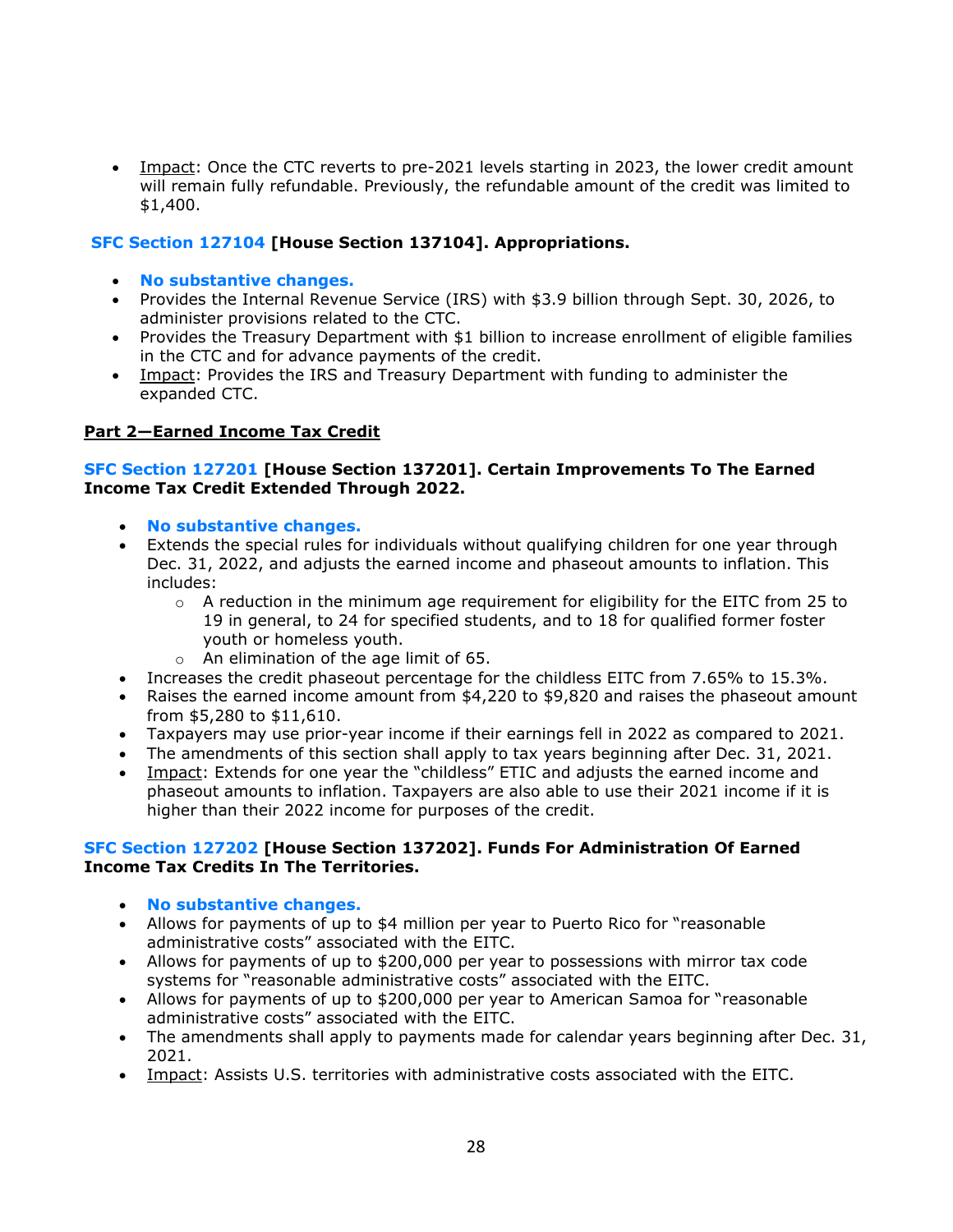## **Part 3—Expanding Access To Health Coverage And Lowering Costs**

#### **SFC Section 127301 [House Section 137301]. Improve Affordability And Reduce Premium Costs Of Health Insurance For Consumers.**

- **No substantive changes.**
- Extends the ARPA premium tax credits for taxpayers with household incomes at 400% or below the Federal Poverty Level (FPL) through 2025.
- Extends the ARPA premium tax credits for taxpayers with household income above 400% of FPL through 2025.
- Impact: Provides ARPA premium tax credits for additional years.

#### **SFC Section 127302 [House Section 137302]. Modification of Employer-Sponsored Coverage Affordability Test in Health Insurance Premium Tax Credit.**

- **No substantive changes.**
- Extends the test for determining if a taxpayer has access to affordable insurance through an employer-sponsored plan or qualified small employer health reimbursement arrangement to 8.5% of income in order to access premium tax credits.
- Impact: Extends the ARPA 8.5% affordability test through 2025.

## **SFC Section 127303 [Section 137303]. Treatment Of Lump-Sum Social Security Benefits In Determining Household Income.**

- **No substantive changes.**
- Excludes Social Security benefit lump-sum payments for taxpayers with disabilities, widows, new retirees and others from the calculation of household income for purposes of premium tax credits through 2025.
- Permits taxpayers to elect to include such excludable lump-sum benefits in taxable years beginning after Dec. 31, 2025.
- Impact: Excludes social security lump-sum benefits from household income with respect to the premium tax credit calculation.

#### **SFC Section 127304 [House Section 137304]. Temporary Expansion Of Health Insurance Premium Tax Credits For Certain Low-Income Populations.**

- **No substantive changes.**
- Expands premium tax credit eligibility to taxpayers below 100% of the FPL.
- Specifies that taxpayers who have access to employer-sponsored health insurance or qualified small employer health reimbursement arrangements and have household incomes below 138% of the FPL can still receive premium tax credits.
- Reduces recapture limitation for taxpayers with household incomes below 200% of the FPL.
- Exempts certain taxpayers from having to file a return, reconcile or repay advance payments of premium tax credits.
- Modifies the applicable large employer's share responsibility payment with respect to certain low-income taxpayers.
- Impact: Temporarily expands premium tax credit use and flexibility with respect to lowincome populations for 2022 through 2025.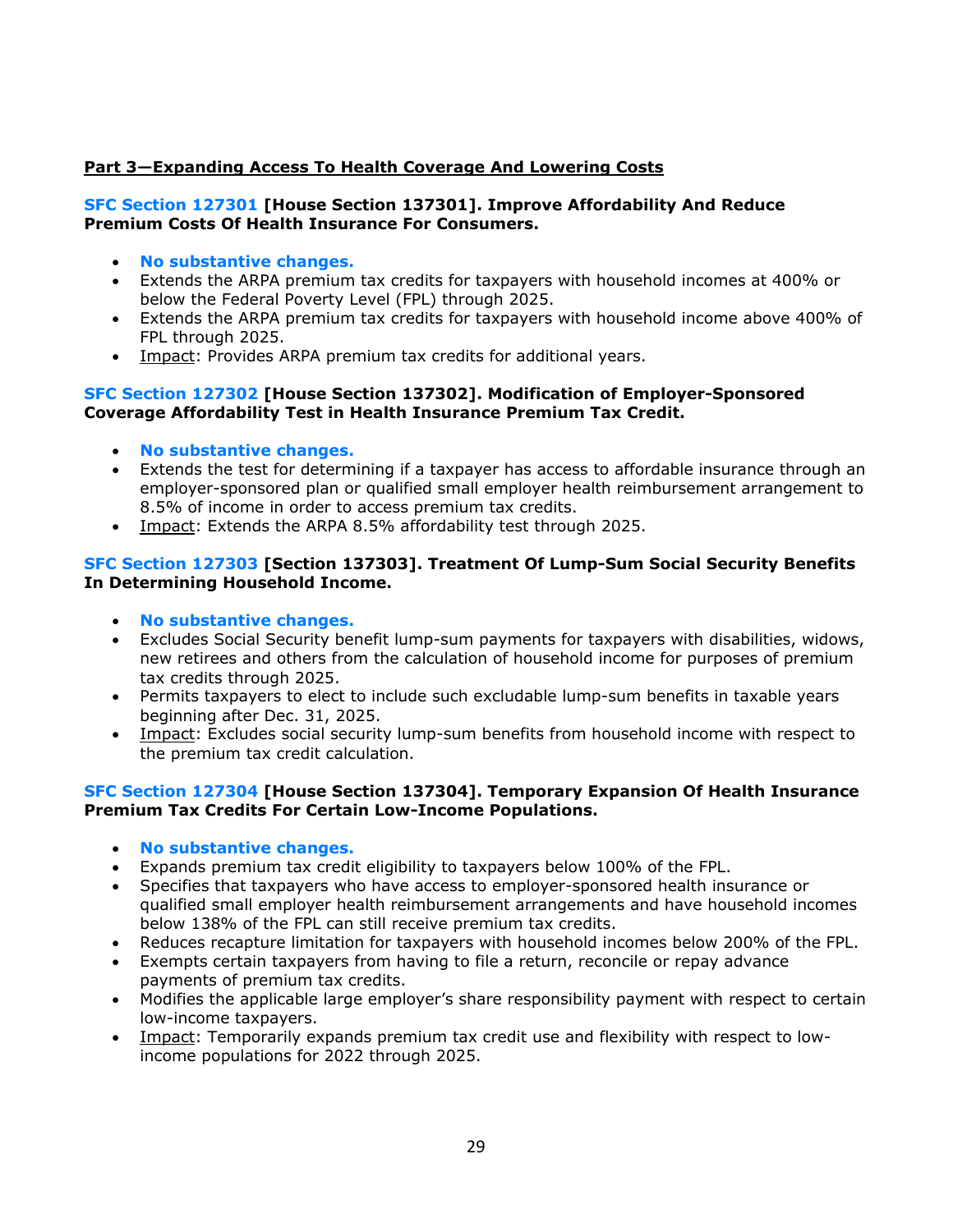## **SFC Section 127305 [Section 137305]. Special Rule For Individuals Receiving Unemployment Compensation.**

- **No substantive changes.**
- Extends and expands the ARPA provision that taxpayers who receive unemployment can receive premium tax credits if their household income is no higher than 133% of FPL for weeks beginning during 2021 and 150% of FPL for weeks during 2022.
- Impact: Permits taxpayers who receive unemployment insurance in tax years 2021 and 2022, but who have household income below 133% and 150% of FPL, respectively, to receive premium tax credits.

## **SFC Section 127306 [House Section 137306]. Permanent Credit For Health Insurance Costs.**

- **No substantive changes.**
- Makes the health coverage tax credit in IRC section 35 permanent.
- Increases the amount paid for qualified health insurance that is subject to the credit from 72.5% to 80%.
- Impact: Makes the IRC section 35 health insurance tax credit permanent and increases the percentage paid that qualifies for the credit.

#### **SFC Section 127307 [House Section 137307]. Exclusion Of Certain Dependent Income For Purposes Of The Premium Tax Credit.**

- **No substantive changes.**
- Allows the modified adjusted gross income of dependents who are not age 24 to be excluded from household income to the extent that income does not exceed \$3,500, as adjusted for inflation, in determining the premium tax credit and cost-sharing reduction.
- Sunsets in taxable years beginning after Dec. 31, 2026.
- Impact: Excludes certain dependent income from the calculation of household income for purposes of applying the premium tax credit.

## **SFC Section 127308. Funding To Support State Applications For Section 1332 Waivers And Administration.**

- **This provision is new. It was not included in the House-passed version of the bill.**
- Makes \$50 million available to states in order to develop new Section 1332 waiver applications, prepare an application for waiver extensions or amendments, or implement a state plan for providing residents access to high-quality, affordable health insurance.
- Limits each grant awarded to a state to not more than \$5 million.
- Impact: Awards state grants for waiver applications for new waivers, extensions or amendments that will increase access to affordable health insurance.

## **Part 5—Higher Education**

## **SFC Section 127501 [House Section 137501]. Credit For Public University Research Infrastructure.**

• **Changes made to the House-passed version of the bill.**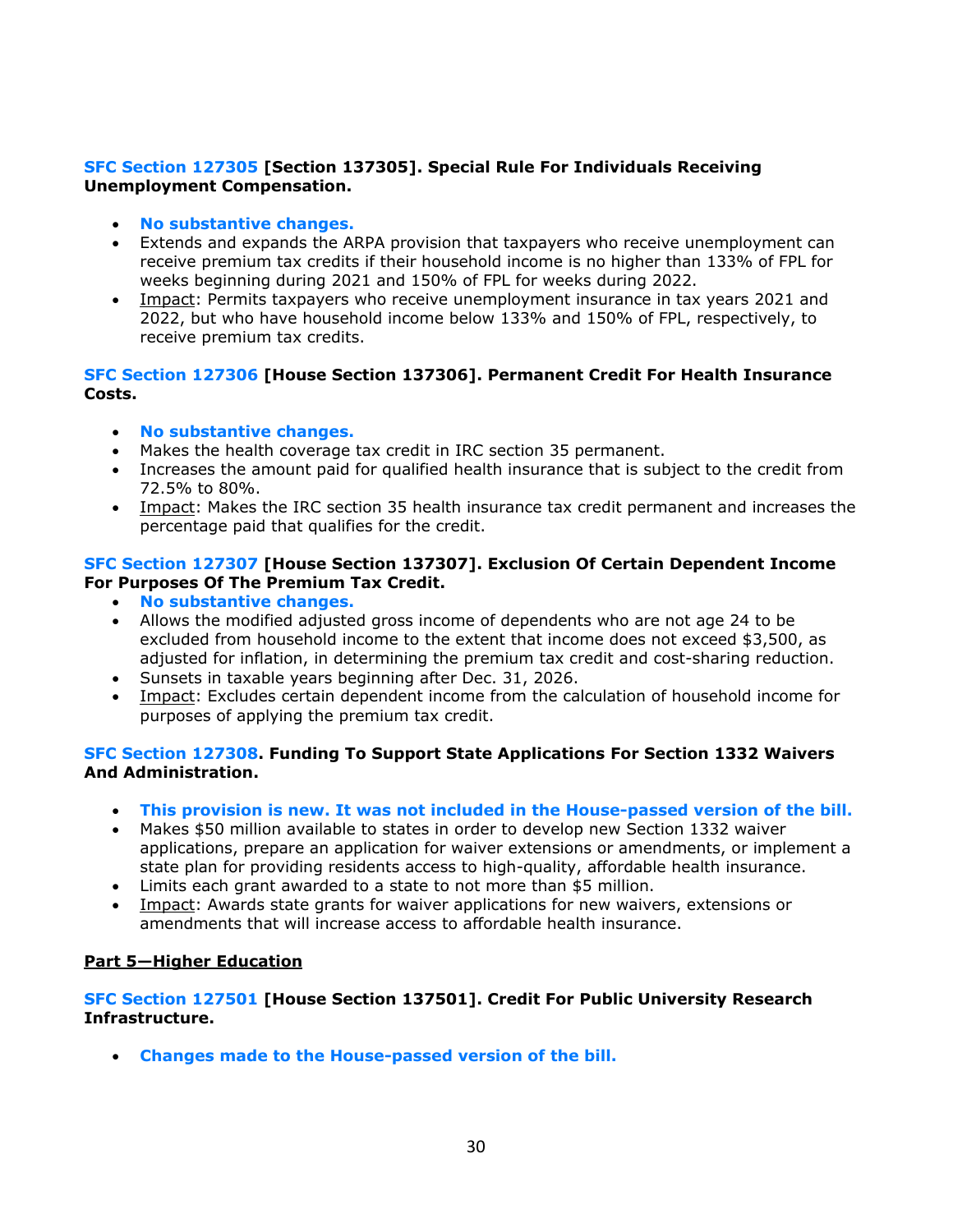- Provides a 40% general business credit for qualified cash contributions made by a taxpayer to a certified educational institution in connection with a qualifying research infrastructure program.
- Taxpayers may elect to claim this credit with respect to a qualifying cash contribution in lieu of treating such contribution as a charitable deduction.
- A qualified cash contribution must be treated as such by a certified educational institution.
- The credit amount allocated to a certified educational institution is \$50 million per calendar year.
- The total amount of qualifying project credit that can be allocated cannot exceed \$500 million for each of calendar years 2022–2026 and \$0 for each subsequent year; any rollover amounts unallocated are carried to the succeeding calendar year.
- A certified educational institution cannot designate more than 250% of the credit amount as qualifying cash contributions to a qualifying project.
- An eligible educational institution seeking certification of a project must submit an application to the Secretary.
- **The Secretary is no longer required to publicly disclose the identity of the applicant and credit amount allocated to such applicant.**
- The Secretary must issue applicable regulations and guidance. **Consultation with the Secretary of Education is no longer required.**
- Provides penalties for noncompliance during the five-year period beginning the date of allocation of credit amounts to a certified educational institution.
- Applies to qualified cash contributions made after Dec. 31, 2021.
- Impact: Establishes the conditions for a general business credit for cash contributions made to certified educational institutions for qualifying research projects.

## **SFC Section 127502 [House Section 137502]. Treatment Of Federal Pell Grants For Income Tax Purposes.**

- **No substantive changes.**
- Requires the Federal Pell Grant to be used for qualified tuition and related expenses in order to be excluded from gross income.
- Applies to taxable years beginning Dec. 31, 2021.
- Impact: Provides for tax-free treatment of Pell Grants if the grant monies are used for qualified tuition and related expenses.

## **SFC Section 127503 [House Section 137503]. Repeal Of Denial Of American Opportunity Tax Credit On The Basis Of A Felony Drug Conviction.**

- **No substantive changes.**
- Removes felony drug conviction as a basis of denial of the American Opportunity Tax Credit.
- Applies to taxable years beginning Dec. 31, 2021.
- Impact: Allows American Opportunity Tax Credits to be claimed despite felony drug convictions.

## **Part 6—Deduction For State And Local Taxes, Etc.**

## **SFC Section 127601 [House Section 137601]. Modification Of Limitation On Deduction For State And Local Taxes.**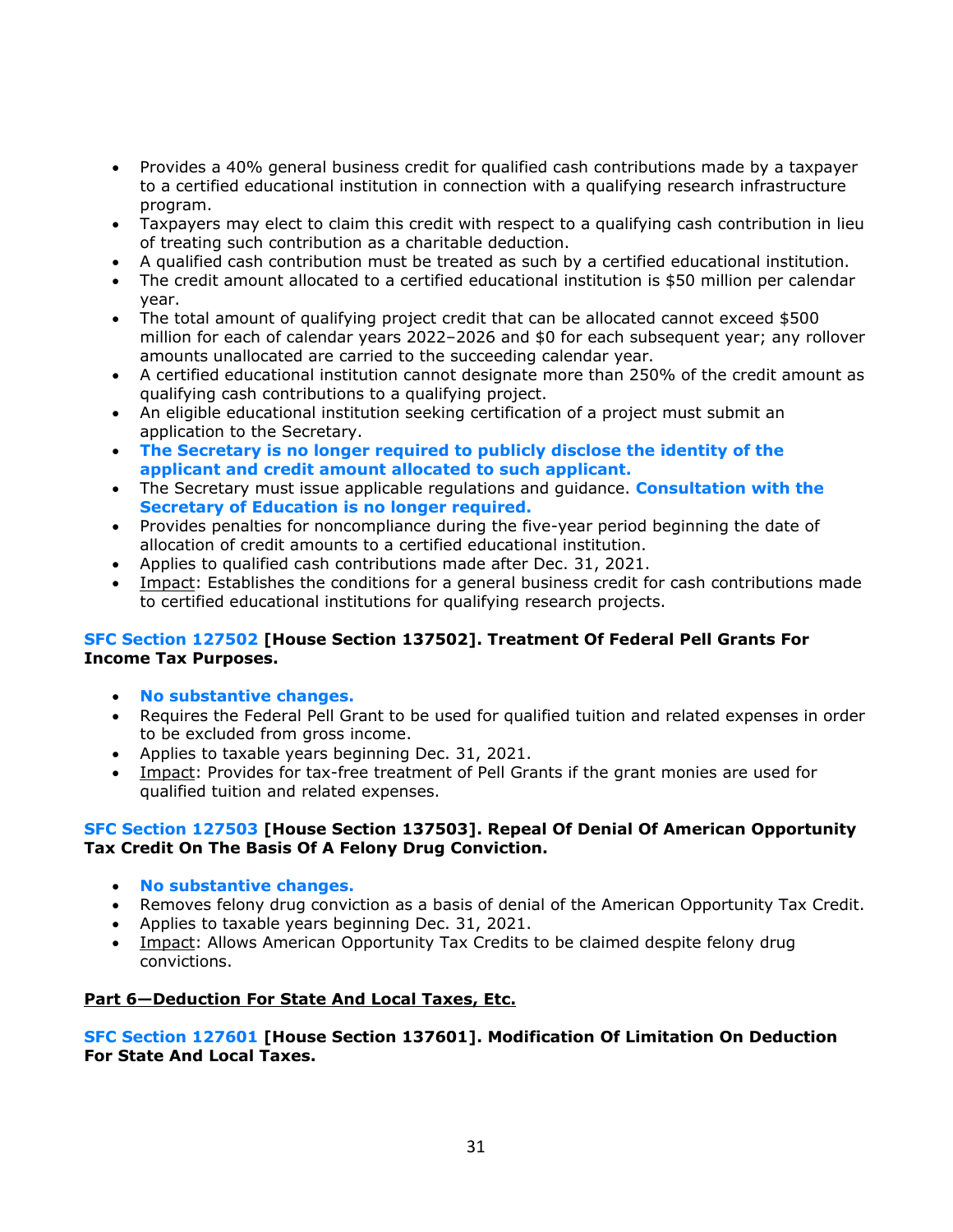• **This provision was removed until Sens. Bernie Sanders (I-VT) and Bob Menendez (D-NJ) negotiate a compromise on the state and local tax deduction. The Senate Finance Committee chose not to include the provision from the House-passed version of the bill.** 

# **Subtitle H—Responsibly Funding Our Priorities**

## **Part 1—Corporate and International Tax Reforms**

#### Subpart A—Corporate Provisions

## **SFC Section 128101 [House Section 138101]. Corporate Alternative Minimum Tax.**

- **Minor changes made to the House-passed version of the bill.**
- Provides a 15% minimum tax on corporations with applicable financial statement income (AFSI) in excess of \$1 billion (based on a rolling three-year average), reduced by any minimum-tax foreign tax credit for the year.
	- $\circ$  In the case of a U.S. corporation that is a member of an international financial reporting group with AFSI in excess of \$1 billion and the common parent of which is a foreign corporation, the minimum tax applies if the U.S. corporation has an average annual AFSI of \$100 million or more.
	- $\circ$  An international financial reporting group means two or more entities included in the same applicable financial statement provided (i) at least one is a foreign corporation engaged in a U.S. trade or business, or (ii) at least one entity is a U.S. corporation and the other is a foreign corporation and such entities.
	- $\circ$  AFSI means, with respect to any corporation, the net income or loss of the taxpayer on its applicable financial statement for the year, as adjusted under the provision. Applicable financial statements are defined under section 451(b)(3) (e.g., 10-K or audited financial statement reported to shareholders).
- Applies aggregation rules in determining average annual AFSI, including treating all persons as a single employer under section 52(a) or (b) (as expanded by the bill).
- Reduces the minimum tax by: (i) aggregate financial statement net operating loss carryovers to the taxable year (i.e., amount of the net loss, without regard to the AFSI reduction, on the applicable financial statement for taxable years ending after Dec. 31, 2019) up to 80% of the AFSI; (ii) any base erosion and anti-abuse (BEAT) tax imposed; and any prior year minimum-tax credits.
- The minimum tax ceases to apply when the corporation has not met the above requirements for a number of consecutive years (such number of years to be determined by the Treasury Secretary) and the Treasury Secretary determines such corporation should no longer be treated as an applicable corporation.
- Provides adjustments to AFSI, including:
	- $\circ$  Related party items on consolidated returns attributable to other members of the consolidated group, as well as taking into account (for non-consolidated returns) dividends received from related corporations and distributive shares from partnerships;
	- $\circ$  Certain items of foreign income and income effectively connected with a U.S. trade or business;
	- $\circ$  Income or similar taxes imposed by any foreign country or possession of the U.S. that are taken into account on the applicable financial statement (unless the taxpayer does not take the foreign tax credit with respect to such taxes);
	- o Disregarded entities;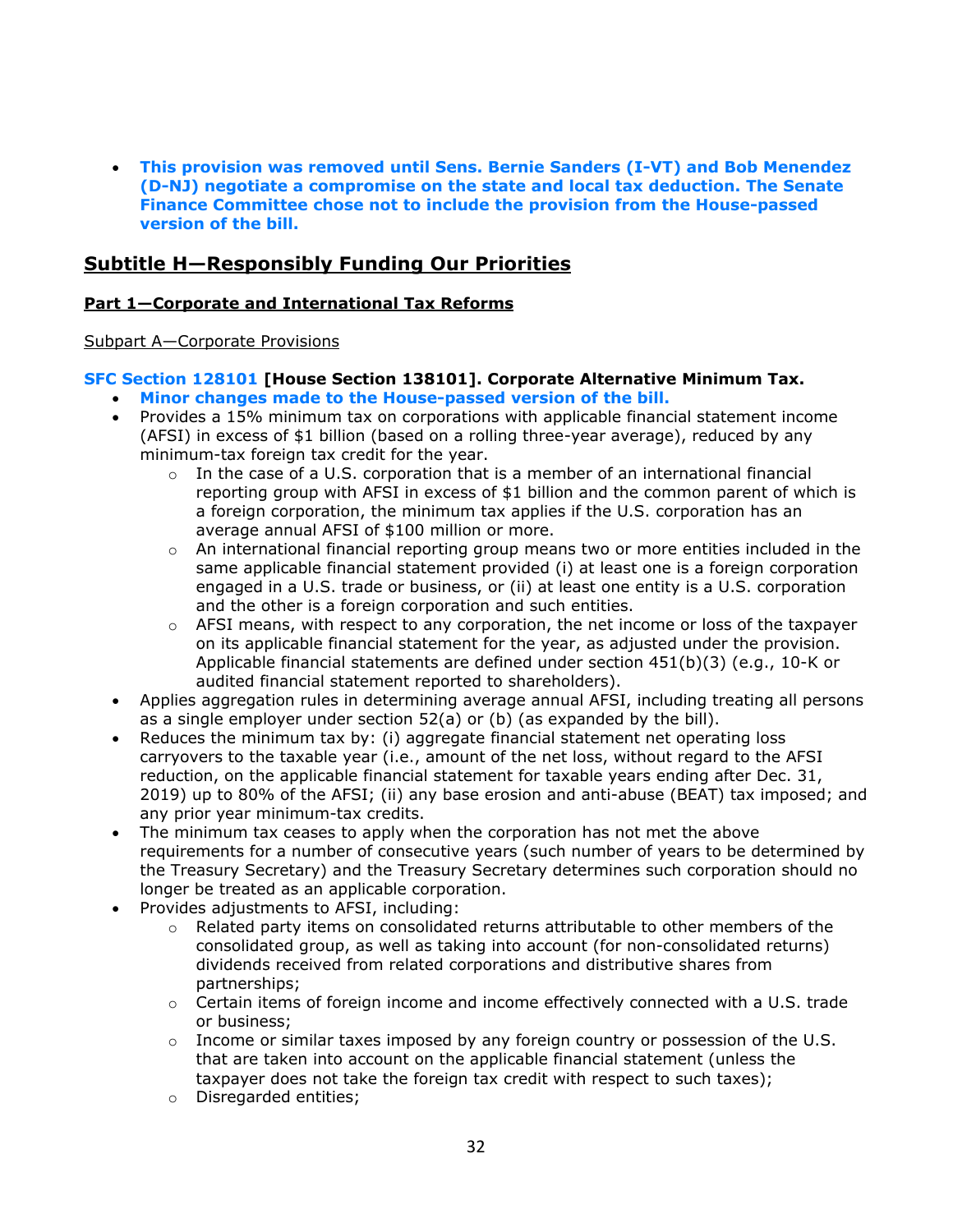- $\circ$  Amounts received as a direct payment with respect to certain green-energy tax credits included in the bill, which are treated as tax refund under new section 6417 *(see SFC Section 126104; House Section 136104, above)*;
- $\circ$  Disregarding income in connection with a mortgage servicing contract until required to be included in gross income;
- o **Adjustments with respect to defined benefit plans;** and
- $\circ$  Other adjustments provided the Treasury Secretary by regulation or other guidance.
- Amends the general business credit limitations in section 38(c) applicable to corporations so that the credit limitation is based on 25% of the taxpayer's net income tax and does not consider tentative minimum tax.
- Applicable to any corporation (other than S corporations, RICs or REITs) that meets the meets the minimum-tax requirements for one or more prior taxable years that end after Dec. 31, 2021.
- Applies to taxable years beginning after Dec. 31, 2022.
- Impact: Imposes a minimum tax on financial statement income, rather than taxable income, with unintended consequences for certain taxpayers and industries based on the myriad differences between financial-statement and tax accounting requirements.

## **SFC Section 128102 [Section 138102]. Excise Tax On Repurchase Of Corporate Stock.**

- **No substantive changes.**
- Adds a nondeductible 1% excise tax on the fair market value of purchases or repurchases by a covered corporation (i.e., publicly traded U.S. corporations) or specified affiliates of the covered corporation's stock. Specified affiliates include (i) any corporation more than 50% of the stock (by vote or value) is owned, directly or indirectly, by such corporation, and (ii) any partnership more than 50% of the capital or profits interests is held, directly or indirectly, by such corporation.
- Reduces the amount subject to the 1% tax by the amount of stock issued during the year, including stock issued to employees or specified affiliates, and also includes stock issued in response to the exercise of a stock option.
- Provides exceptions for foreign corporations and foreign partnerships (unless such partnership has a U.S. entity that is a direct or indirect partner), when a specified affiliate purchases stock of a publicly traded foreign corporation from an unrelated third party, the amount subject to the 1% tax is reduced only by the amount of stock issued by such specified affiliate to its employees.
- For repurchases under the anti-inversion rules, the expatriated entity may be treated as a covered corporation, and the amount subject to the 1% tax is reduced only with respect to stock issued by such expatriated entity to its employees. *(See modifications to the antiinversion rules in SFC Section 128153, below.)*
- Excludes the following transactions:
	- o Repurchases that are part of tax-free reorganizations;
	- o Repurchased stock that is contributed to an employee retirement or stock ownership plan;
	- $\circ$  Repurchases where the total annual fair market value of the repurchased stock does not exceed \$1 million;
	- $\circ$  Repurchases by a dealer in securities in the ordinary course of business;
	- o Repurchases by a RIC or REIT; or
	- o Repurchases that are treated as a dividend.
- Applies to stock repurchases after Dec. 31, 2021.
- Impact: Imposes an additional cost on capital structuring transaction to the extent that stock repurchases are employed.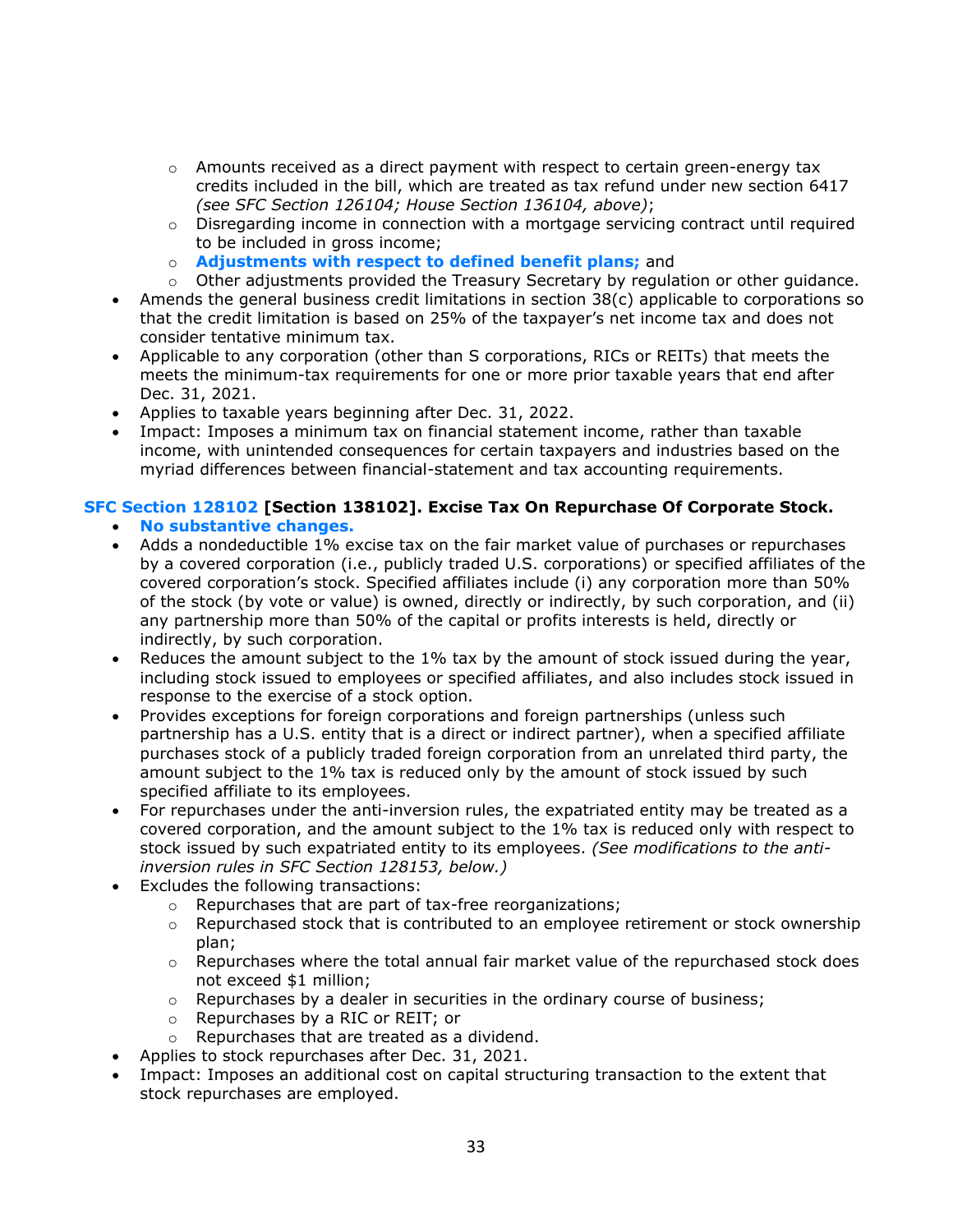## Subpart B—Limitations on Deduction for Interest Expense

## **SFC Section 128111 [House Section 138111]. Limitations On Deduction For Interest Expense.**

- Limits the deductibility of interest of a domestic corporation that is a member of an international financial reporting group (IFRG) to 110% of the domestic corporation's allocable share of the IFRG's net interest expense.
- Does not apply to certain small businesses, S corporations, real estate investment trusts or regulated investment companies.
- The domestic corporation's allocable share of the IFRG's reported net interest expense is based on the domestic corporation's allocable share of the IFRG's net interest expense, which is determined according to a ratio of the domestic corporation's earnings before net interest expense, tax expense, depreciation, depletion and amortization (EBITDA) to the IFRG's EBITDA for the reporting year.
- **Provides an election under which the interest limitation may be determined by using the adjusted bases of assets in lieu of EBITDA, with any such election required to remain in effect for five years.**
- Applies a coordination rule with the section 163(j) interest deduction limitation under which the lowest limitation between the two provisions applies to the taxable year.
- Any disallowed interest paid or accrued in a taxable year under either section 163(j) or new section 163(n) is treated as paid or accrued in the succeeding taxable year.
- Applies to taxable years beginning after Dec. 31, 2022.
- Impact: The provision imposes additional complexity to the calculation of the deduction for interest expenses and further may restrict a U.S. multinational's ability to deduct its interest expenses.

Subpart C—Outbound International Provisions

## **SFC Section 128121 [House Section 138121]. Modifications To Deduction For Foreign-Derived Intangible Income And Global Intangible Low-Taxed Income.**

- **No substantive changes.**
- Increases the tax rate on Global Intangible Low-Taxed Income (GILTI) effectively to 15.015%—the provision reduces the section 250 deduction with respect to GILTI from 50% to 28.5%, which results in the increased tax rate when coupled with maintaining the corporate rate at 21%.
- Increases the tax rate on Foreign-Derived Intangible Income to 15.792%—the provision reduces the section 250 deduction with respect to FDII from 50% to 24.8%, which results in the increased rate when coupled with maintaining the corporate rate at 21%.
- Allows excess section 250 deductions relating to GILTI and FDII to become net operating losses and be taken into account in future years.
- Applies to taxable years beginning after Dec. 31, 2022, with a proportional transition rule for fiscal years straddling the calendar year.
- Impact: Increases the United States' global minimum tax (slightly more than the 15% rate proposed by the Organisation for Economic Co-operation and Development (OECD) on the foreign operations of U.S. companies). When the foreign tax credit haircut is taken into account *(See section 138127 below.)*, the effective tax rate is nearly a percentage point out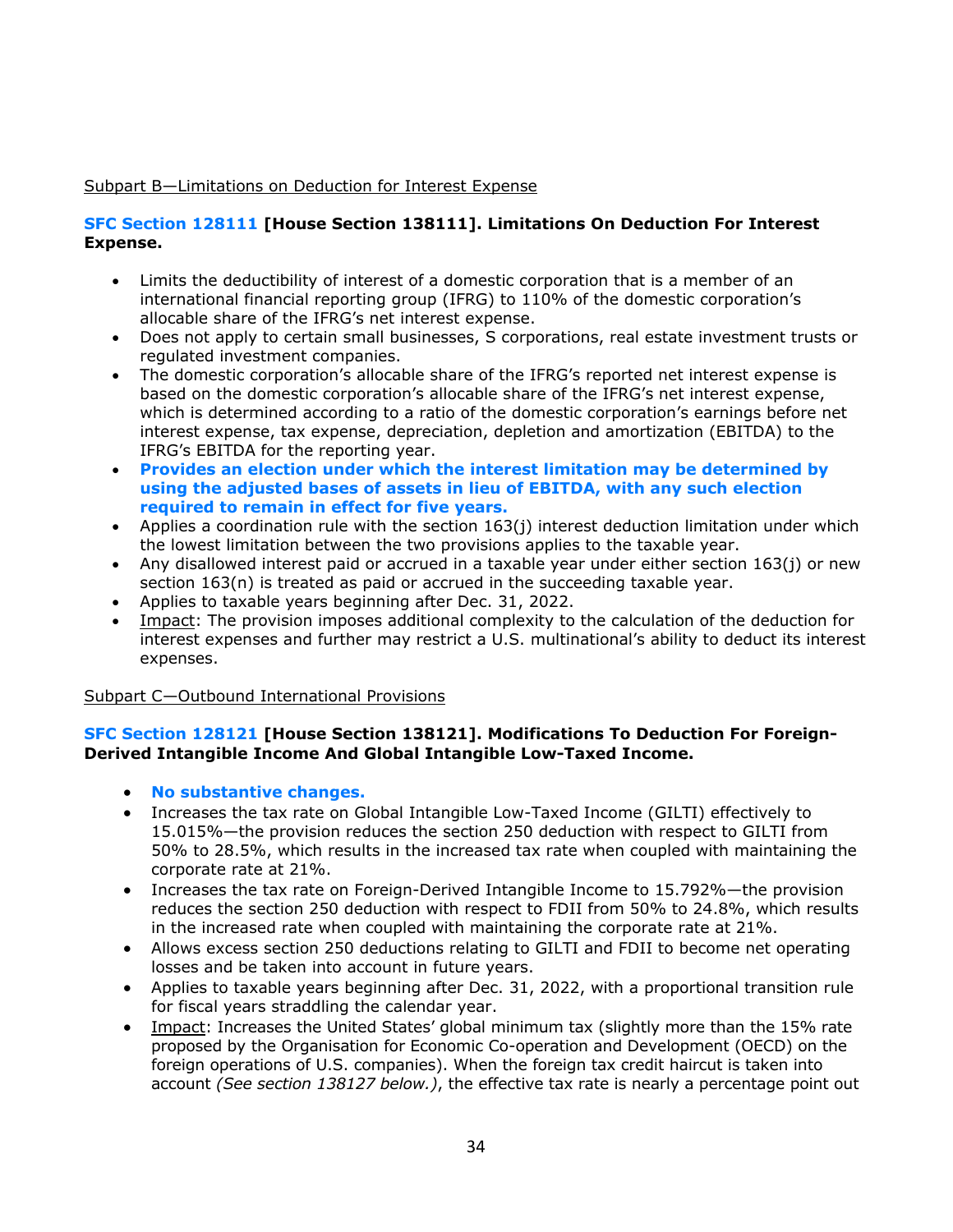of alignment with the OECD agreed rate. The provision also decreases the FDII incentive for U.S. production activities by increasing the tax rate from the current 13.125% to 15.792%.

#### **SFC Section 128122 [House Section 138122]. Repeal Of Election For One-Month Deferral In Determination Of Taxable Year Of Specified Foreign Corporations.**

- **No substantive changes.**
- Repeals the provision that allows a specified foreign corporation to elect a taxable year beginning one month earlier than the majority U.S. shareholder.
- Applies to tax years of specified foreign corporations beginning after Nov. 30, 2022. A transition provides that a taxpayer's first tax year beginning after Nov. 30, 2022, shall end either with the year of the majority U.S. shareholder or, if there is not a majority U.S. shareholder, the year provided under regulations.
- Impact: This, along with all the changes to the international tax rules, would further tighten rules that apply to U.S. multinational corporations.

## **SFC Section 128123 [House Section 138123]. Modifications Of Foreign Tax Credit (FTC) Rules Applicable To Certain Taxpayers Receiving Specific Economic Benefits.**

- **No substantive changes.**
- Modifies the FTC rules with respect to dual-capacity taxpayers, which generally are U.S. companies that are subject to levy/tax in a foreign country or U.S. possession but also receive certain tax benefits.
- Limits the FTCs of dual-capacity taxpayers to the amount of tax that the corporation would have paid to the foreign country or possession if it were not a dual-capacity taxpayer.
- Applies to taxable years beginning after Dec. 31, 2021.
- Impact: Limits the FTCs and increases U.S. tax on companies in the extractive and gaming industries where they pay country-specific levies/taxes on their foreign income that are separate from, or in addition to, a generally applicable income tax.

## **SFC Section 128124 [House Section 138124]. Modifications To Foreign Tax Credit Limitations.**

- **No substantive changes.**
- Imposes a country-by-country regime on the determination of FTC, which prevents the cross-crediting of high-and low-tax FTCs to reduce overall foreign income. The country-bycountry rules are applied based on the "taxable units" of a U.S. taxpayer that are tax residents of the same foreign country.
- Applies the country-by-country regime to the separate foreign income basket for GILTI, passive income and general income. The proposal repeals the current branch basket. As a result, foreign branch income will tier up to the legal entity of which it is a branch.
- Modifies the expense allocation rules so that for purposes of determining GILTI, deductions for interest, stewardship and research and development expenses do not have to be allocated to foreign source income and thus do not affect the taxpayer's FTC limitation.
- Applies the country-by-country regime to separate loss limitations.
- Repeals the carryback of excess FTC, with carryforwards generally subject to the current 10-year carryforward period. Through Dec. 31, 2030, the provision limits the carryforward of FTC in the GILTI basket to five years, rather than the current 10 years.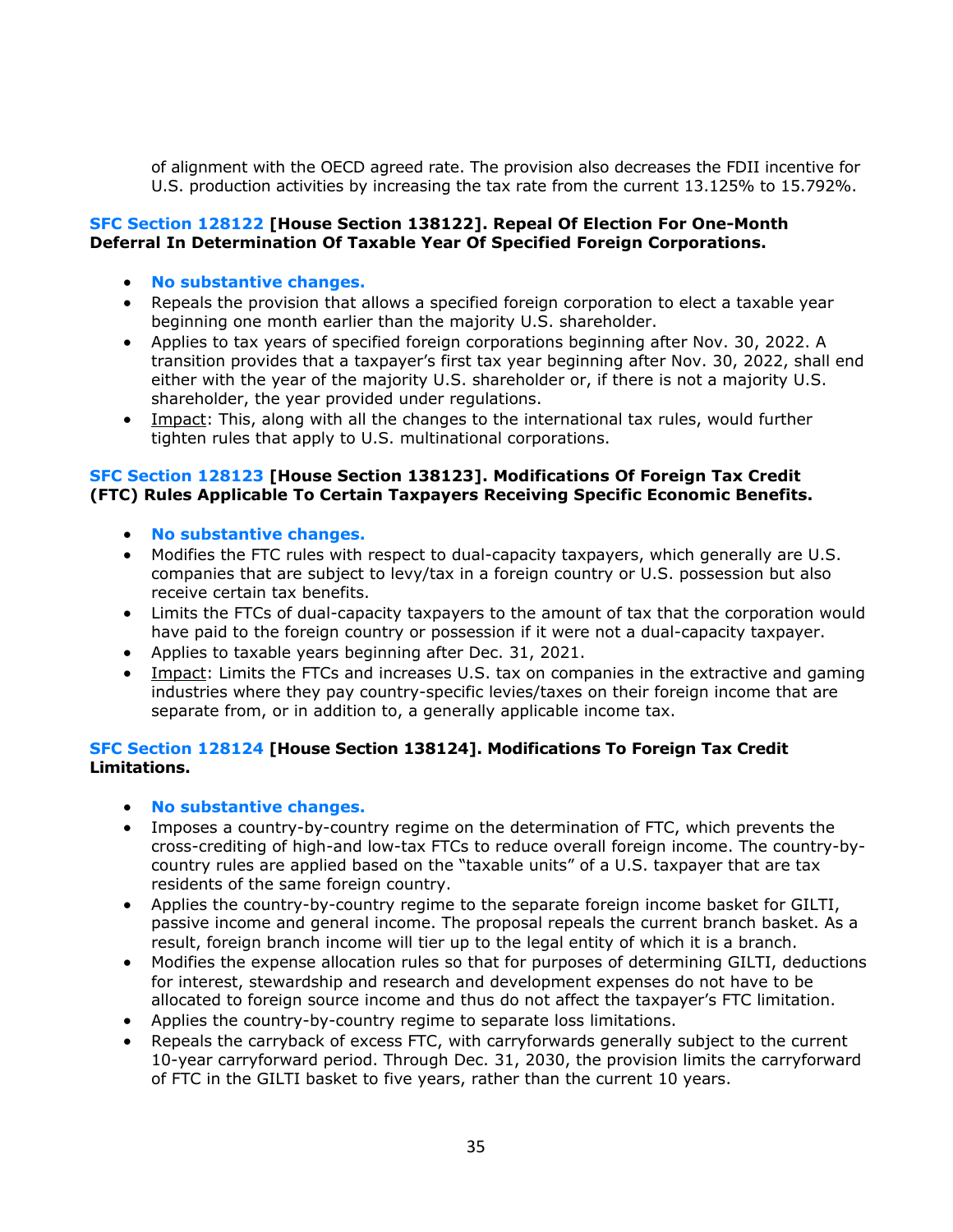- Repeals the rule requiring applicable U.S. corporations to determine the foreign-source income of its foreign subsidiary by disregarding certain tax-exempt dividends.
- Applies the principles of section 338(h)(16) in determining the source and character of a "covered asset acquisition" for purposes of the FTC rules, subject to an exception for binding written contracts in effect on Sept. 13, 2021.
- Modifies the rules applicable to redeterminations of credit or deductions for foreign taxes paid.
- Applies to taxable years beginning after Dec. 31, 2022, and with respect to the modifications to the carryback or carryforward of FTC, it applies to taxes paid in taxable years beginning after Dec. 31, 2022.
- Impact: Imposes a country-by-country regime, which will create significant compliance burdens and costs, while limiting a U.S. company's ability to cross-credit taxes across the aggregate of its foreign income relating to the GILTI, passive income and general income categories.

#### **SFC Section 128125 [House Section 138125]. Foreign Oil-Related Income To Include Oil Shale And Tar Sands.**

- **No substantive changes.**
- Expands the definition of foreign-related income for purposes of the FTC rules to include oil shale and tar sands in addition to the current oil and gas wells.
- Applies generally to taxable years beginning after Dec. 31, 2021.
- Impact: Expands the base of foreign oil-related income subject to U.S. taxation.

#### **SFC Section 128126 [House Section 138126]. Modifications To Inclusion Of Global Intangible Low-Taxed Income.**

- **No substantive changes.**
- Requires that GILTI be determined on a country-by-country basis. The provision uses that same "taxable unit" concept as applies to the FTC limitation provision. *(See section 138124 above.)*
- Applies the same country-by-country regime to the determination of net controlled foreign corporation (CFC) tested income, net deemed intangible return, qualified business asset investment (QBAI), and other items and amounts with respect to each CFC taxable unit of a U.S. taxpayer that is a tax resident of a particular country.
- Permits excess losses with respect to a CFC tested unit in a country to be carried forward to the succeeding years.
- Reduces the deemed rate of return on QBAI from the current 10% to 5%, except in U.S. possessions where the percentage remains at 10%.
- Repeals the exclusion from GILTI of foreign oil and gas extraction income (FOGEI), requiring such income to be included in the determination of tested income and loss.
- Applies generally to taxable years beginning after Dec. 31, 2022.
- Impact: Imposes a country-by-country regime on the determination of GILTI, which will create significant compliance burdens and costs. While GILTI will increase for companies with significant investments in assets, given the reduction of the deemed rate of return on QBAI, losses may be carried forward, thereby mitigating some volatility in taxable income. The provision will also increase the tax liability for oil and gas companies due to the inclusion of FOGEI under the GILTI rules.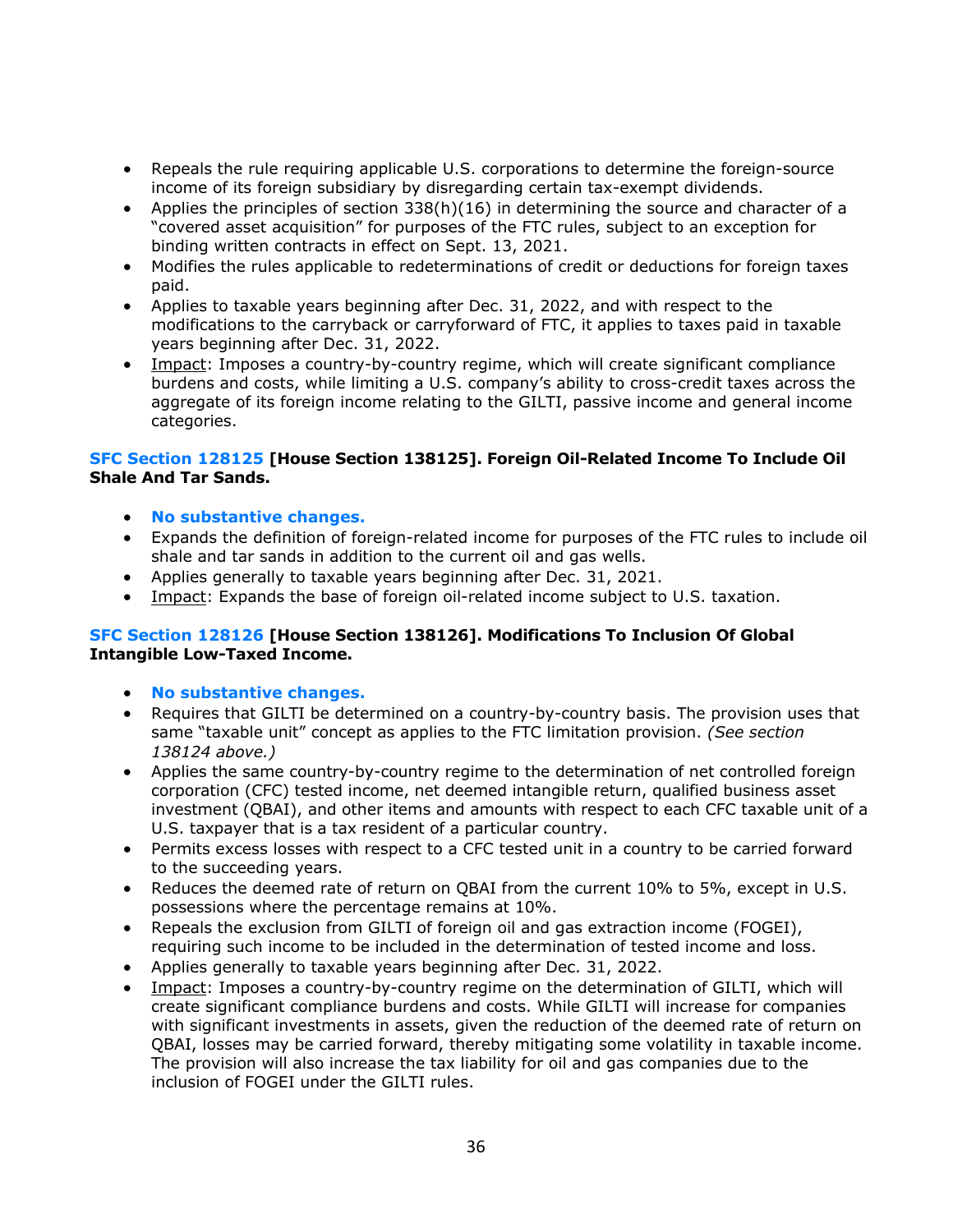## **SFC Section 128127 [House Section 138127]. Modifications To Determination Of Deemed Paid Credit For Taxes Properly Attributable To Tested Income.**

- **No substantive changes.**
- Reduces the current 20% FTC haircut to 5% for purposes of determining GILTI.
- Applies the current 20% FTC haircut to previously taxed GILTI, generally for taxable years beginning after the date of enactment, but the haircut would be reduced to 5% for taxable years beginning after Dec. 31, 2022.
- Expands the definition of tested foreign income tax under GILTI to include foreign income taxes properly attributable to amounts taken into account to determine tested income or tested loss.
- Grants the Treasury Secretary authority to expand the definition of tested foreign income tax further to include taxes paid or accrued by a foreign corporation (other than a CFC) that owns, directly or indirectly, 80% or more of a U.S. corporation, provided certain conditions are met.
- Applies generally to taxable years beginning after Dec. 31, 2022.
- Impact: Reduces the tax penalty with respect to foreign taxes taken into account in determining a U.S. corporation's GILTI tax liability, although the tax credit will only be applicable on a country-by-country basis.

## **SFC Section 128128 [House Section 138128]. Deduction For Foreign Source Portion Of Dividends Limited To Controlled Foreign Corporations, Etc.**

- **Changes made to the House-passed version of the bill.**
- Amends section 245A to limit the 100% dividends received deduction (DRD) for the foreign source portion of dividends only to dividends received from a controlled foreign corporation (which the provision defines as a foreign corporation with more than 50% of its ownership interest held by a U.S. shareholder, rather than 10% or more as under current law).
- **Allows for a DRD for dividends received by a controlled foreign corporation from a specified 10%-owned foreign corporation if the US shareholder has an inclusion under section 951(a)(1)(a).**
- **Allows a 65% DRD on dividends received directly from 10/50 corporations.**
- Restores the attribution rule under section 958(b)(4), which was repealed in TCJA, and provides a limitation rule in new section 951B for downward attribution from a foreign person in certain instances.
- Applies to dividend distributions after the date of enactment. The attribution rules are not retroactive and apply after the date of enactment.
- Impact: Limits, but does not eliminate, the DRD for 10/50 corporations.

## **SFC Section 128129 [House Section 138129]. Limitation On Foreign-Based Company Sales And Services Income.**

- **No substantive changes.**
- Limits foreign-based company sales income and foreign-based company services income to residents of the United States and pass-through entities and branches in the United States (i.e., a taxable unit that is a U.S. resident).
- Subjects a U.S. shareholder to tax on its pro-rata share of the controlled foreign corporation's income if it owns the controlled foreign corporation's stock for any day during the taxable year.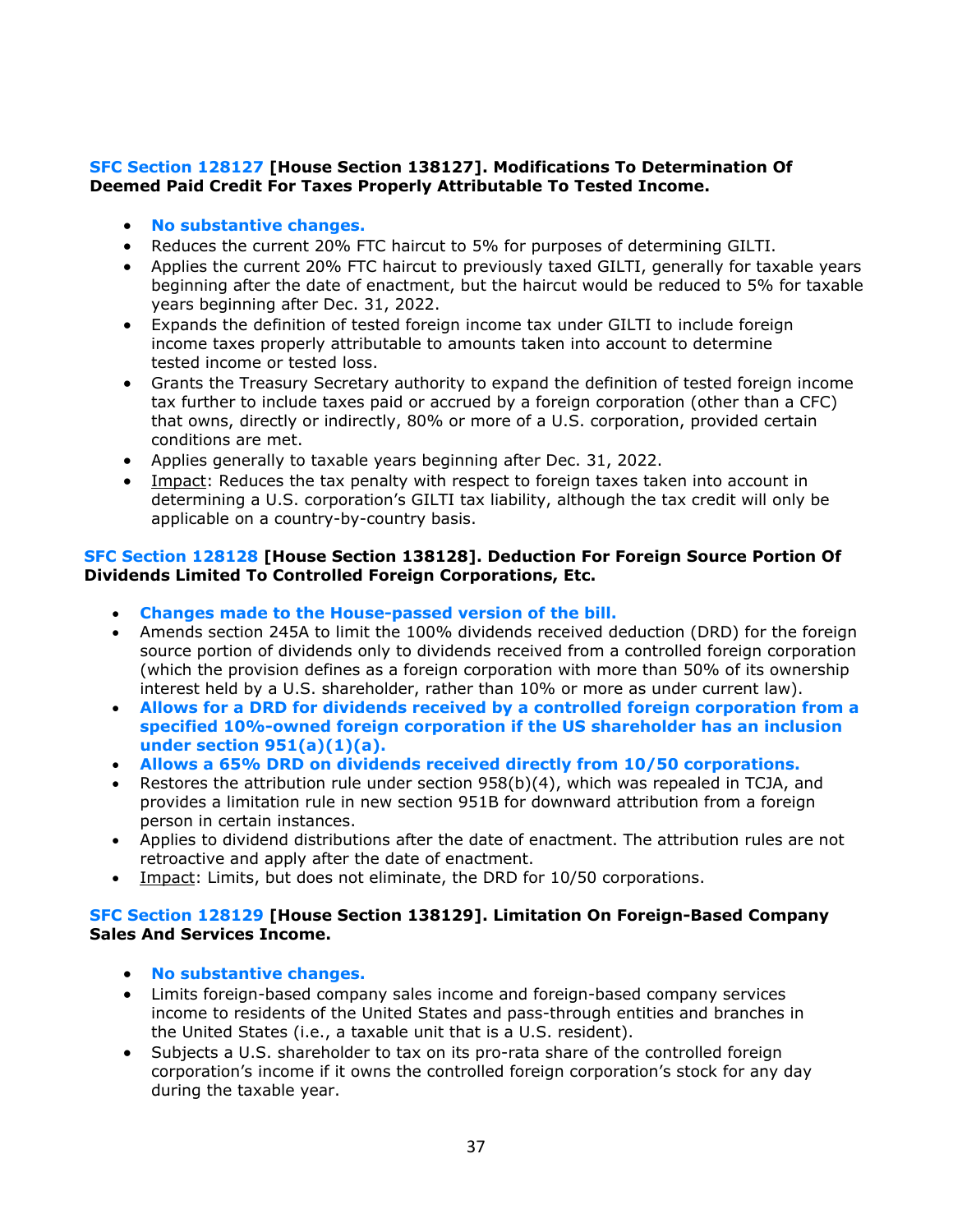- Applies generally to taxable years beginning after Dec. 31, 2021, with certain modifications applying after 2017.
- Impact: Increases the number of U.S. taxpayers that have Subpart F inclusions.

#### Subpart D—Inbound International Provisions

#### **SFC Section 128131 [House Section 138131]: Modifications To Base Erosion and Anti-Abuse Tax (BEAT).**

- **No substantive changes.**
- Accelerates the scheduled increase in the BEAT rate so the 12.5% rate applies in 2023 and increases the BEAT tax rate to 15% in 2024 and to 18% in 2025.
- Excludes outbound payments to a related foreign party that are subject to U.S. taxation; excludes as base erosion payments amounts paid to a related foreign party that are subject to an effective foreign rate of tax that is not less than the lesser of 15% or the BEAT tax rate then in effect.
- Permits general business tax credits and net operating losses (as adjusted) to reduce BEAT liability.
- Repeals the exclusion from BEAT for payments with respect to cost of goods sold. Base erosion payments to acquire inventory exclude the direct cost incurred by the foreign-related party, with an alternative 20% safe harbor.
- Treats the acquisition of property from a related property that is of a character subject to the allowance for depreciation (or amortization in lieu of depreciation) as a base erosion payment.
- Effective in 2024, the base erosion percentage (i.e., the 3% generally and 2% for banks and securities dealers) will be repealed. In effect, the BEAT would apply to any taxpayer with average gross receipts in excess of \$500 million.
- Repeals the increased BEAT rate that applies to banks and securities dealers beginning in 2025.
- Any taxpayer subject to the BEAT in any taxable year beginning after Dec. 31, 2021, is treated as continuing to be subject to the BEAT (including its successor) in each of the succeeding 10 taxable years.
- Impact: Acceleration of the BEAT tax rate, repeal of the application threshold and inclusion on inventory markups will increase the number of taxpayers that are subject to BEAT. However, the exclusion of base erosion payments that are subject to U.S. tax or a sufficient tax in the foreign jurisdiction will likely provide relief for many taxpayers currently subject to BEAT. In addition, the changes suggest the BEAT will act more like a top-up tax (similar to the undertaxed payment rule in the OECD's Pillar 2).

#### Subpart E—Other Business Tax Provisions

#### **SFC Section 128141 [House Section 138141]. Credit For Clinical Testing Of Orphan Drugs Limited To First Use Or Indication.**

- **No substantive changes.**
- Limits the credit for qualified clinical testing expenses to expenses related to the first use or indication for an orphan drug under section 526 of the Federal Food, Drug and Cosmetic Act, or if the drug is a biologic, the date that a license is first issued.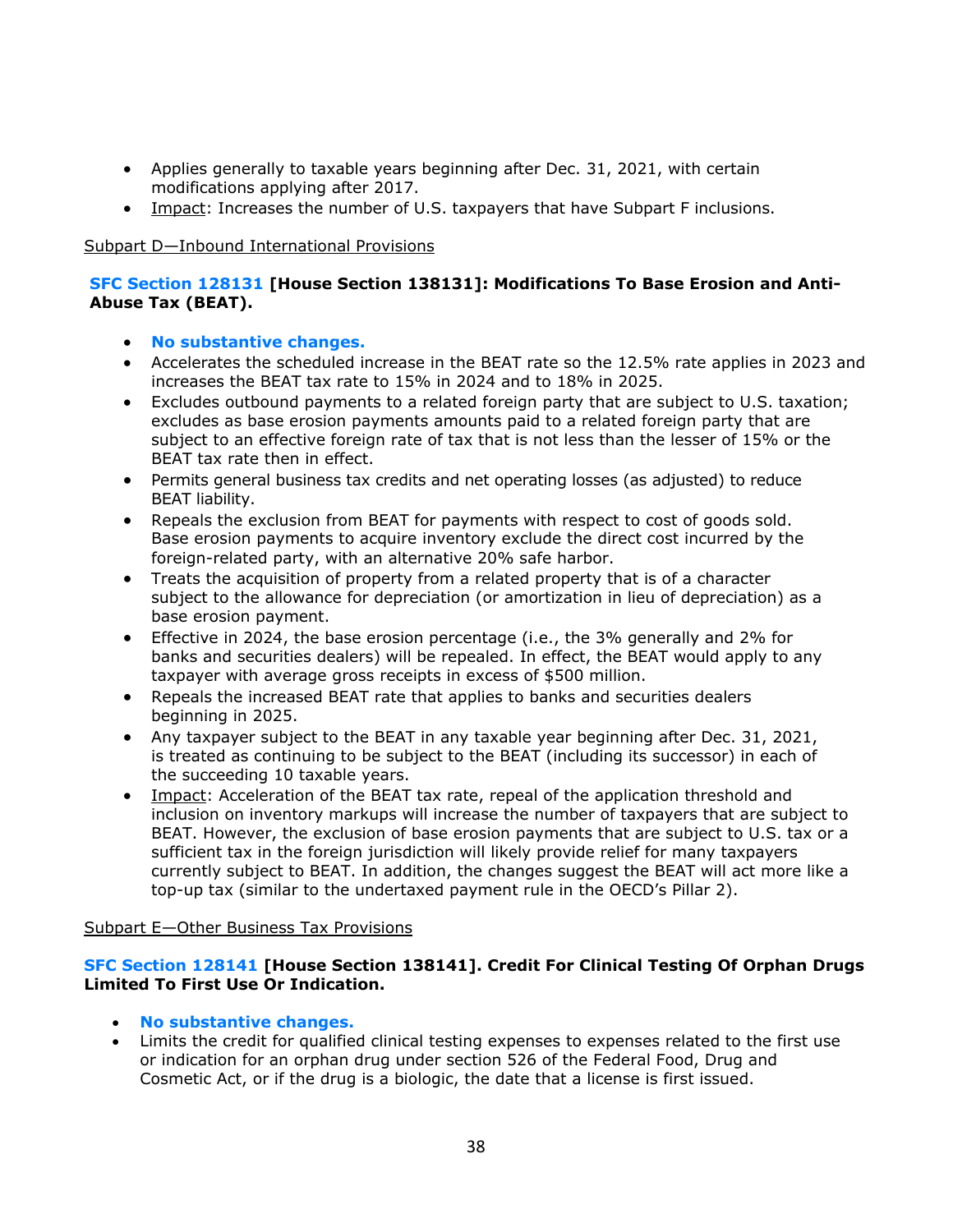- Clarifies that clinical testing expenses for a drug that has already received a marketing approval for other uses or indications will not qualify toward the credit.
- Effective beginning after Dec. 31, 2021.
- Impact: Limits the use of qualified clinical testing expenses for drugs used to treat rare diseases to those involving the first use or indication.

## **SFC Section 128142 [House Section 138142]. Modifications To Treatment Of Certain Losses.**

- **No substantive changes.**
- Amends section 165(g) to provide that losses with respect to securities are treated as realized on the day worthlessness is established (instead of the last day of the taxable year).
- Expands the rules relating to worthless securities to include certain securities issued by partnerships (bonds, debentures, notes or certificates, or other forms of indebtedness with interest coupons or in registered form), and treats a loss on a worthless partnership interest as a sale or exchange of a partnership interest.
- Defers losses in complete taxable liquidations of corporate subsidiaries when the corporations are members of the same controlled group. No loss may be recognized by any member of the control group until all property received by members of the control group in connection with the liquidation had been transferred to persons.
- The partnership provisions apply to taxable years beginning after Dec. 31, 2021. The liquidation provisions apply to transactions on and after the effective date of the bill.
- Impact: This provision accelerates the timing of the loss resulting from a worthless security, provides capital treatment (subject to section 751) for worthless partnership interests, and delays loss recognition of taxable liquidations of corporate subsidiaries until the liquidated property is sold to a third party.

## **SFC Section 128143 [House Section 138143]. Adjusted Basis Limitation For Divisive Reorganization.**

- **No substantive changes.**
- The provision amends section  $361(b)$  to provide that a distributing corporation recognizes gain in a divisive reorganization under sections  $368(a)(1)(D)$  and 355 to the extent the amount of debt securities received by the distributing corporation and transferred to its creditors in connection with the reorganization exceeds the aggregate adjusted basis of the assets transferred, as reduced by the total amount of (1) liabilities of the distributing corporation assumed by the controlled corporation, and (2) money and fair market value of other property received by the distributing corporation from the controlled corporation.
- Applies to reorganizations occurring on or after the date of enactment other than a transaction that is made pursuant to a written agreement binding on the date of enactment and all times thereafter, described in a ruling request submitted on or before the date of enactment or in a public announcement or filing with the SEC on or prior to the date of enactment.
- Impact: This provision limits the amount of debt securities of the controlled corporation that the distributing corporation may transfer to its creditors without gain recognition.

## **SFC Section 128144 [House Section 138145]. Modifications To Exemption For Portfolio Interest.**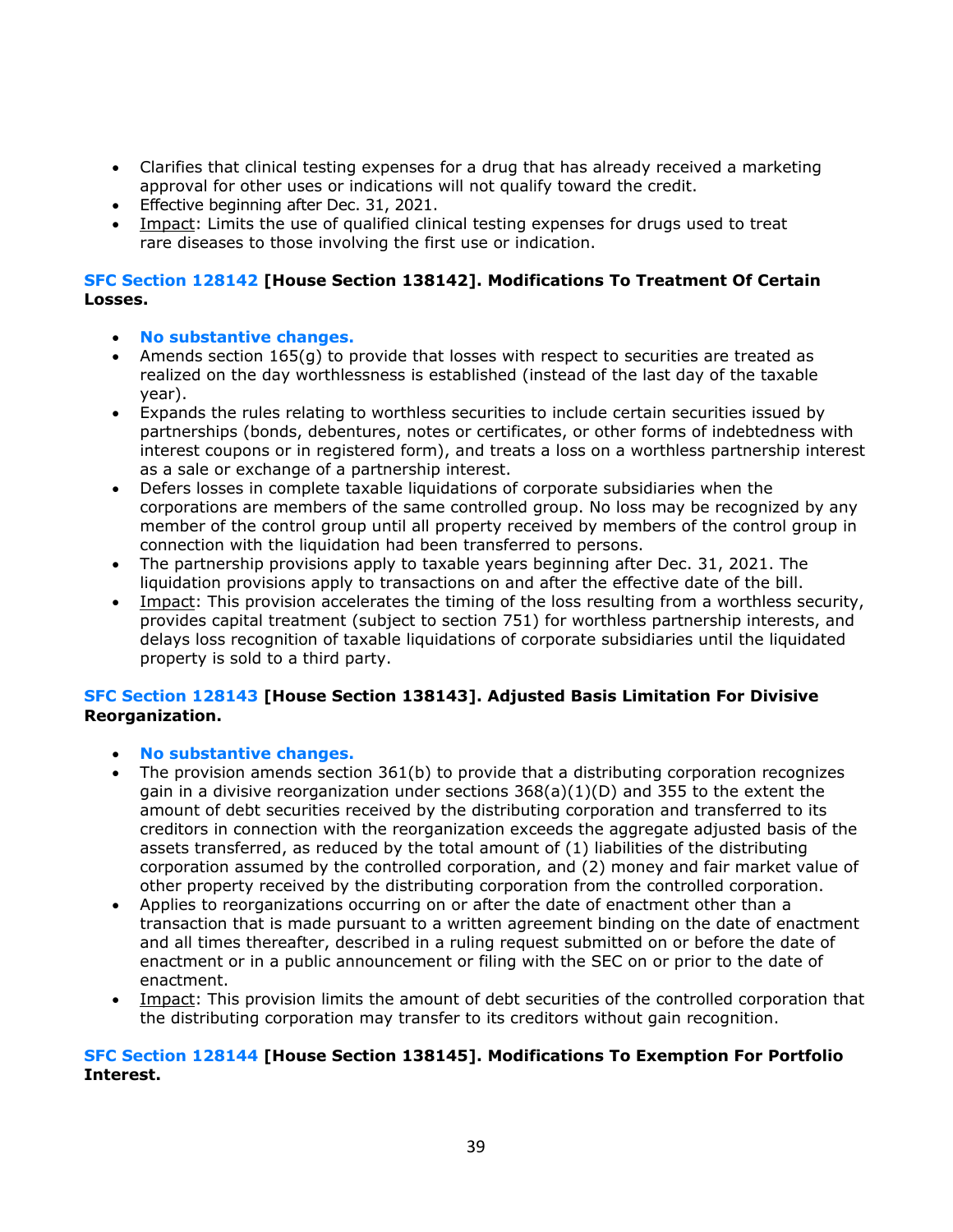- **No substantive changes.**
- Amends definition of 10% shareholder to include, in the case of an obligation issued by a corporation, any person who owns 10% or more of the total value of the stock of such corporation.
- Applies to obligations issued after the date of enactment.
- Impact: Expands interest payments to nonresident alien individual shareholders that are subject to withholding tax by requiring the shareholder to own less than 10% of the stock, measured by vote and value, in order to qualify for the portfolio interest exemption.

## **SFC Section 128145 [House Section 138146]. Certain Partnership Interest Derivatives.**

- **No substantive changes.**
- Expands the 30% tax on nonresident alien individuals to include any payment made pursuant to a sale-repurchase transaction, or a specified notional principal contract that is determined by reference to income or gain in respect of an interest in a specified partnership.
- A specified partnership is any publicly traded partnership or any other partnership identified by the Treasury Department.
- This provision does not apply to any contract or transaction that the Treasury Department determines does not have the potential for tax avoidance.
- Amends the withholding rules for nonresident aliens to include gain resulting from this new provision.
- Applies to payments made on or after the day that is 180 days after enactment.
- Impact: Prevents nonresident aliens from using partnerships to avoid tax and withholding on dividend equivalent payments.

## **SFC Section 128146 [House Section 138147]. Adjustments To Earnings And Profits Of Controlled Foreign Corporations.**

- **No substantive changes.**
- Aligns the general rule for determining the earnings and profits (E&P) applicable to controlled foreign corporations (CFC) with the rules for purposes of determining its Subpart F inclusion. Specifically, the E&P of a CFC is determined without regard to the LIFO inventory adjustments, installment sales and the completed contract method of accounting.
- Applies generally to taxable years ending after the date of the date of enactment.
- Impact: Requires the E&P of a CFC generally to follow the income-tax treatment for domestic corporations.

## **SFC Section 128147 [House Section 138148]. Certain Dividends From Controlled Foreign Corporations Treated As Extraordinary Dividends.**

- **No substantive changes.**
- Treats dividends received from a controlled foreign corporation that are attributable to earnings before the shareholder owned the foreign corporation or attributable to periods before the payor was a controlled foreign corporation as extraordinary dividends. To the extent it is nontaxable, the extraordinary dividend may reduce the shareholder's basis in the foreign corporation.
- Excludes partnerships and trusts from being treated as U.S. shareholders for purposes of section 1059.
- Applies to distributions made after the date of enactments.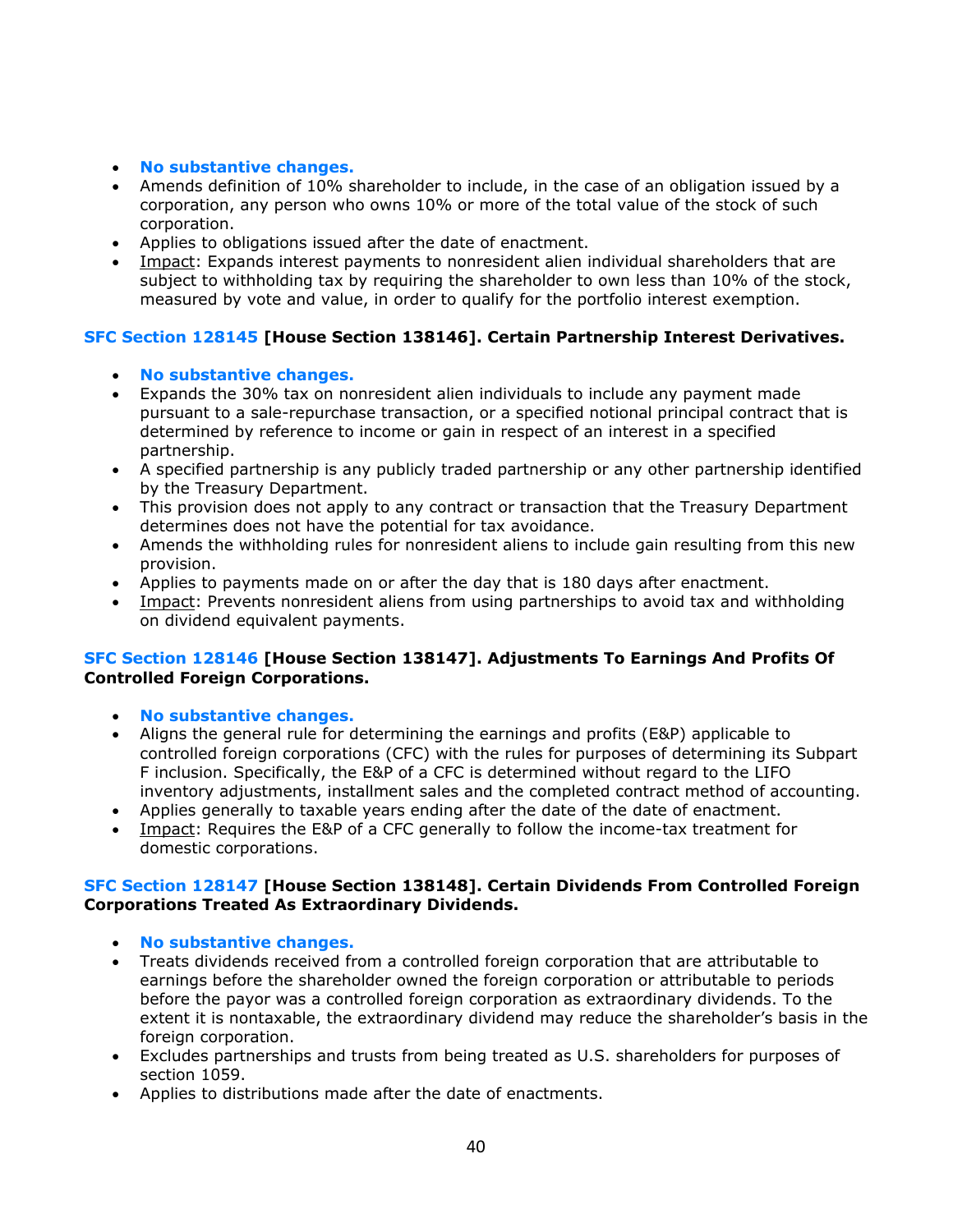• Impact: Provides a potentially favorable rule for taxpayers that receive dividends that reflect earnings attributable to periods prior to the shareholder's ownership of the corporation.

#### **SFC Section 128148 [House Section 138149]. Limitation On Certain Special Rules For Section 1202 Gains.**

- **No substantive changes.**
- Amends section 1202(a) to limit the 75% and 100% exclusion rates for gains realized from certain qualified small business stock to taxpayers with adjusted gross income of less than \$400,000 that are not trusts or estates. The 75% and 100% exclusion also does not apply to trusts or estates.
- Applies to sales and exchanges after Sept. 13, 2021, unless the sale or exchange is made pursuant to a written binding contract that was in effect on Sept. 13, 2021, and is not materially modified thereafter.
- Impact: For any 1202 stock acquired after Feb. 17, 2009, taxpayers with adjusted gross income equal to or greater than \$400,000, as well as all trusts and estates, may only exclude 50% of the gain.

## **SFC Section 128149 [House Section 138150]. Constructive Sales.**

- **No substantive changes.**
- Adds certain digital assets to the definition of appreciated financial position subject to the constructive sales rules so that a taxpayer must recognize gain as if the position with respect to the digital asset were sold, assigned or otherwise terminated at its fair market value on the date of the constructive sale.
- Applies to sales and other dispositions after Dec. 31, 2021.
- Impact: Expands constructive sales rules to certain digital assets.

## **SFC Section 128150 [House Section 138151]. Rules Relating To Common Control.**

- **No substantive changes.**
- Amends the aggregation rules of section 52(a) to provide that all employees of all corporations that are component members of the same controlled group of corporations shall be treated as employed by a single employer.
- A component member has the same meaning as in section 1563(b) except that the determination is made without regard to whether such member is an excluded member (as defined in section 1563(b)(2)).
- Clarifies that the amount of the work opportunity tax credit for each member shall be its proportionate share of wages giving rise to the credit.
- For purposes of the aggregation rules of section 52(b), a trade or business includes any activity treated as a trade or business under section  $469(c)(5)$  (activity involving research or experimentation) or section  $469(c)(6)$  (certain investment activity determined without regard to the phrase "to the extent provided in the regulations").
- Applies to taxable years beginning after Dec. 31, 2021.
- Impact: The changes to what constitutes a trade or business for purposes of Section 52 may adversely impact taxpayers in areas where Section 52 is referenced, including the application of the small business exception under section 163(j) and the proposed book minimum tax on corporations.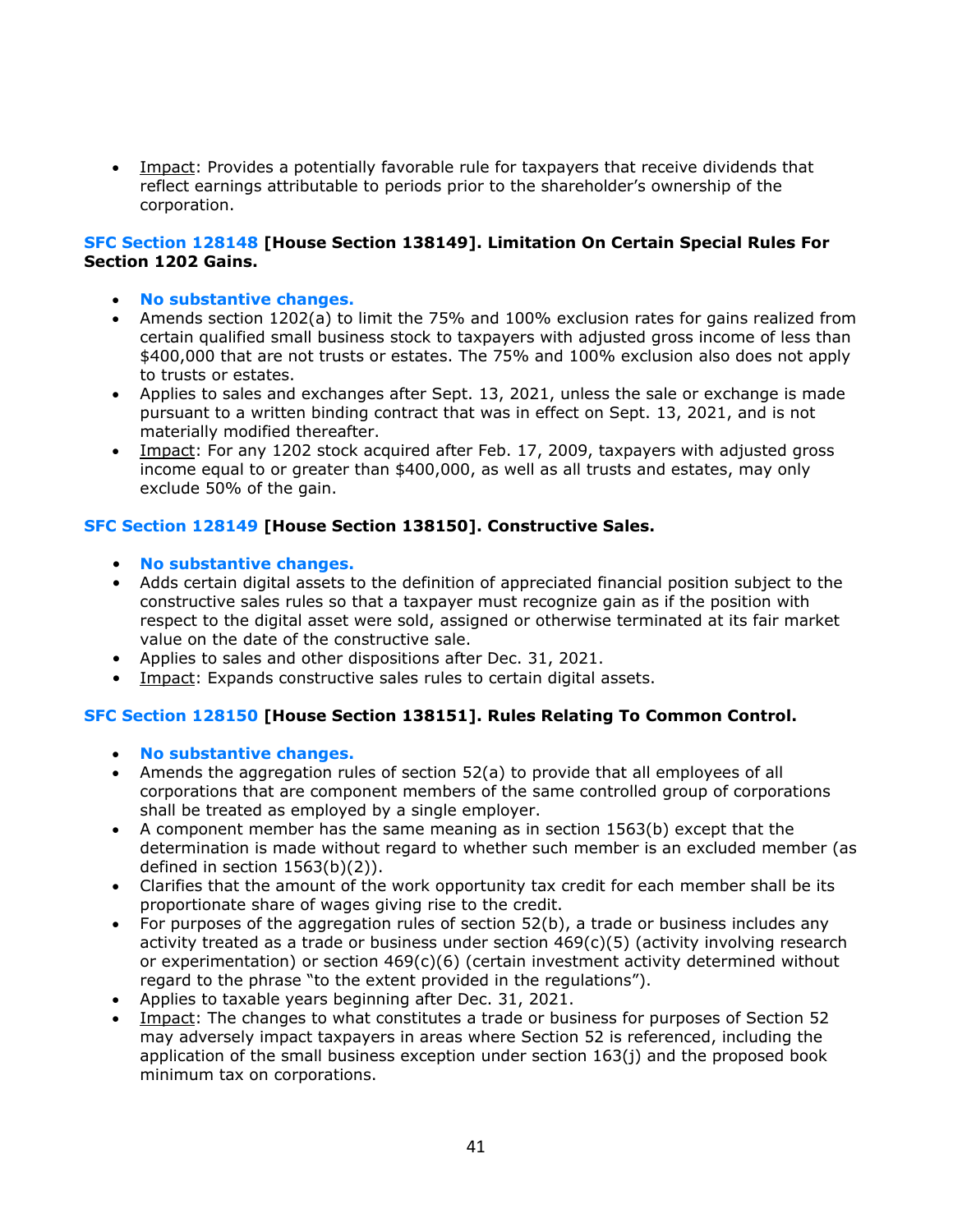## **SFC Section 128151 [House Section 138152]. Modification Of Wash Sale Rules.**

#### • **No substantive changes.**

- Expands wash sale rules to certain commodities, currencies and digital assets to taxpayers (and related parties) in order to prevent taxpayers from claiming tax losses while retaining an interest in the loss asset.
- Expands wash sale rules to acquisition of substantially identical specified assets by a related party.
- The basis of the particular substantially identical specified assets is not adjusted to include the disallowed loss and the basis of the particular specified assets is increased by the amount of the disallowed loss. The eligibility for basis adjustment requires that the particular substantially identified specific asset be repurchased by the taxpayer (or the taxpayer's spouse), but not a related party like a tax-deferred retirement account.
- Provides a business-needs and hedging exception for certain foreign currencies and commodities.
- Applies to taxable years beginning after Dec. 31, 2021.
- Impact: Expands wash sales rules to digital and other assets as well as acquisition of substantially identical assets.

## **SFC Section 128152 [House Section 138153]. Research And Experimental Expenditures.**

- **No substantive changes.**
- Delays until 2026 the requirement to amortize research and experimental expenditures over five years, allowing the continued immediate deductibility of such expenses as under current law.
- Applies as of the date of enactment.
- Impact: Enables research-intensive businesses to expense research and experimentation costs rather than recover them over an extended five-year period.

## **SFC Section 128153. Modifications To Rules Relating To Expatriated Entities And Inverted Corporations.**

- **This provision is new. No comparable provision was included in the House-passed version of the bill.**
- Expands the anti-inversion rules to tax inversion gain and income of an expatriated company if after the acquisition more than 50% (rather than at least 60% under current law) of the stock—or capital or profits interests, in the case of a domestic or foreign partnership—is held by for former owners of such expatriated company.
- Broadens the rules to apply to acquisitions of foreign partnerships as well as domestic partnerships.
- Treats expatriated companies as domestic entities subject to U.S. tax if after the inversion transaction at least 65% of the stock (rather than at least 80% under current law)—or capital or profits interests of a domestic or foreign partnership—is held by for former owners of such expatriated company.
- Applies to inversion transaction completed on or after the date of the enactment and taxable years ending after Dec. 31, 2021.
- Impact: Lowers the thresholds for taxing inversion gain and income as well as the continuing operations of companies that become foreign domiciled for tax purposes, thereby increasing the penalty for inversion transactions.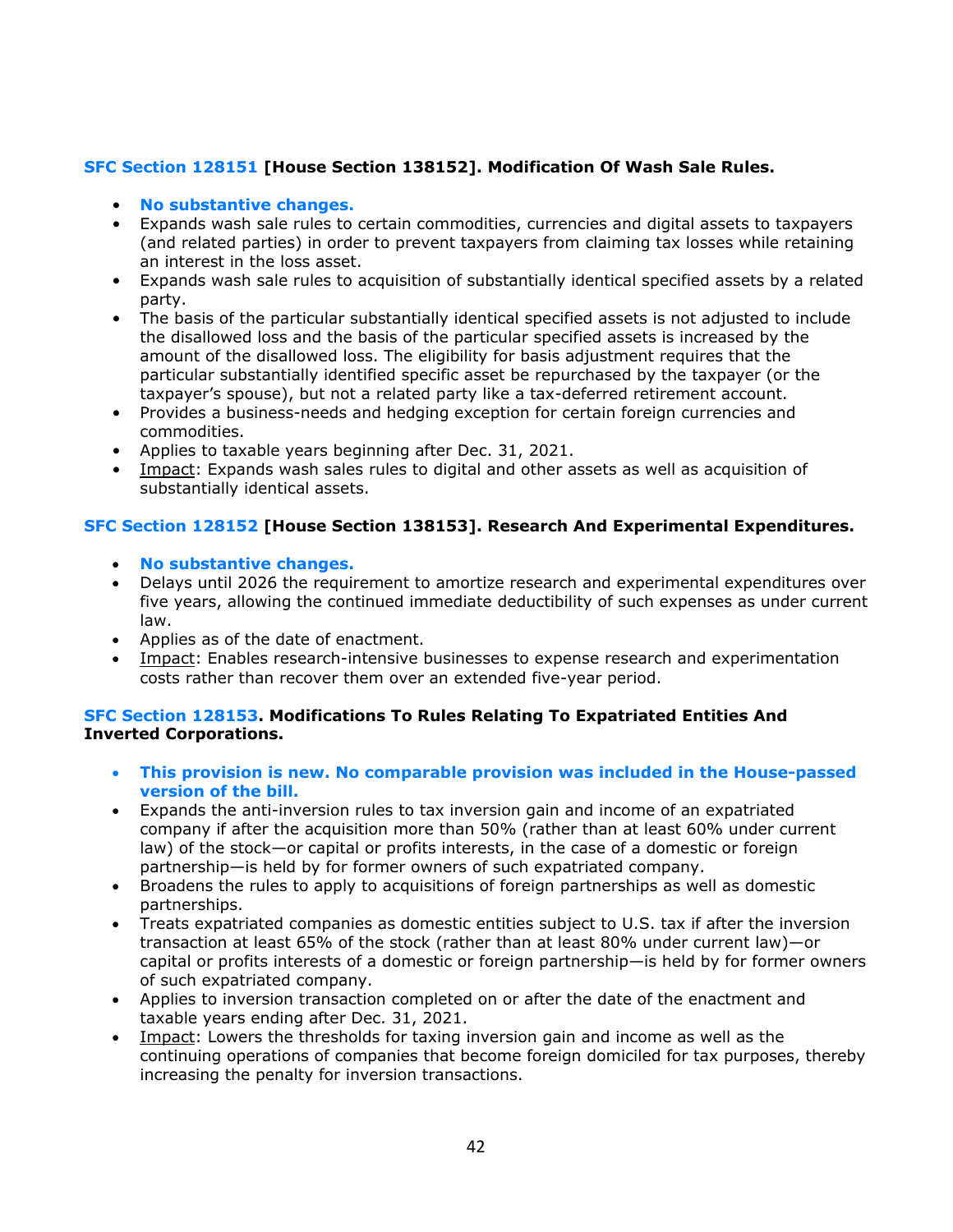## **Part 2—Tax Increases For High-Income Individuals**

## **SFC Section 128201 [House Section 138201]. Application Of Net Investment Income Tax To Trade Or Business Income Of Certain High-Income Individuals.**

- **Minor changes made to the House-passed version of the bill.**
- Applies the 3.8% Medicare tax to the greater of net investment income or specified net income derived in the ordinary course of a trade or business for the taxpayer, regardless of whether such taxpayer materially participates in the trade or business, when modified adjusted gross income is greater than \$250,000 (for married individuals filing separately), \$500,000 (joint filers and surviving spouses), and \$400,000 (any other case).
- The 3.8% Medicare tax also applies to trusts and estates, applying at the lesser of (1) the greater of undistributed specified net income or undistributed net investment income, or (2) the excess of adjusted gross income over the dollar amount at which the highest income tax bracket applicable to an estate or trust begins.
- Specified net income, reduced by deductions properly allocable to such income, is the sum of: (1) gross income from interest, dividends, annuities, royalties and rents, (2) other gross income from a trade or business, and (3) net gain attributable to the disposition of property.
- Clarifies net investment income does not include wages received for work performed outside of the United States for a foreign employer, or for wages subject to taxes imposed by sections 1401(b), 3101(b) and 3201(a).
- Wages already subject to FICA, amounts subject to SECA, and net operating losses are not considered in determining net investment income. Foreign income under sections 951, 951A, 1293 and 1296, however, is included when determining net investment income.
- Applies to taxable years beginning after Dec. 31, 2021, subject to transition rules to be provided by regulation or other guidance regarding the determination of net investment income for taxable years beginning on or before Dec. 31, 2021.
- Impact: Closes the loophole for certain high-income individuals with respect to the application of the 3.8% Medicare tax to net investment income.

## **SFC Section 128202 [House Section 138202]. Limitations On Excess Business Losses Of Noncorporate Taxpayers.**

- **Minor changes made to the House-passed version of the bill.**
- Makes the section 461(l) excess business loss limitation for non-corporate taxpayers permanent.
- Modifies section 461(l)(2) to allow disallowed losses for a particular year to be carried forward to the next taxable year as part of the aggregate deductions allowed under this section for the next taxable year.
- A special rule upon termination of an estate or trust allows an excess business loss carryover to be allowed as a deduction to the beneficiaries succeeding to the property of the estate or trust.
- Repeals the limitation on excess farm losses under section  $461(i)$ .
- Effective for tax years beginning after Dec. 31, 2020.
- Impact: Makes limitations on excess business losses for noncorporate taxpayers permanent.

#### **SFC Section 128203 [House Section 138203]. Surcharge On High-Income Individuals, Estates And Trusts.**

• **Minor changes made to the House-passed version of the bill.**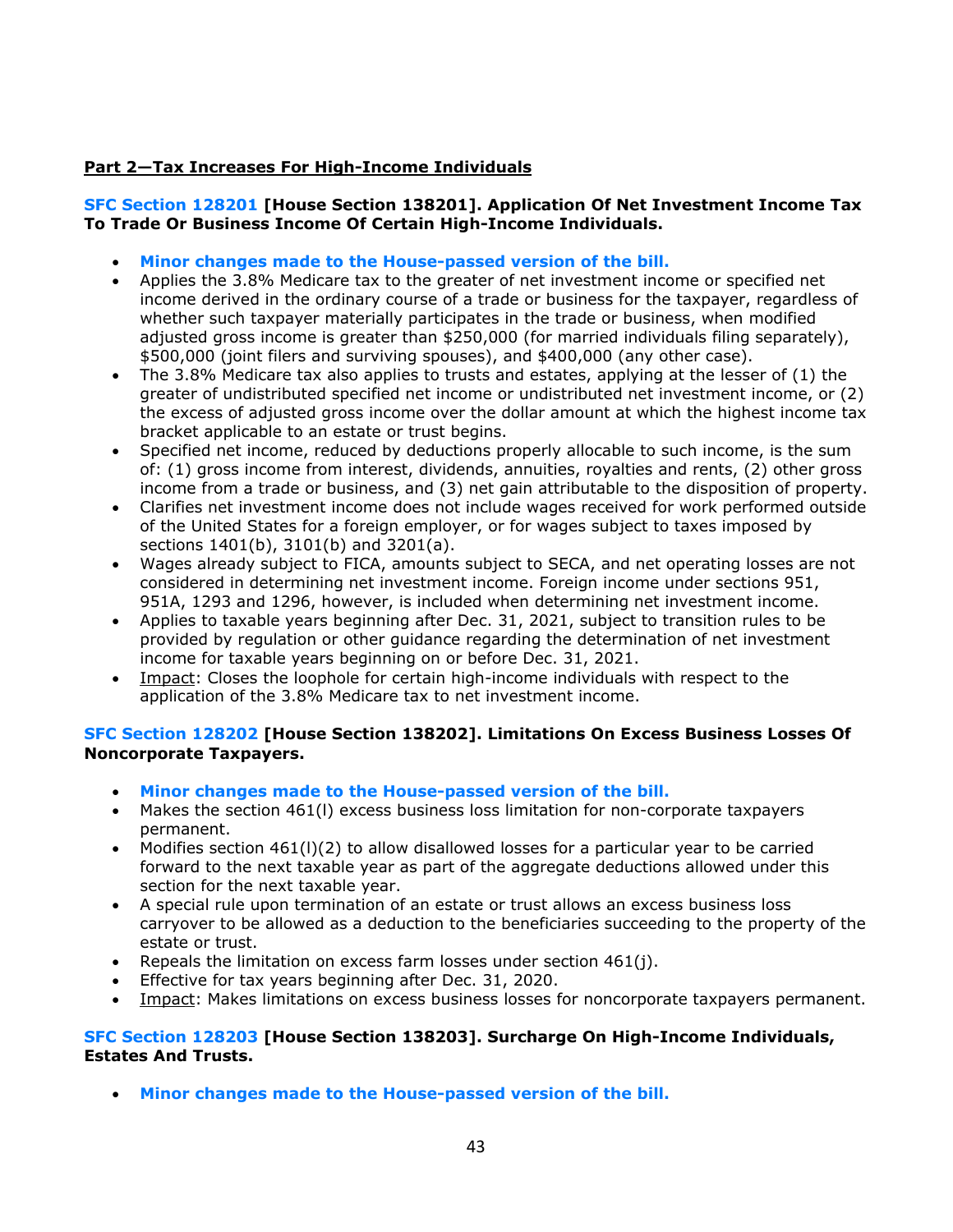- Imposes a 5% surcharge on the modified adjusted gross income that exceeds \$5 million (married filing separately), \$200,000 (estate or trust) and \$10 million in all other cases.
- Imposes an additional 3% surcharge on the modified adjusted gross income that exceeds \$12.5 million (married filing separately), \$500,000 (estate or trust) and \$25 million in all other cases.
- Defines "modified adjusted gross income" for individuals as adjusted gross income, including any business interest income as defined by  $163(j)$ , reduced by any deduction not considered for investment interest. For estates and trusts, the regular rules for determining adjusted gross income apply.
- In the case of a nonresident alien (except in the case of alien resident of Puerto Rico, Guam, American Samoa, the Northern Mariana Islands, or individuals who expatriate to avoid tax as defined by section 877), the tax only applies to the extent the individual has effectively connected income.
- The provision does not apply to a charitable remainder trust if all the remainder interests are devoted to charitable purposes.
- Electing small business trusts will be treated as a single trust for purposes of determining adjusted gross income.
- Applies to tax years beginning after Dec. 31, 2021.
- Impact: Creates a new income tax bracket for amounts that exceed the thresholds. Combined with the expansion of the 3.8% net investment tax, this would mean a top rate of 48.8%.

## **Part 3—Modifications Of Rules Relating To Retirement Plans**

Subpart A—Limitations On High-income Taxpayers With Large Retirement Account Balances

#### **SFC Section 128301 [House Section 138301]. Contribution Limit For Individual Retirement Plans Of High-Income Taxpayers With Large Account Balances.**

- **No substantive changes.**
- Limits contributions when combined defined contribution plan and IRA account balances exceed \$10 million (indexed).
- Rollover contributions and inherited IRAs count toward the \$10 million threshold that triggers the limit on additional IRA contributions.
- Applies to taxpayers with taxable income above \$400,000 (\$425,000 for head of household and \$450,000 if married filing jointly) (indexed).
- A 6% excise tax is imposed on contributions in excess of the limit.
- Requires IRS reporting by plan administrators for defined contribution accounts of \$2.5 million or more **(indexed)**, including reporting participant's identity and account balance.
- Effective for tax years beginning after Dec. 31, 2028.
- Impact: After 2028, high-income individuals will no longer be permitted to contribute to an IRA when the individual's aggregate balance in their defined contribution accounts and IRAs reaches \$10 million.

## **SFC Section 128302 [House Section 138302]. Increase In Minimum Required Distributions For High-Income Taxpayers With Large Retirement Account Balances.**

- **No substantive changes.**
- Generally requires the excess of the high-income taxpayer's Roth balances over \$20 million (2 x \$10 million **(indexed)**) to be distributed.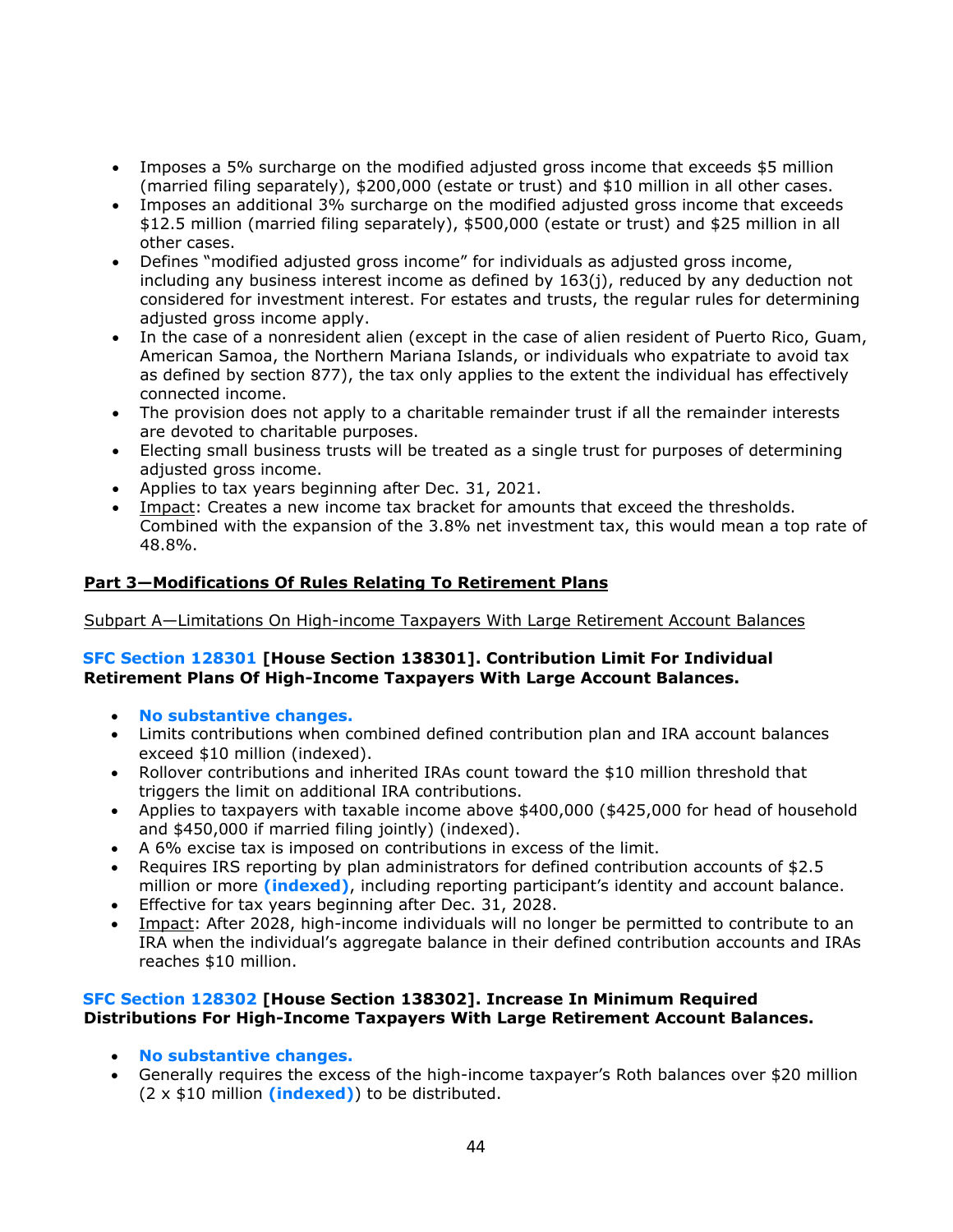- Requires 50% of the excess of the account balances over \$10 million **(indexed)** to be distributed, reduced by the required distributions from the Roth balances above.
- The distributions must be made regardless of the taxpayer's age.
- The current 50% excise tax that applies to required minimum distributions that are not timely made also applies to distributions required by this provision.
- Distributions from non-Roth accounts are subject to mandatory 35% federal tax withholding.
- Additional 10% tax on early distributions does not apply to these distributions.
- Distributions from Roth accounts are treated as Qualified Roth Distributions.
- Effective for tax years beginning after Dec. 31, 2028.
- Impact: After 2028, high-income individuals with Roth accounts would be required to distribute all amounts above \$20 million each year. Fifty percent of amounts above \$10 million in all defined contribution accounts and IRAs must also be distributed, less the Roth distributions.

#### Subpart B—Other Provisions Relating To Individual Retirement Plans

#### **SFC Section 128311 [House Section 138311]. Tax Treatment Of Rollovers To Roth IRAs And Accounts.**

- **No substantive changes.**
- No taxpayer, regardless of income level, can convert employee after-tax contributions in eligible retirement plans or traditional IRAs to a designated Roth account or a Roth IRA after 2021.
- High-income taxpayers cannot do a Roth conversion with respect to any distributions or transfers from, or contributions to, eligible retirement plans or IRAs after 2031. For this purpose, high-income taxpayers are single taxpayers (or taxpayers married filing separately) with taxable income over \$400,000; married taxpayers filing jointly with taxable income over \$450,000; and heads of households with taxable income over \$425,000 (all indexed for inflation).
- Impact: Closes the "back-door" Roth IRA strategies that had become available in 2010.

## **SFC Section 128312 [House Section 138312]. Statute Of Limitations With Respect To IRA Noncompliance.**

#### • **No substantive changes.**

- Extends the deadline by which the IRS may assess taxes for (i) any substantial error in reported values of investment assets of IRAs or (ii) prohibited transactions involving section 401(a) and 403(a) retirement plans, IRA arrangements, Archer MSAs, HSAs, and Coverdell educational savings accounts.
- The new deadline is six years after the date on which the plan's applicable tax return is filed.
- Has some retroactive application as this provision applies to all affected plans for which the pre-amendment three-year limitations period ends after 2021.
- Impact: This lengthens the time that the IRS has to investigate and pursue penalty taxes for these two specific noncompliance violations.

#### **SFC Section 128313 [House Section 138313]. IRA Owners Treated As Disqualified Persons For Purposes Of Prohibited Transactions Rules.**

• **No substantive changes.**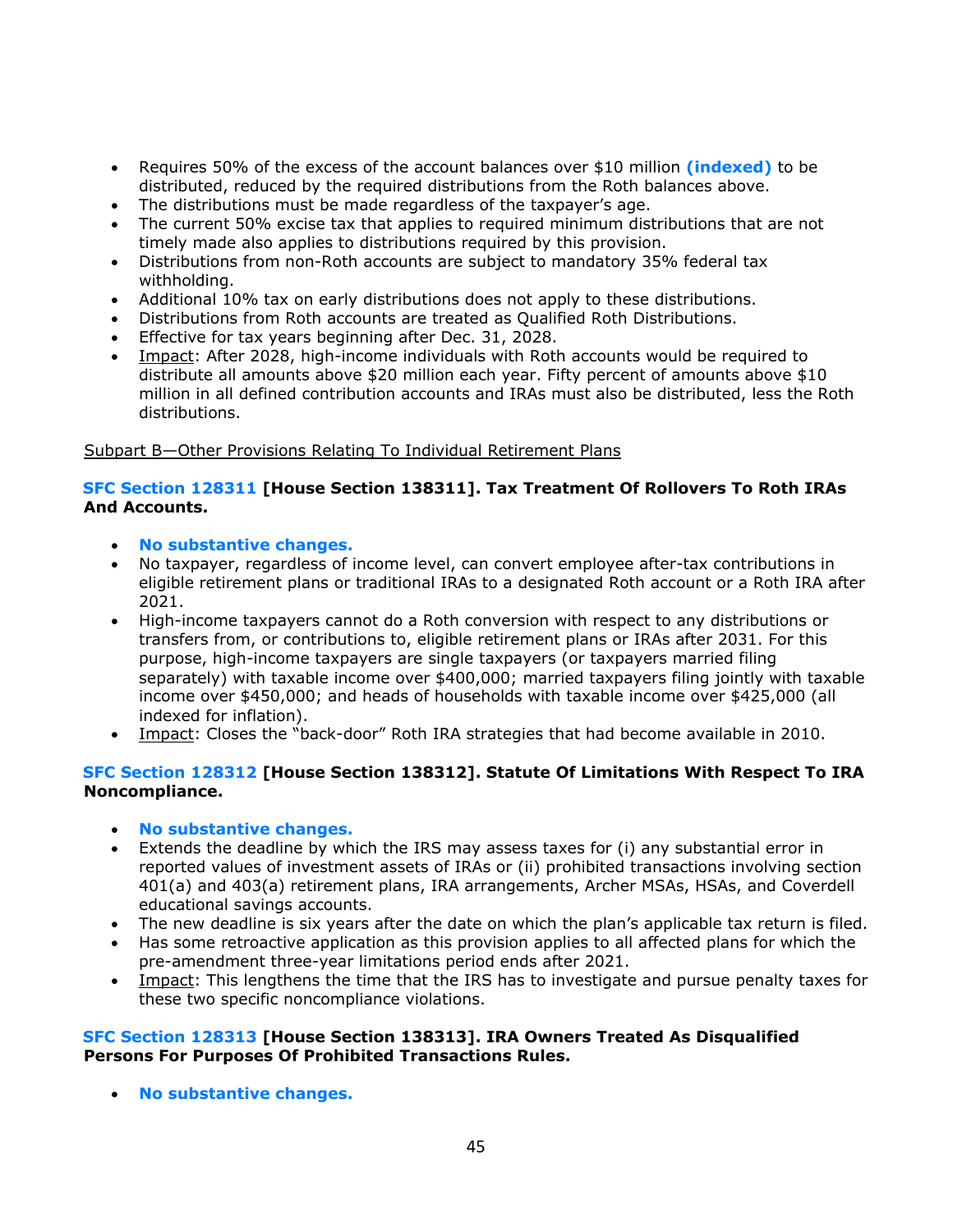- Clarifies that, for purposes of applying the section 4975 prohibited transaction rules with respect to an IRA after 2021, (i) the IRA owner (including an individual who inherits an IRA as beneficiary after the IRA owner's death); (ii) a family member of the IRA owner; (iii) a corporation, partnership or trust or estate in which an interest of 50% or more is held directly or indirectly by the IRA owner; and (iv) a 10% or more (in capital or profits) partnership or joint venture of the IRA owner is a disqualified person with respect to the IRA.
- Impact: Applies the prohibited transaction rules to the IRA owner.

## **Part 4—Funding The Internal Revenue Service And Improving Taxpayer Compliance**

#### **SFC Section 128401 [House Section 138401]. Enhancement Of Internal Revenue Service Resources.**

- **Changes made to the House-passed version of the bill.**
- Appropriates a sum of **\$3.2 billion** in additional funding to the Internal Revenue Service (IRS) to remain available until Sept. 30, 2031, to provide taxpayer services such as filing and accounting services and taxpayer advocacy services.
- Appropriates a sum of **\$45.6 billion** to the IRS to remain available until Sept. 30, 2031. The IRS may use this funding for tax enforcement activities, including determining and collecting owed taxes, conducting criminal investigations, monitoring cryptocurrency compliance and to enforcing criminal statutes related to violations of IRS laws.
- Appropriates a sum of **\$25.3 billion** to the IRS to remain available until Sept. 30, 2031. The IRS may use this funding for necessary operations support services such as rent, printing, research and statistics of income, information technology and other administrative purposes.
- Appropriates \$4.7 billion for the IRS's business systems modernization program to develop call-back technology and other customer service improvements.
- Establishes a task force to design an IRS-run free "direct e-file" tax return system. The task force will report to Congress on the cost of developing and running such a system, taxpayer opinions about such a system, and the opinions of independent third parties on the feasibility of such a system.
- Appropriates a sum of \$403 million for the Treasury Inspector General for Tax Administration (TIGTA) to be available until Sept. 30, 2031, to carry out the duties of the office.
- Appropriates a sum of \$104 million to the Office of Tax Policy to remain available until Sept. 30, 2031, to carry out functions related to promulgating regulations.
- Appropriates a sum of \$153 million to the United States Tax Court for necessary expenses.
- **Appropriates a sum of \$50 million to the departmental offices of the Treasury Department to support actions by the IRS to implement this act.**
- IRS will provide Congress with a plan on how the funds will be spent over the 10-year period. Failure to submit a plan will result in a \$100,000 reduction in appropriations for each day that the report has not been submitted.
- Impact: The increased funding will allow IRS to recruit and hire more personnel and expand its enforcement activities. It is unclear how much revenue the increased funding will raise. Some have estimated it to raise \$400 billion in revenue over 10 years, while the Treasury Department's own estimate states it would bring in \$320 billion over the same period.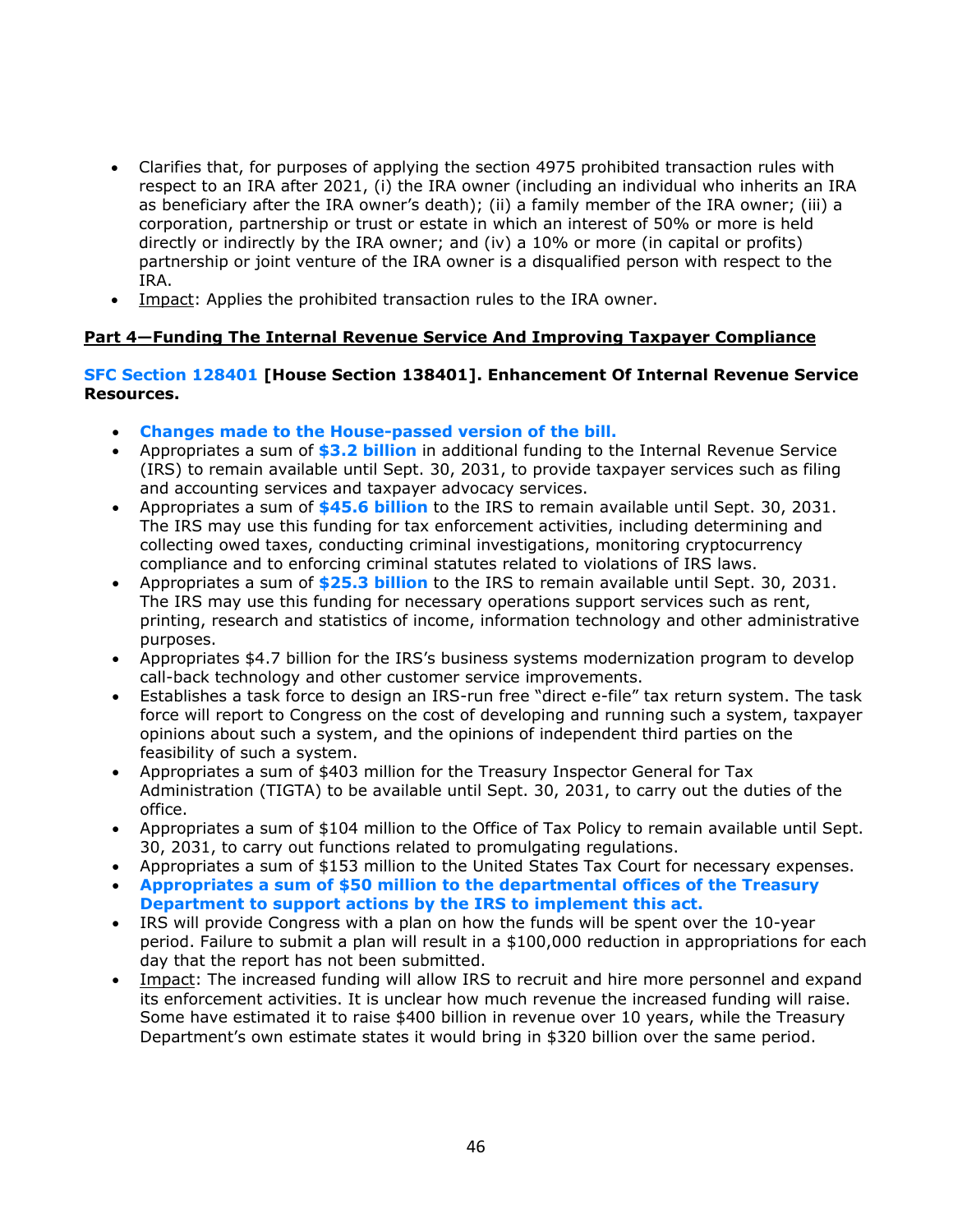## **SFC Section 128402 [House Section 138402]. Application Of Backup Withholding With Respect To Third Party Network Transactions.**

- **No substantive changes.**
- Requires payment settlement entities (e.g., Venmo, PayPal, Cash App, etc.) to report payments for services where the aggregate for the calendar year is \$600 or more.
- Entities will only be required to report payments if the aggregate to the payee during the calendar year is equal to or exceeds \$600, or if the third-party settlement organization was required to file a return under section 6050W for the preceding calendar year.
- The effective date is Dec. 31, 2021. For payments made during calendar year 2022, thirdparty settlement organizations need only report activity with respect to participating payees with more than 200 transactions during the calendar year.
- Impact: This section increases compliance activities and requires increased reporting for income processed through third-party payment apps.

#### **SFC Section 128403 [House Section 138403]. Modification Of Procedural Requirements Relating To Assessment Of Penalties.**

- **Changes made to the House-passed version of the bill.**
- Strikes the approval of assessment requirement and replaces it with a quarterly certification of compliance.
- The quarterly certification will be submitted by the appropriate supervisor to the Commissioner of the IRS. **Clarifies that the quarterly certification will not affect liability for any penalty under this title.**
- The quarterly certification of compliance requirement will take effect upon the date of enactment.
- Impact: This section simplifies the procedural requirements for assessing a penalty upon a taxpayer.

#### **Part 5—Other Provisions**

#### **SFC Section 128501 [House Section 138501]. Modifications To Limitation On Deduction Of Excessive Employee Remuneration.**

- **No substantive changes.**
- Accelerates the American Rescue Plan Act (ARPA)'s expansion of section 162(m). As a result, up to 10 individuals, including the principal executive officer, principal financial officer and the next eight highest-paid employees, may be covered employees and subject to limitation on the deductibility of compensation.
- Clarifies the definition of applicable employee remuneration to include performance-based compensation, commissions, post-termination compensation, and beneficiary payments, regardless of whether or not such remuneration is paid directly by the publicly held corporation.
- Adds aggregation rules for purposes of determining who is the employer.
- Provides the Secretary with authority to issue anti-avoidance guidance, including guidance that would address avoidance through the performance of services other than as an employee or by providing compensation through a passthrough or other entity.
- Effective for taxable years beginning after Dec. 31, 2021.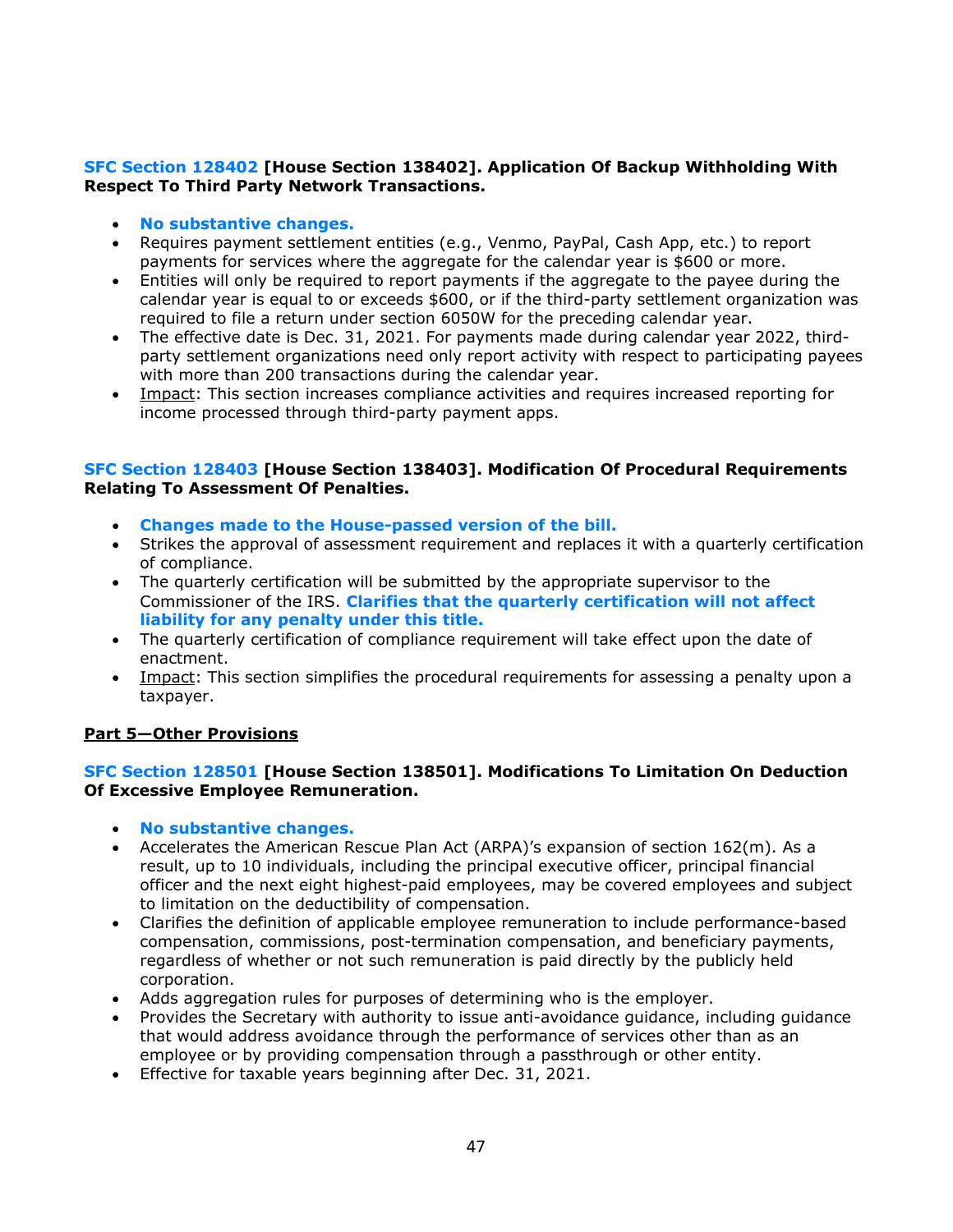• Impact: Accelerates the expansion of denying the deduction for compensation above \$1 million for certain highly compensated employees.

#### **SFC Section 129502 [House Section 138502]. Extension Of Tax To Fund The Black Lung Disability Trust Fund.**

- **No substantive changes.**
- Extends the temporary increase termination date for the coal excise taxes that fund the Black Lung Disability Trust Fund to Dec. 31, 2025. The higher rate of tax continues to apply to coal sales after Dec. 31, 2021.
- Impact: Allows the increased tax rate to apply to sales of coal for an additional four years.

#### **SFC Section 128503 [House Section 138503]. Prohibited Transactions Relating To Holding DISC Or FSC In Individual Retirement Account.**

- **No substantive changes.**
- Amends the definition of prohibited transaction under section 4975 to include an IRA that holds a direct or indirect interest in a domestic international sales corporation (DISC) or a foreign sales corporation (FSC) that, in each case, receives any commission or other payment from an entity that is at least 10% owned by the individual for whose benefit the IRA is maintained.
- Provides that the exception from the excise taxes under section 4975, which ordinarily applies to prohibited transactions involving an IRA that loses its tax-favored status, does not apply to an IRA that engages in a prohibited transaction involving a DISC or FSC.
- This new prohibited transaction rule applies to stock and other interests acquired or held by an IRA after 2021 and also applies to accounts that lose tax-exempt status as an IRA.
- Impact: This provision seeks to close a path through which some individuals have attempted to bypass the Roth IRA contribution limits by shifting value into Roth IRA-owned corporations.

## **SFC Section 128504 [Section 138504]. Clarification Of Treatment Of DISC Gains And Distributions Of Certain Foreign Shareholders.**

- **No substantive changes.**
- Provides that foreign shareholders of DISCs and FSCs are deemed to have a permanent establishment in the U.S., from which any DISC or FSC gains or distributions are derived.
- States that these clarifications do not create any inference whether there was proper application of rules to gains and distributions before Jan. 1, 2022.
- Effective for gains and distributions after Dec. 31, 2021.
- Impact: Provides clarity on the treatment of certain gains and distributions to foreign shareholders.

## **SFC Section 128505 [House Section 138505]. Treatment Of Certain Qualified Sound Recording Productions.**

- **No substantive changes.**
- Allows sound recording productions produced and recorded in the United States to elect to deduct the costs of the production, as film, television and theatrical productions are currently able to do.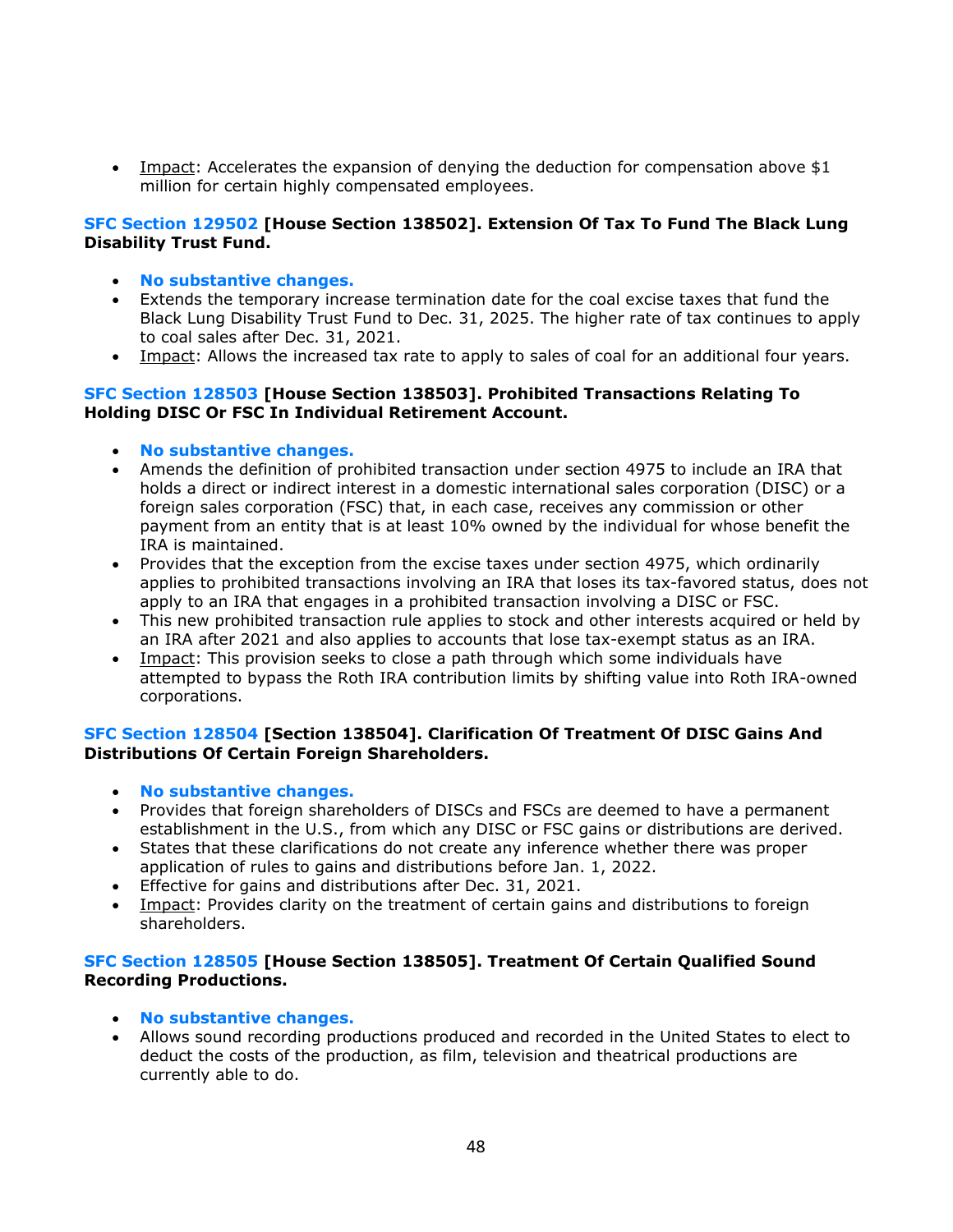- Sound recording productions may deduct up to \$150,000 in production costs in a taxable year.
- Sound recording productions that take advantage of this deduction are not allowed to claim depreciation or amortization deductions.
- Sound recording productions will be treated as qualified property for purposes of bonus depreciation and will be deemed to be placed in service at the time of the initial release or broadcast.
- This provision sunsets after Dec. 31, 2025.
- Impact: This section places sound recording productions on par with other film, television or theatrical productions for purposes of deducting production expenses.

## **SFC Section 128506 [House Section 138506]. Payment To Certain Individuals Who Dye Fuel.**

- **No substantive changes.**
- Creates a new mechanism for refunds, without interest, to taxpayers who remove eligible indelibly dyed diesel fuel or kerosene from a terminal for non-taxable use. The taxpayer must establish to the satisfaction of the Treasury Department that the tax for the fuel (under section 4081) has already been paid.
- Defines eligible indelibly dyed diesel fuel or kerosene as a diesel fuel or kerosene with respect to which tax was paid under section 4081, but that is exempt from tax under section 4082.
- Applies to eligible indelibly dyed diesel fuel or kerosene removed on or after the day that is 180 days after the date of enactment.
- Impact: Provides relief for taxpayers utilizing diesel fuel and kerosene for non-taxable uses.

#### **SFC Section 128507 [House Section 138507]. Treatment Of Financial Guaranty Insurance Companies As Qualifying Insurance Corporations Under Passive Foreign Investment Company Rules.**

- **No substantive changes.**
- Amends section 1297 to provide special rules of financial guaranty insurance companies under the current passive foreign investment company (PFIC) rules.
- Defines applicable insurance liabilities to include unearned premium reserves, subject to specific guidelines.
- Applies generally to taxable years beginning after 2017.
- Impact: Provides limited relief from the PFIC rules for investments in financial guaranty insurance companies.

#### **SFC Section 128508 [House Section 138508]. Extension Of Period Of Limitation For Certain Legally Married Couples.**

- **No substantive changes.**
- For same-sex couples who were considered married for federal tax purposes as of Sept. 16, 2013, but did not file a joint-return for taxable years ending before that date because such holdings were not effective at the time of filing, such returns will be treated as spouses filing separately with the option to file jointly.
- For same-sex couples who filed joint returns for taxable years ending prior to Sept. 13, 2013, the period for filing a claim for credit or refund is extended for the period prescribed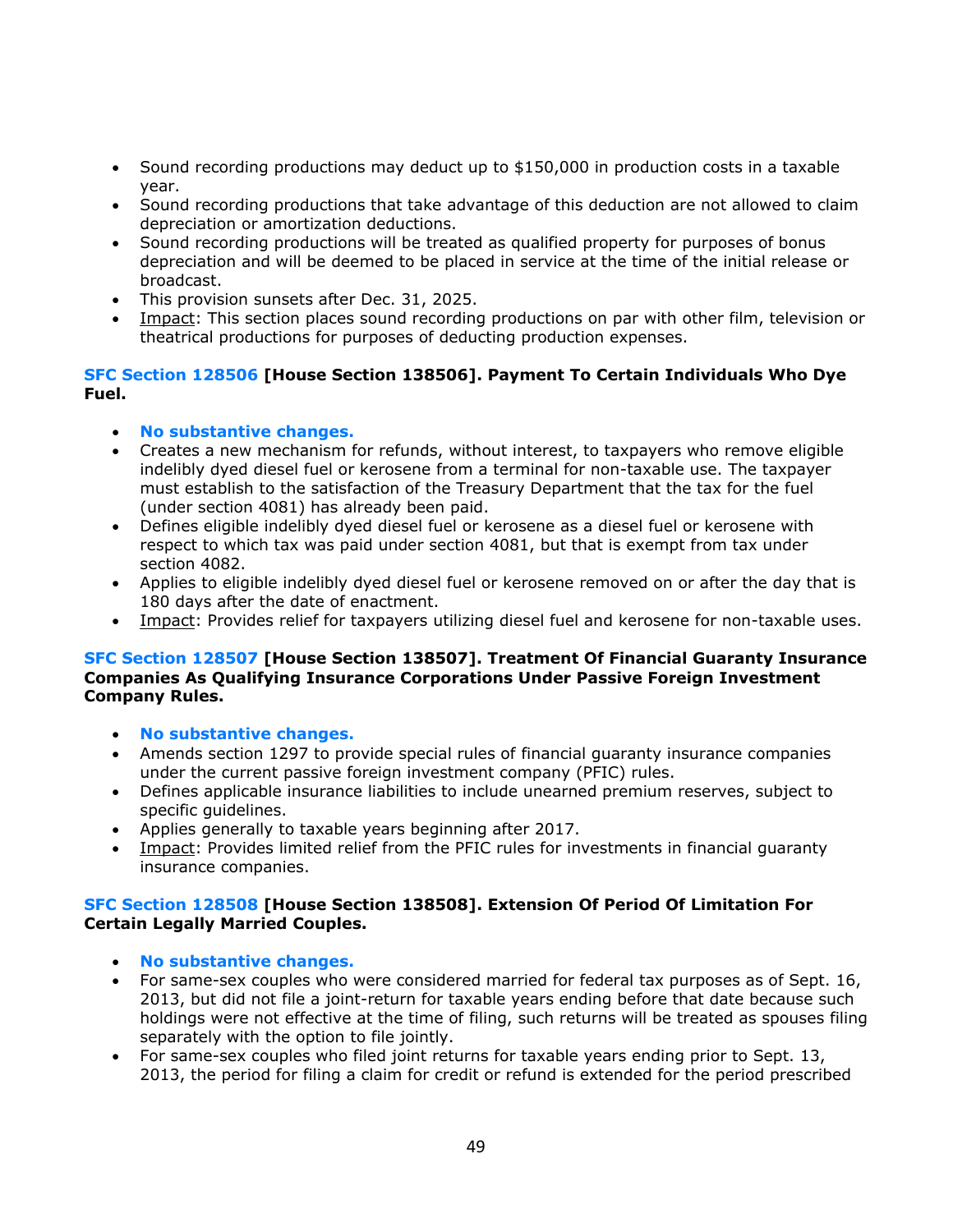by law as if the return were filed for the taxable year during the date of enactment of this act.

• Impact: Same-sex couples who were married prior to September 2013 but did not file joint returns before that date may go back and refile those returns jointly. Same-sex couples who filed jointly during that time will have three years from the date of enactment to file a claim for a credit or refund.

#### **SFC Section 128509 [House Version 138514]. Allowance Of Deduction For Certain Expenses Of The Trade Or Business Of Being An Employee.**

- **No substantive changes.**
- Allows individuals to deduct up to \$250 from gross income for dues paid to a labor organization (i.e., labor union).
- Expenses must be attributable to the performance of services by a taxpayer as an employee, and the taxpayer must remain a member of the union through the end of the year.
- Applies to taxable years beginning after Dec. 31, 2021, and before Jan. 1, 2026.
- Impact: Promotes membership in labor organizations by subsidizing the costs of annual dues.

## **SFC Section 128510 [House Section 138515]. Temporary Increase In Employer-Provided Child Care Credit.**

- **No substantive changes.**
- Increases the credit for qualified child care expenditures from 25% to 50% and the dollar limitation from \$150,000 to \$500,000. The maximum credit amount is now \$250,000.
- Places a \$1.5 million limitation on qualified child care resource and referral expenditures and maintains the 10% credit.
- This provision is effective for taxable years beginning after Dec. 31, 2021, and before Jan. 1, 2026.
- Impact: Increases the credit amount an employer may receive for qualified child care expenditures and qualified resource and referral expenditures.

## **SFC Section 128511 [House Section 138516]. Payroll Credit For Compensation Of Local News Journalists.**

- **No substantive changes.**
- Provides a refundable employment tax credit for the hospital insurance (HI) amount, 1.45%, to a local news organization or qualifying broadcast station for employing local news journalists.
- The wages paid to any local news journalist cannot exceed \$12,500 for any calendar quarter.
- The local news journalist must provide services not less than 30 hours a week and must reside within 50 miles of the local community. Services provided can include print or digital publications, preparing, directing, producing, reporting, writing or publishing original local community news for dissemination to the local community. The employer of a local news journalist must employ at least one local news journalist during any calendar quarter and cannot employ more than 1,500 employees for the credit to apply.
- The payroll credit equals 50% of the wages for the first four calendar quarters and 30% of wages for each calendar quarter thereafter.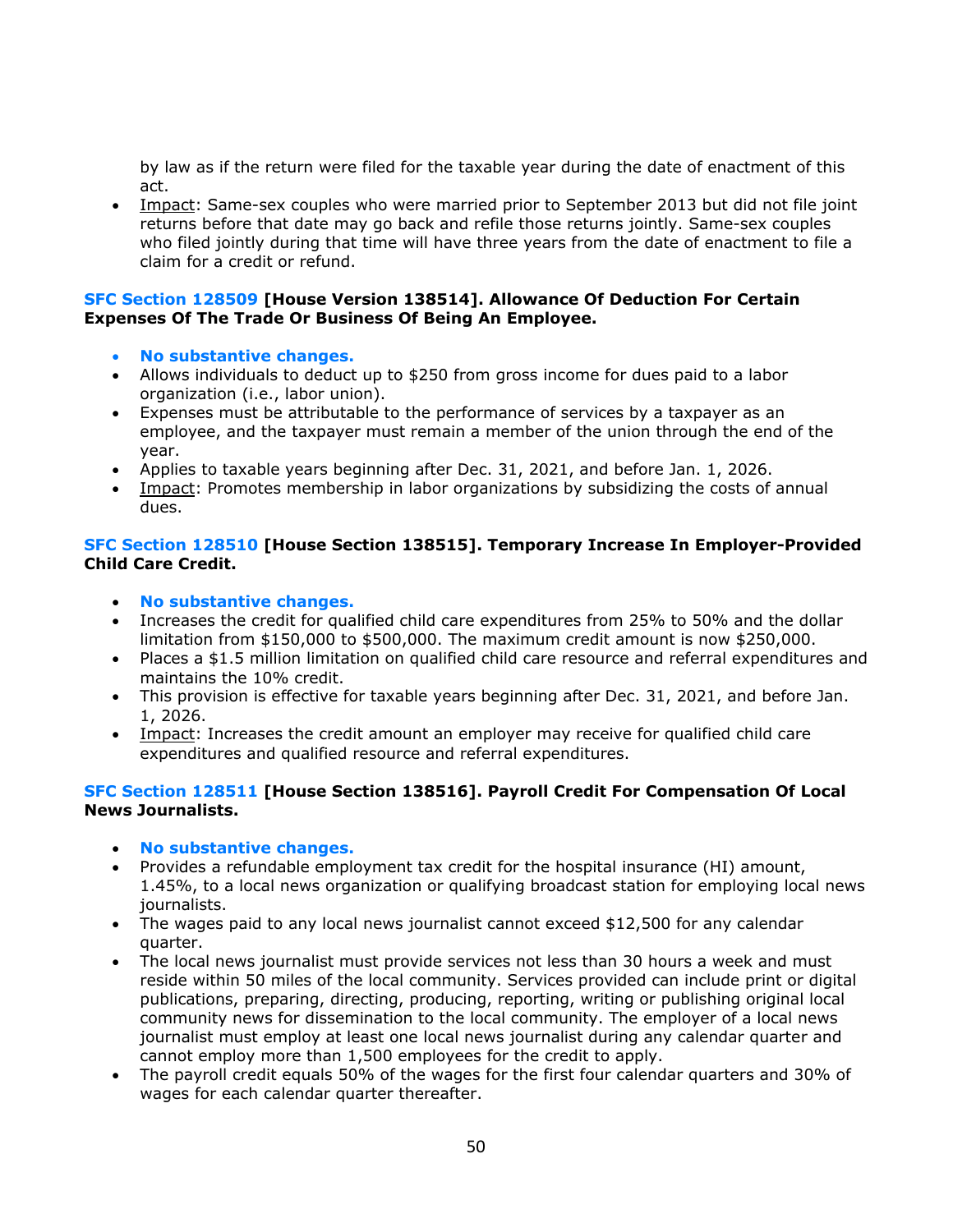- The payroll credit does not apply to the federal government or any state or political subdivision.
- The Treasury Secretary shall issue forms, instructions, regulations and guidance to implement this section, including the application of the credit to third-party payors, such as professional employer organizations, certified professional employer organizations or agents.
- The section shall apply to calendar quarters beginning after date of enactment.
- Impact: Permits local newspapers and broadcasters to claim a refundable HI employment tax credit for employing local news journalists.

## **SFC Section 128512 [House Section 138517]. Above-The-Line Deduction For Employee Uniforms.**

- **No substantive changes.**
- Allows individuals to deduct up to \$250 in costs related to work clothes and uniforms.
- Work clothes and uniforms are defined as items that are required to be worn as a condition of employment and which are not suitable for everyday wear.
- This provision only applies to taxable years beginning after Dec. 31, 2021, and before Jan. 1, 2025.
- Impact: This section allows individuals to deduct \$250 in costs for employee uniforms from their adjusted gross income.

## **SFC Section 128513 [House Section 138518]. Expenses In Contingency Fee Cases.**

- **No substantive changes.**
- Allows legal expenses paid or incurred in contingency fee cases to be deducted as ordinary trade or business expenses in the year they are incurred, without regard to whether the expense will be repaid.
- Income attributable to any contingency fee recovery will not be reduced by the amount paid or incurred in the ordinary course of practicing law.
- Impact: Allows plaintiff lawyers to deduct legal expenses as business expenses in contingency fee cases, even if those expenses will eventually be repaid.

## **SFC Section 128514 [House section 138519]. Increase In Research Credit Against Payroll Tax For Small Businesses.**

- **No substantive changes.**
- Increases the research credit against the payroll tax for small businesses from \$250,000 to \$500,000 for taxable years beginning after Dec. 31, 2021.
- Impact: This section increases the research and development credits for small businesses.

## **SFC Section 128515 [House Section 138521]. Termination Of Employer Credit For Paid Family And Medical Leave.**

- **No substantive changes.**
- Accelerates the termination of the employer credit for paid family and medical leave so that it does not apply to wages paid after Dec. 31,2023.
- The credit was originally set to sunset after Dec. 31, 2025.
- Impact: Sunsets the employer credit for paid family and medical leave early since the credit is replaced by the new paid leave program in Subtitle A.